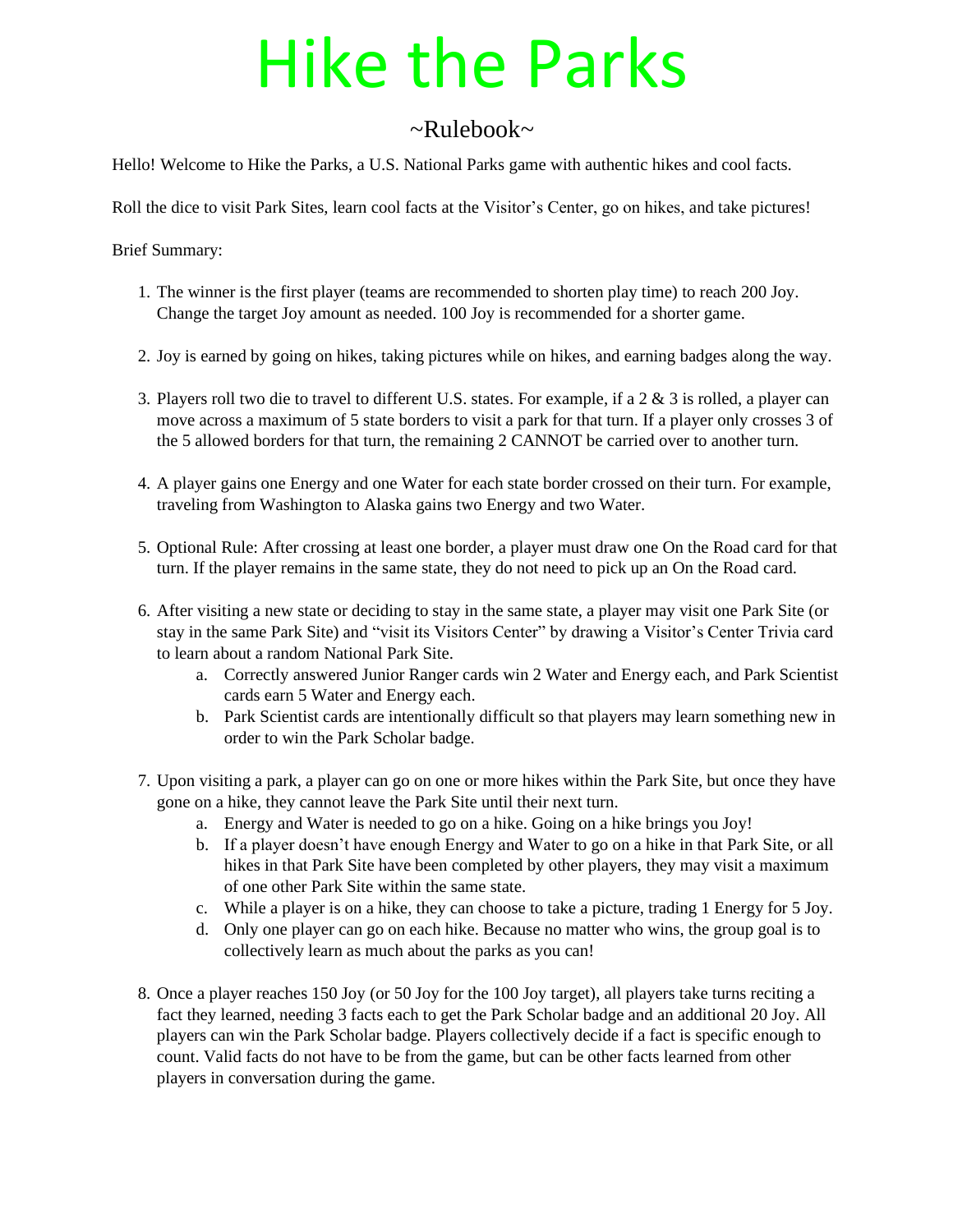## **Simple and Alternate Rules:**

Simple Rule: To simplify the game, ignore the On the Road cards, Badges, and Photos. But we recommend keeping the Park Scholar Badge as an incentive to learn from the trivia.

Alternate Rule: There is no single winner. Instead, the group tries to reach a decided-upon collective Joy amount within a certain number of turns per person.

Simple Rule: To shorten the game, make the winning target 100 Joy and the Park Scholar target 50 Joy.

## **Resource Locations:**

To take a photo: Use your phone or another device to search for images of the trail!

Hike the Parks on Tabletopia: https://tabletopia.com/workshop/games/hike-the-parks

If you like this game and want to support the Parks and environmental education, consider donating to or spreading the word about the following organizations! Small monthly donations can sometimes help organizations more than one-time large amounts, as organizations often rely on # of donators to qualify for significant grants.

Outdoor Afro: <https://outdoorafro.networkforgood.com/projects/6896-healthy-people-communities-and-places> National Park Service:<https://www.nps.gov/getinvolved/donate.htm> Every Kid Outdoors:<https://everykidoutdoors.gov/educators.htm> Latino Outdoors:<https://latinooutdoors.org/> National Park Service Academy:<https://www.thesca.org/npsa> Explore Fund:<https://www.thenorthface.com/about-us/outdoor-exploration/explore-fund.html>

## **Starting the Game:**

- 1. Each player chooses a color figure to move around the map (found next to the title "Hike the Parks", which correspond to the resource trackers along the bottom of the board.
- 2. Using their color figure, all players start in the state they live in or in the same state, either one state that no one has been to, or a random one chosen by the group.
- 3. In addition to the Tabletopia gameboard, players will need to have this rulebook handy to look up hikes and a browser available to image-search hike names to "take a photo".
- 4. Each player starts with 10 Energy and 10 Water, and are responsible for tracking their resources.
- 5. The player who goes first is the last person to go a hike in a National Park Site (Park, Monument, Historic Site, Seashore, etc.)
- 6. The first player starts their turn by rolling the die and deciding to travel or stay in the same state.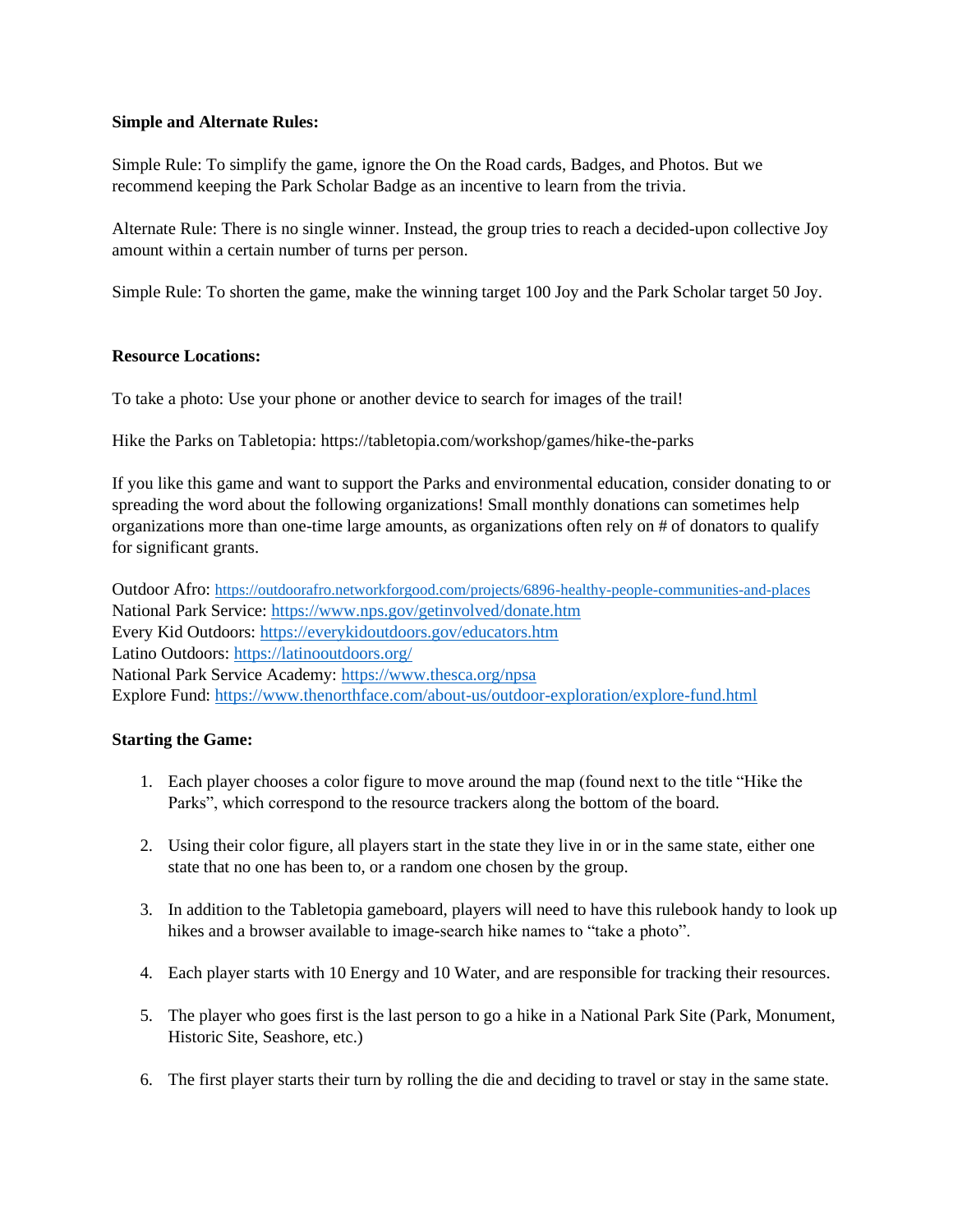## **Taking a Turn:**

- 1. Roll the two die. The resulting sum is the maximum number of state borders that can be crossed. **a.** To represent distance:
	- **i.** Alaska is 2 state borders from Washington.
	- **ii.** Hawaii is 2 state borders from California.
	- **iii.** American Samoa is 3 state borders from California, 1 from Hawaii and Guam.
	- **iv.** Guam is 3 state borders from California, 1 from Hawaii and American Samoa.
	- **v.** The Virgin Islands are 2 state borders from Florida.
- 2. A player may either choose to view parks within the state they are in, or travel to a different state. Players cannot leave and return to the same state on the same turn.
- 3. Once the player has traveled to a new state and decided to check out its Park Sites, the player immediately gains one energy and one water for each state border crossed. If they stay in the same state, they do not gain any Water or Energy for crossed borders.
- 4. If at least one border was crossed during the turn, a player picks up and reads one On the Road card (a chance card) and adjusts their resources accordingly.
- 5. Players can only view the Park Sites of a state once they travel to its state and decide to visit it. Once a player has looked at the Park Sites within a state by using the Park Sites Guide in the rulebook (ctrl+f and search for the state), they cannot take back the dice rolls they have used to cross state borders.
- 6. Unlike real-life, visiting a park is free. Yay! Once a player has decided to visit a park, they must go to the Visitor's Center to learn about the nature, landmarks, culture, or history of a random Park Site by answering a trivia question.
	- a. The last player to take a turn should act as the Park Ranger by drawing a Visitor's Center Trivia card and reading it aloud for the current player.
	- b. Correctly answered Junior Ranger cards earn 2 Water and Energy each, and Park Scientist cards earn 5 Water and Energy each.
	- c. If the current player is wrong, the next player to take a turn has a chance to "steal" by answering the question, and so on until all the remaining players (except for the acting "Park Ranger") have guessed the answer. The Park Ranger should then reveal the answer.
	- d. Park Scientist cards are intentionally difficult so that players may learn something new in order to win the Park Scholar badge.
	- e. Visitor Center Trivia is found from NPS websites, affiliated websites, and websites of other federal agencies that manage public lands.
- 7. After visiting the Visitor's Center, a player can view the available hikes in a Park Site by using the Hike Guide (ctrl+f and search for the Park Site).
	- a. Every Park Site has at least one hike (or sometimes, an activity), but only some Park Sites are open at the moment due to COVID-19 (look for bolded names in the Park Site Guide). Hike info comes predominantly from the NPS and All Trails.
- 8. While visiting a Park Site, a player may go on as many hikes as they like in order to earn Joy, as long as they have enough Water and Energy to do so.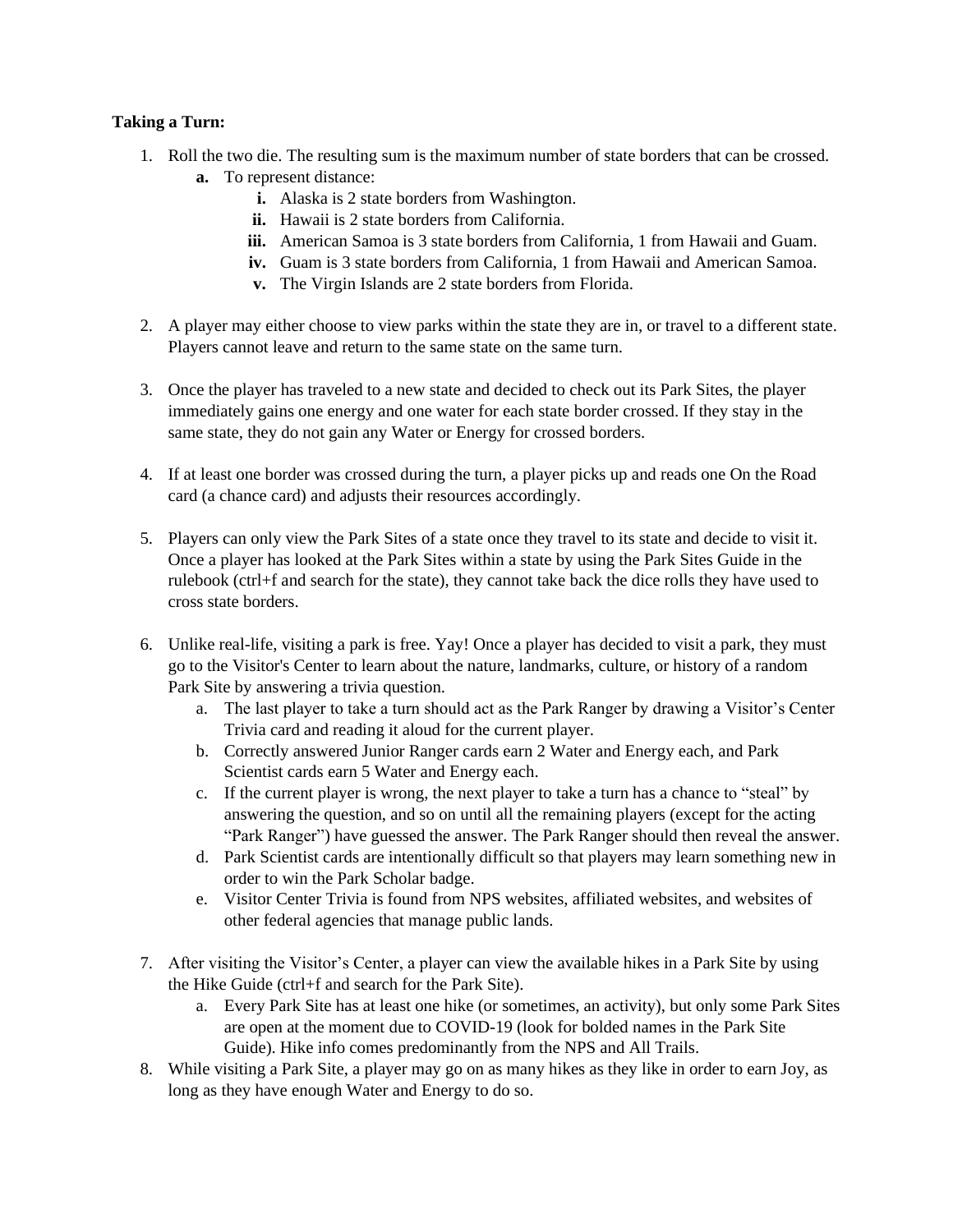- a. If a player doesn't have enough Energy and Water to go on a hike in that Park Site, they may visit a maximum of one other Park Site within the same state.
- 9. If a player goes on a hike, they may take a photo by using one Energy and gain five Joy in return. Use your phone or another device to image-search the hike name and "take a photo"!
- 10. Longer hikes require more energy and water but have a higher payoff. Hikes that last longer than a day cause a player to lose one or more turns. Make sure the Joy payoff is worth it!
- 11. An example turn:
	- a. Starting in California with a roll of 5, you could cross 3 state borders to Texas and draw an On the Road card on the way, losing 1 Water, Energy, and Joy each for being stuck behind an RV. For the 3 borders crossed, you earn 3 Water and 3 Energy. You then view the Park Sites within Texas using the Park Site Guide and choose to visit Big Bend National Park. At the Visitor's Center you correctly answer a Junior Ranger trivia question and earn 2 Water and 2 Energy. You then use the Hike Guide to hike to Emory Peak, using 11 Energy and 13 Water and earning 54 Joy. While on the hike, you decide to take a picture, using 1 Energy and earning 5 Joy.

## **Earning and Using Energy, Water, and Joy:**

- 1. Each player uses the 3 Resource Trackers along the bottom of the board to keep track of how much **Energy**, **Water**, and **Joy** they have.
	- a. It is possible to have negative amounts of each resource.
- 2. **Joy** is earned by going on hikes, taking pictures while on hikes, having good encounters while On the Road, and optionally earning badges along the way.
	- a. Hikes are worth different amounts of **Joy**, but pictures taken during hikes are worth 5 **Joy** and require one **Energy** to be taken.
- 3. **Energy** and **Water** are needed to go on hikes and take pictures, with more of each needed for longer hikes.
	- a. For every border crossed, a player earns 1 **Water** and 1 **Energy**.
	- b. **Energy** and **Water** are also won from Visitor's Center Trivia and On the Road cards.
- 4. Each On the Road card can be good or bad or somewhere in between, and causes different balance changes in **Joy**, **Water**, and **Energy**.
- 5. There are two difficulties of Trivia cards: Junior Ranger (JR) and Park Scientist (PS).
	- a. JR cards earn 2 **Water** and 2 **Energy**.
	- b. PS cards earn 5 **Water** and 5 **Energy**.
	- c. The last player to take a turn acts as the "Park Ranger" and reads the question.
	- d. Don't get discouraged by the difficulty of Trivia cards! You need to learn something new in order to win the Park Scholar Badge.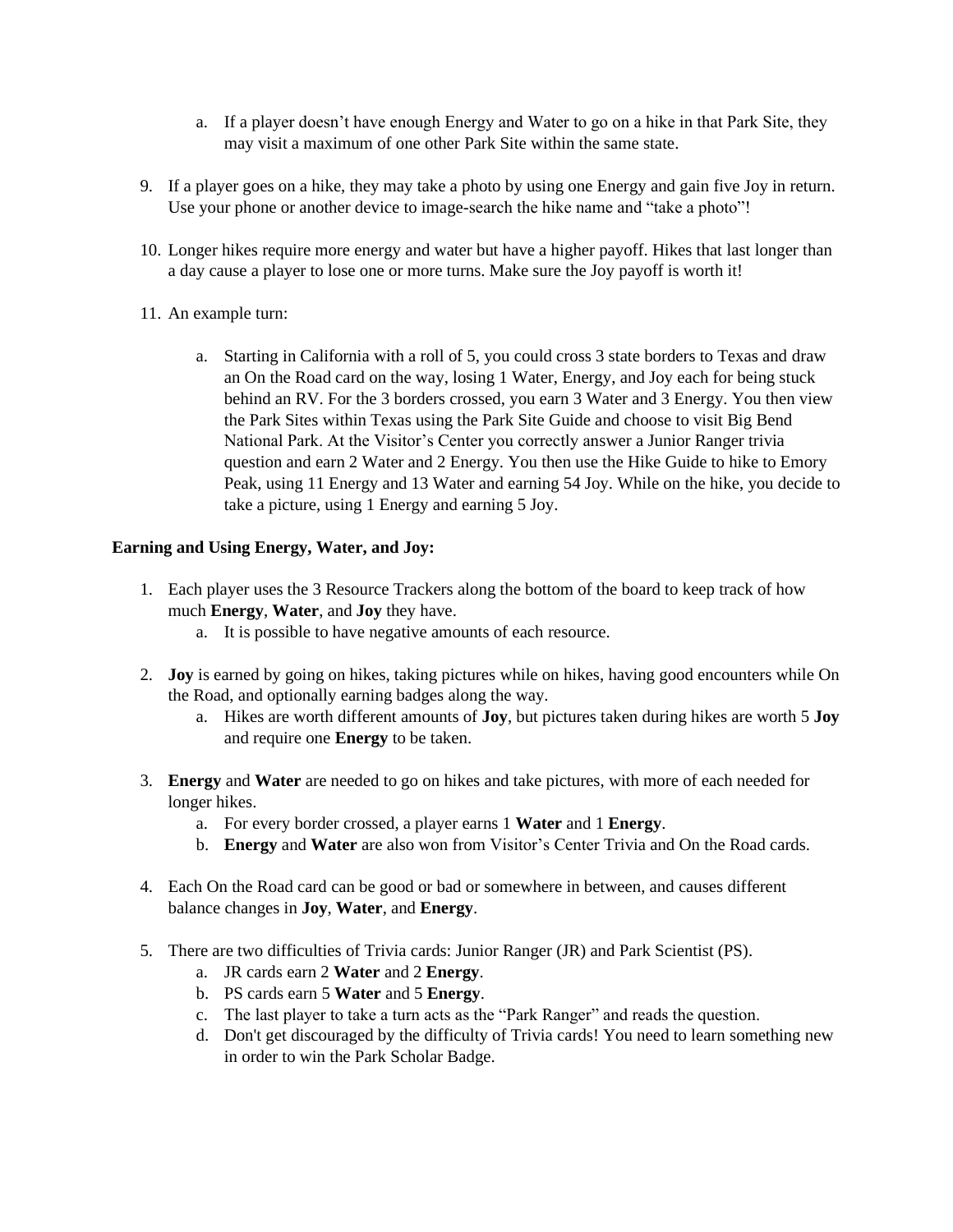- e. If the current player is wrong, the next player to take a turn has a chance to "steal" by answering the question, and so on until all the remaining players (except for the acting "Park Ranger") have guessed the answer. The Park Ranger should then reveal the answer.
- 6. Badges add a fixed level of **Joy** to a player's **Joy** total while worn by the player, and players can wear multiple Badges! Bling Bling.
	- a. A popular method of play is only using the Park Scholar Badge. Feel free to come up with your own badges!
	- b. Once you reach 200 Joy (possibly in combination with Badges) you win!

## **Badge:** Go on the Longest Hike

## **Joy Earned:** 15

**Details:** Only one player can wear this Badge at a time. Badge is earned by the first player to go on a hike. Park activities that do not have a specific distance do not count towards this badge.

## **Badge:** Go on the Shortest Hike

## **Joy Earned:** 10

**Details:** Only one player can wear this Badge at a time. Badge is earned by the first player to go on a hike. Park activities that do not have a specific distance do not count towards this badge.

**Badge:** Park Scholar

**Joy Earned:** 20

**Details:** One someone reaches 150 Joy, everyone has the chance to recite 3 new facts learned from memory. No taking notes. This is the only Badge that everyone can earn!

## **Park Site Guide**

Select National Monuments, Lakeshores, National Monuments, Recreational Areas, and other types of Park sites are included, with the majority being those with hikes and managed by the National Park Service, as opposed to the 6 other agencies that manage National Park Sites (such as the Bureau of Land Management). If a Park Site can be accessed in more than one state, it appears once for each state.

Few National Battlefields are included. National Memorials are rarely included. National Heritage Areas and National Historic Landmarks (NHLs) are not included. NHLs are historic places that hold national significance. The Secretary of the Interior designates these places as exceptional because of their abilities to illustrate U.S. heritage. Today, there are almost 2,600 NHLs in the United States.

If a smaller state does not have a National Park, a State Park is usually included to expand the hike options. Territories are usually excluded unless they have a Park Site with designated trails. As there are many Park Sites in existence, the Hike Guide is in gradual construction. Eventually, each National Park will have 3 available hikes and 3 Visitor's Center Trivia, and all other Park Sites will have at least one hike each and one Visitor's Center Trivia each. Only the Park Sites in **bold** in the list below currently have available hikes in the game and only those Park Sites will be found in the Hike Guide.

For a further overview of America's Public Lands and who manages them, see the section after the list of Park sites.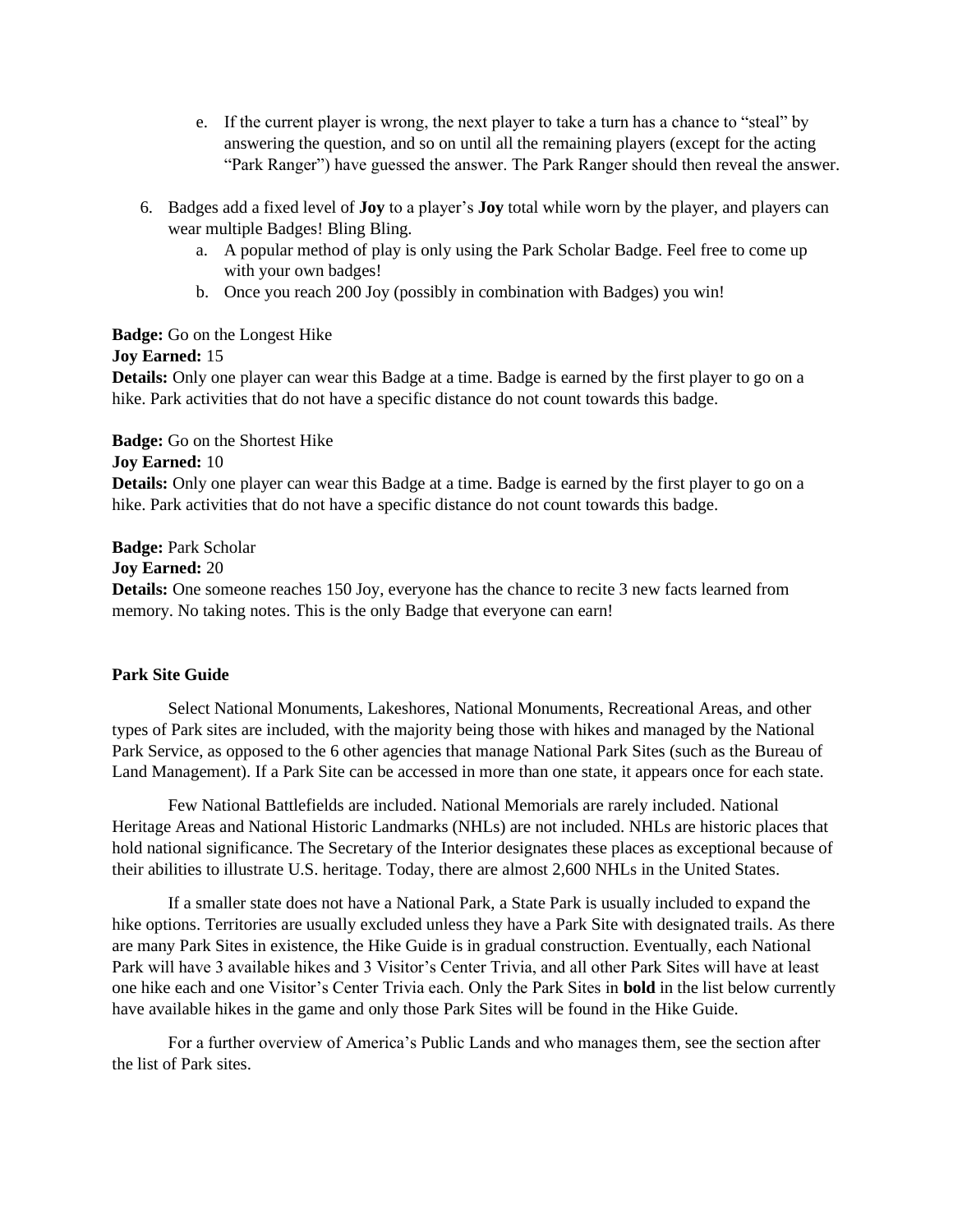| Park Site                              | <b>Type</b>                       | <b>State</b>   |
|----------------------------------------|-----------------------------------|----------------|
| <b>National Park of American Samoa</b> | <b>National Park</b>              | American Samoa |
| <b>Birmingham Civil Rights</b>         | <b>National Monument</b>          | Alabama        |
| Freedom Riders                         | <b>National Monument</b>          | Alabama        |
| Horseshoe Bend                         | <b>National Military Park</b>     | Alabama        |
| <b>Little River Canyon</b>             | <b>National Preserve</b>          | Alabama        |
| <b>Russell Cave</b>                    | <b>National Monument</b>          | Alabama        |
| Selma to Montgomery                    | National Historic Trail           | Alabama        |
| <b>Trail of Tears</b>                  | National Historic Trail           | Alabama        |
| Tuskegee Airmen                        | National Historic Site            | Alabama        |
| Aleutian Islands World War II          | National Historic Area            | Alaska         |
| Aniakchak                              | National Monument and Preserve    | Alaska         |
| Bering Land Bridge                     | <b>National Preserve</b>          | Alaska         |
| Iñupiat                                | Heritage Center                   | Alaska         |
| Klondike Gold Rush                     | <b>National Historical Park</b>   | Alaska         |
| Sitka                                  | <b>National Historical Park</b>   | Alaska         |
| <b>Noatak</b>                          | <b>National Preserve</b>          | Alaska         |
| Yukon - Charley Rivers                 | <b>National Preserve</b>          | Alaska         |
| <b>Denali</b>                          | <b>National Park and Preserve</b> | Alaska         |
| Gates Of The Arctic                    | <b>National Park and Preserve</b> | Alaska         |
| Glacier Bay                            | National Park and Preserve        | Alaska         |
| Katmai                                 | <b>National Park</b>              | Alaska         |
| Kenai Fjords                           | <b>National Park and Preserve</b> | Alaska         |
| Kobuk Valley                           | <b>National Park</b>              | Alaska         |
| Canyon de Chelly                       | <b>National Monument</b>          | Arizona        |
| Casa Grande Ruins                      | <b>National Monument</b>          | Arizona        |
| Chiricahua                             | <b>National Monument</b>          | Arizona        |
| Coronado                               | National Memorial                 | Arizona        |
| Glen Canyon                            | <b>National Recreation Area</b>   | Arizona        |
| Lake Mead                              | National Recreation Area          | Arizona        |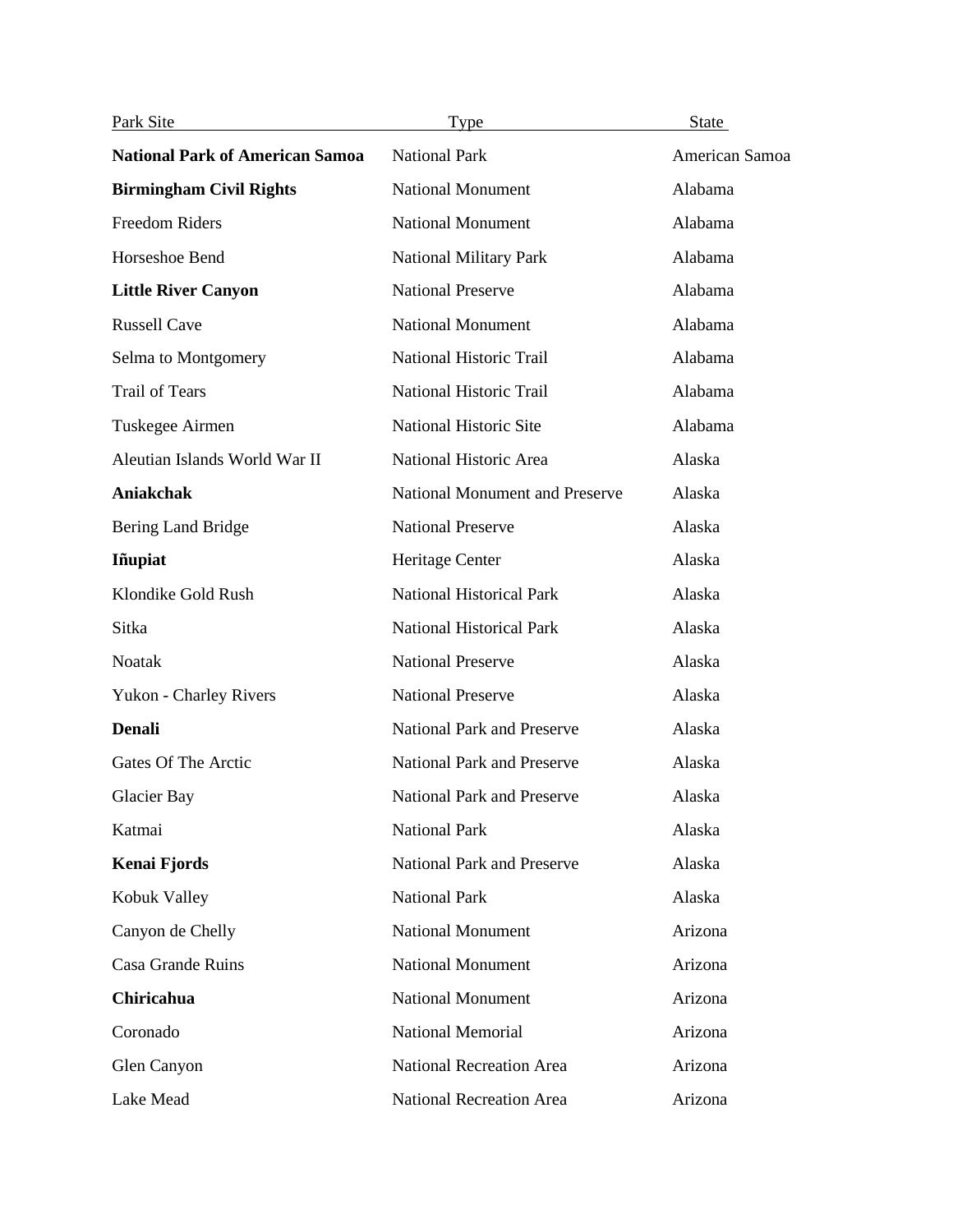| Montezuma Castle                | <b>National Monument</b>        | Arizona         |
|---------------------------------|---------------------------------|-----------------|
| Navajo                          | <b>National Monument</b>        | Arizona         |
| <b>Organ Pipe Cactus</b>        | <b>National Monument</b>        | Arizona         |
| Parashant                       | <b>National Monument</b>        | Arizona         |
| <b>Sunset Crater Volcano</b>    | <b>National Monument</b>        | Arizona         |
| Tonto                           | <b>National Monument</b>        | Arizona         |
| Tumacácori                      | <b>National Historical Park</b> | Arizona         |
| Tuzigoot                        | <b>National Monument</b>        | Arizona         |
| <b>Walnut Canyon</b>            | <b>National Monument</b>        | Arizona         |
| Wupatki                         | <b>National Monument</b>        | Arizona         |
| <b>Grand Canyon</b>             | <b>National Park</b>            | Arizona         |
| <b>Petrified Forest</b>         | <b>National Park</b>            | Arizona         |
| <b>Saguaro</b>                  | <b>National Park</b>            | Arizona         |
| <b>Buffalo</b>                  | <b>National River</b>           | Arkansas        |
| <b>Hot Springs</b>              | <b>National Park</b>            | Arkansas        |
| Little Rock Central High School | National Historic Site          | <b>Arkansas</b> |
| <b>Trail of Tears</b>           | National Historic Trail         | Arkansas        |
| <b>Cabrillo</b>                 | <b>National Monument</b>        | California      |
| <b>Castle Mountains</b>         | <b>National Monument</b>        | California      |
| César E. Chávez                 | <b>National Monument</b>        | California      |
| <b>Channel Islands</b>          | <b>National Park</b>            | California      |
| <b>Death Valley</b>             | <b>National Park</b>            | California      |
| Devils Postpile                 | <b>National Monument</b>        | California      |
| <b>Golden Gate</b>              | <b>National Recreation Area</b> | California      |
| John Muir                       | National Historic Site          | California      |
| <b>Joshua Tree</b>              | <b>National Park</b>            | California      |
| <b>Lassen Volcanic</b>          | <b>National Park</b>            | California      |
| Lava Beds                       | <b>National Monument</b>        | California      |
| Manzanar                        | National Historic Site          | California      |
| Mojave                          | <b>National Preserve</b>        | California      |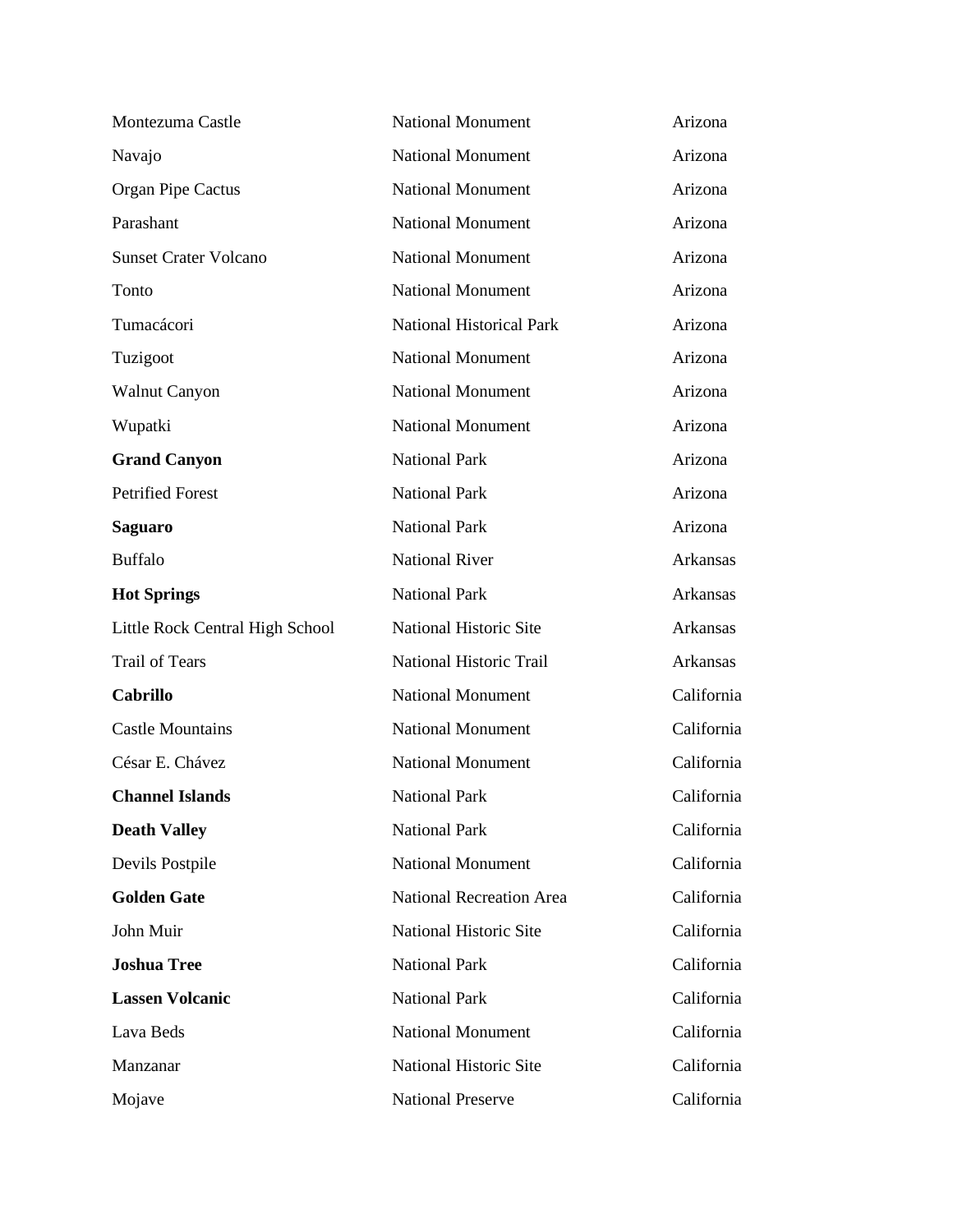| Muir Woods                          | <b>National Monument</b>        | California  |
|-------------------------------------|---------------------------------|-------------|
| <b>Pinnacles</b>                    | <b>National Park</b>            | California  |
| Point Reyes                         | <b>National Seashore</b>        | California  |
| Pony Express                        | National Historic Trail         | California  |
| <b>Redwood</b>                      | <b>National Park</b>            | California  |
| <b>Santa Monica Mountains</b>       | <b>National Recreation Area</b> | California  |
| <b>Sequoia and Kings Canyon</b>     | <b>National Park</b>            | California  |
| <b>Tule Lake</b>                    | <b>National Monument</b>        | California  |
| Yosemite                            | <b>National Park</b>            | California  |
| <b>Black Canyon Of The Gunnison</b> | <b>National Park</b>            | Colorado    |
| Colorado                            | <b>National Monument</b>        | Colorado    |
| Dinosaur                            | <b>National Monument</b>        | Colorado    |
| <b>Florissant Fossil Beds</b>       | <b>National Monument</b>        | Colorado    |
| <b>Great Sand Dunes</b>             | National Park and Preserve      | Colorado    |
| Hovenweep                           | <b>National Monument</b>        | Colorado    |
| <b>Mesa Verde</b>                   | <b>National Park</b>            | Colorado    |
| Rocky Mountain                      | <b>National Park</b>            | Colorado    |
| <b>Sand Creek Massacre</b>          | National Historic Site          | Colorado    |
| Yucca House                         | <b>National Monument</b>        | Colorado    |
| <b>Mount Riga</b>                   | <b>State Park</b>               | Connecticut |
| <b>Weir Farm</b>                    | National Historic Site          | Connecticut |
| <b>First State</b>                  | <b>National Historical Park</b> | Delaware    |
| <b>Cape Henlopen</b>                | <b>State Park</b>               | Delaware    |
| Big Cypress                         | <b>National Preserve</b>        | Florida     |
| Biscayne                            | <b>National Park</b>            | Florida     |
| Canaveral                           | <b>National Seashore</b>        | Florida     |
| Dry Tortugas                        | <b>National Park</b>            | Florida     |
| <b>Everglades</b>                   | <b>National Park</b>            | Florida     |
| Fort Matanzas                       | <b>National Monument</b>        | Florida     |
| <b>Gulf Islands</b>                 | National Seashore               | Florida     |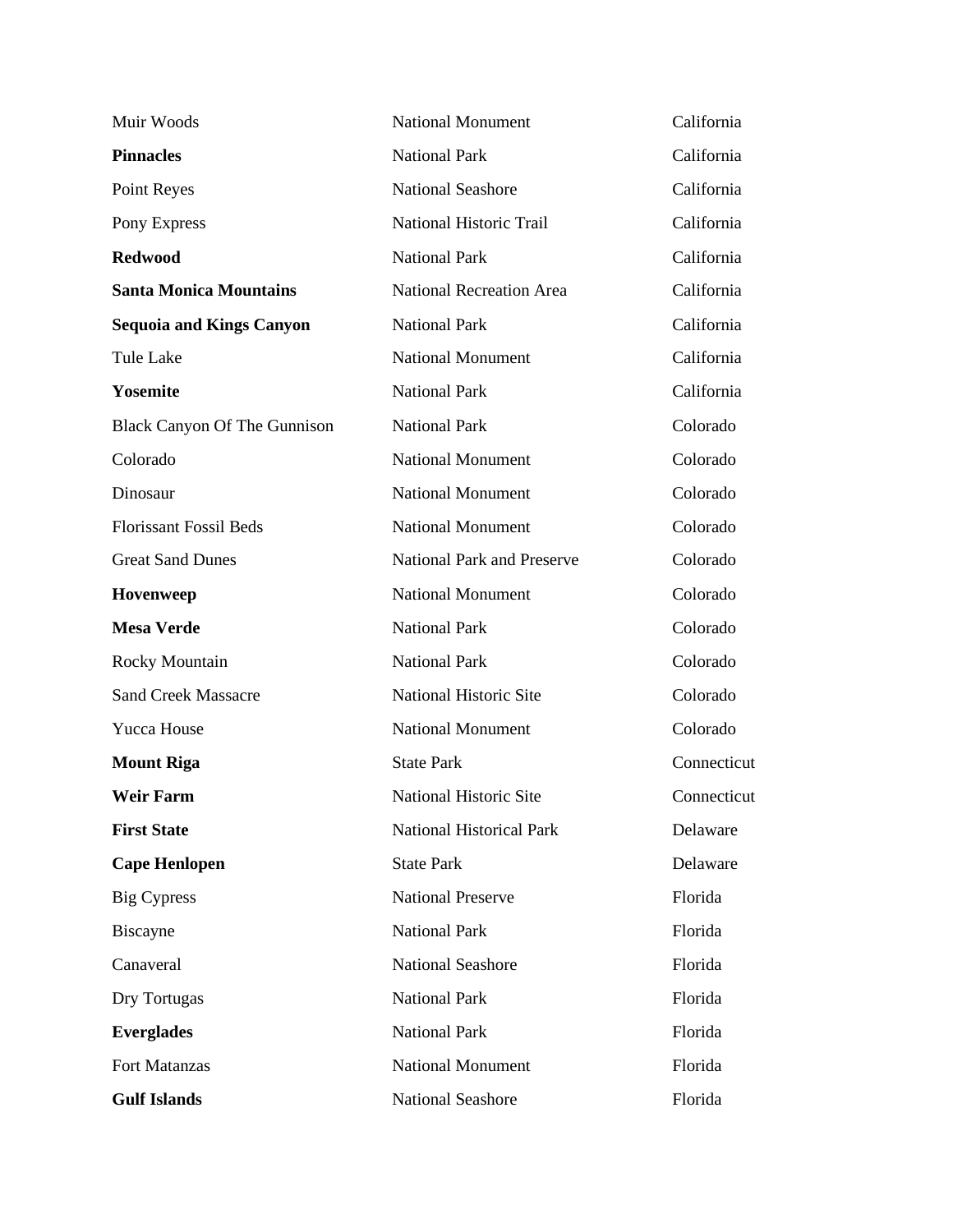| Timucuan                           | Ecological & Historical Preserve   | Florida  |
|------------------------------------|------------------------------------|----------|
| <b>Chattahoochee River</b>         | <b>National Recreation Area</b>    | Georgia  |
| Chattahoochee                      | <b>National Forest</b>             | Georgia  |
| <b>Cumberland Island</b>           | <b>National Seashore</b>           | Georgia  |
| <b>Fort Pulaski</b>                | <b>National Monument</b>           | Georgia  |
| <b>Kennesaw Mountain</b>           | <b>National Battlefield Park</b>   | Georgia  |
| Ocmulgee Mounds                    | <b>National Historical Park</b>    | Georgia  |
| <b>Trail of Tears</b>              | <b>National Historical Trail</b>   | Georgia  |
| <b>War In The Pacific</b>          | <b>National Historical Park</b>    | Guam     |
| Haleakalā                          | <b>National Park</b>               | Hawaii   |
| Hawai'i Volcanoes                  | <b>National Park</b>               | Hawaii   |
| Kalaupapa                          | <b>National Historical Park</b>    | Hawaii   |
| Kaloko-Honokōhau                   | <b>National Historical Park</b>    | Hawaii   |
| Pu'ukoholā Heiau                   | <b>National Historical Site</b>    | Hawaii   |
| Pu'uhonua o Hōnaunau               | <b>National Historical Park</b>    | Hawaii   |
| <b>City Of Rocks</b>               | <b>National Reserve</b>            | Idaho    |
| <b>Craters Of The Moon</b>         | National Monument & Preserve       | Idaho    |
| <b>Minidoka</b>                    | <b>National Historical Site</b>    | Idaho    |
| <b>Nez Perce</b>                   | <b>National Historical Park</b>    | Idaho    |
| Yellowstone                        | <b>National Park</b>               | Idaho    |
| <b>Matthiessen</b>                 | <b>State Park</b>                  | Illinois |
| <b>Indiana Dunes</b>               | <b>National Park</b>               | Indiana  |
| <b>Effigy Mounds</b>               | <b>National Monument</b>           | Iowa     |
| <b>Brown v. Board of Education</b> | National Historic Site             | Kansas   |
| <b>Tallgrass Prairie</b>           | <b>National Preserve</b>           | Kansas   |
| <b>Big South Fork</b>              | National River and Recreation Area | Kentucky |
| Camp Nelson                        | <b>National Monument</b>           | Kentucky |
| Cumberland Gap                     | <b>National Historical Park</b>    | Kentucky |
| <b>Mammoth Cave</b>                | <b>National Park</b>               | Kentucky |
| Trail of Tears                     | National Historic Trail            | Kentucky |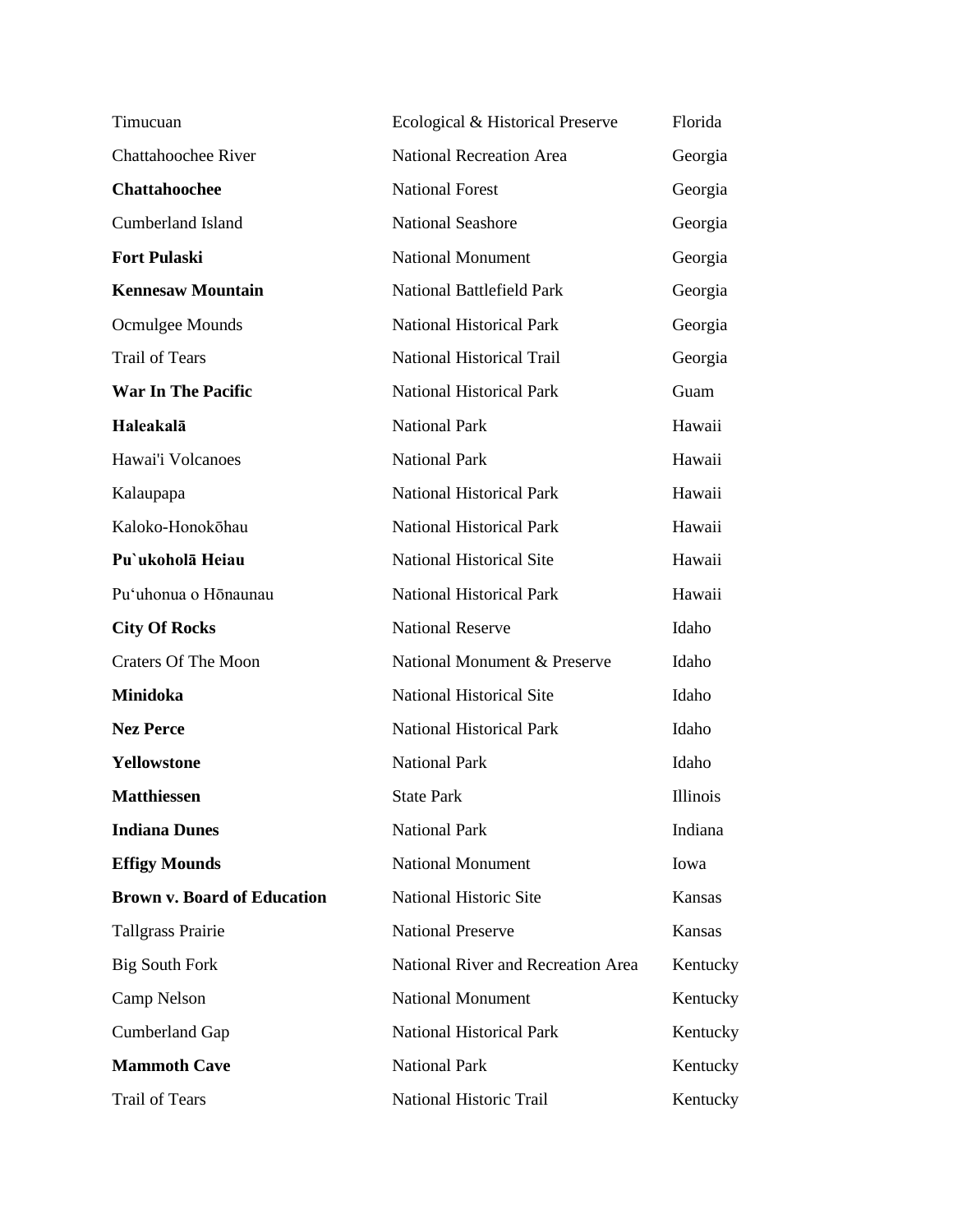| <b>Jean Lafitte</b>                                          | National Historical Park and Preserve | Louisiana     |
|--------------------------------------------------------------|---------------------------------------|---------------|
| <b>New Orleans Jazz</b>                                      | <b>National Historical Park</b>       | Louisiana     |
| <b>Poverty Point</b>                                         | <b>National Monument</b>              | Louisiana     |
| Vicksburg                                                    | National Military Park                | Louisiana     |
| Acadia                                                       | <b>National Park</b>                  | Maine         |
| Katahdin Woods and Waters                                    | <b>National Monument</b>              | Maine         |
| Roosevelt Campobello                                         | <b>International Park</b>             | Maine         |
| Saint Croix Island                                           | <b>International Historic Site</b>    | Maine         |
| <b>Assateague Island</b>                                     | <b>National Seashore</b>              | Maryland      |
| Chesapeake & Ohio Canal                                      | <b>National Historical Park</b>       | Maryland      |
| Clara Barton                                                 | National Historic Site                | Maryland      |
| Hampton                                                      | National Historic Site                | Maryland      |
| Harpers Ferry                                                | <b>National Historical Park</b>       | Maryland      |
| Harriet Tubman Underground Railroad National Historical Park |                                       | Maryland      |
| <b>Blackstone River Valley</b>                               | <b>National Historical Park</b>       | Massachusetts |
| <b>Boston Harbor Islands</b>                                 | <b>National Recreation Area</b>       | Massachusetts |
| Cape Cod                                                     | <b>National Seashore</b>              | Massachusetts |
| <b>Minute Man</b>                                            | <b>National Historical Park</b>       | Massachusetts |
| <b>Saugus Iron Works</b>                                     | National Historic Site                | Massachusetts |
| <b>Isle Royale</b>                                           | <b>National Park</b>                  | Michigan      |
| Keweenaw                                                     | <b>National Historical Park</b>       | Michigan      |
| <b>Pictured Rocks</b>                                        | <b>National Lakeshore</b>             | Michigan      |
| <b>River Raisin</b>                                          | <b>National Battlefield Park</b>      | Michigan      |
| <b>Sleeping Bear Dunes</b>                                   | <b>National Lakeshore</b>             | Michigan      |
| <b>Grand Portage</b>                                         | <b>National Monument</b>              | Minnesota     |
| Mississippi                                                  | National River and Recreation Area    | Minnesota     |
| <b>Pipestone</b>                                             | <b>National Monument</b>              | Minnesota     |
| <b>Voyageurs</b>                                             | <b>National Park</b>                  | Minnesota     |
| <b>Gulf Islands</b>                                          | <b>National Seashore</b>              | Mississippi   |
| Vicksburg                                                    | <b>National Military Park</b>         | Mississippi   |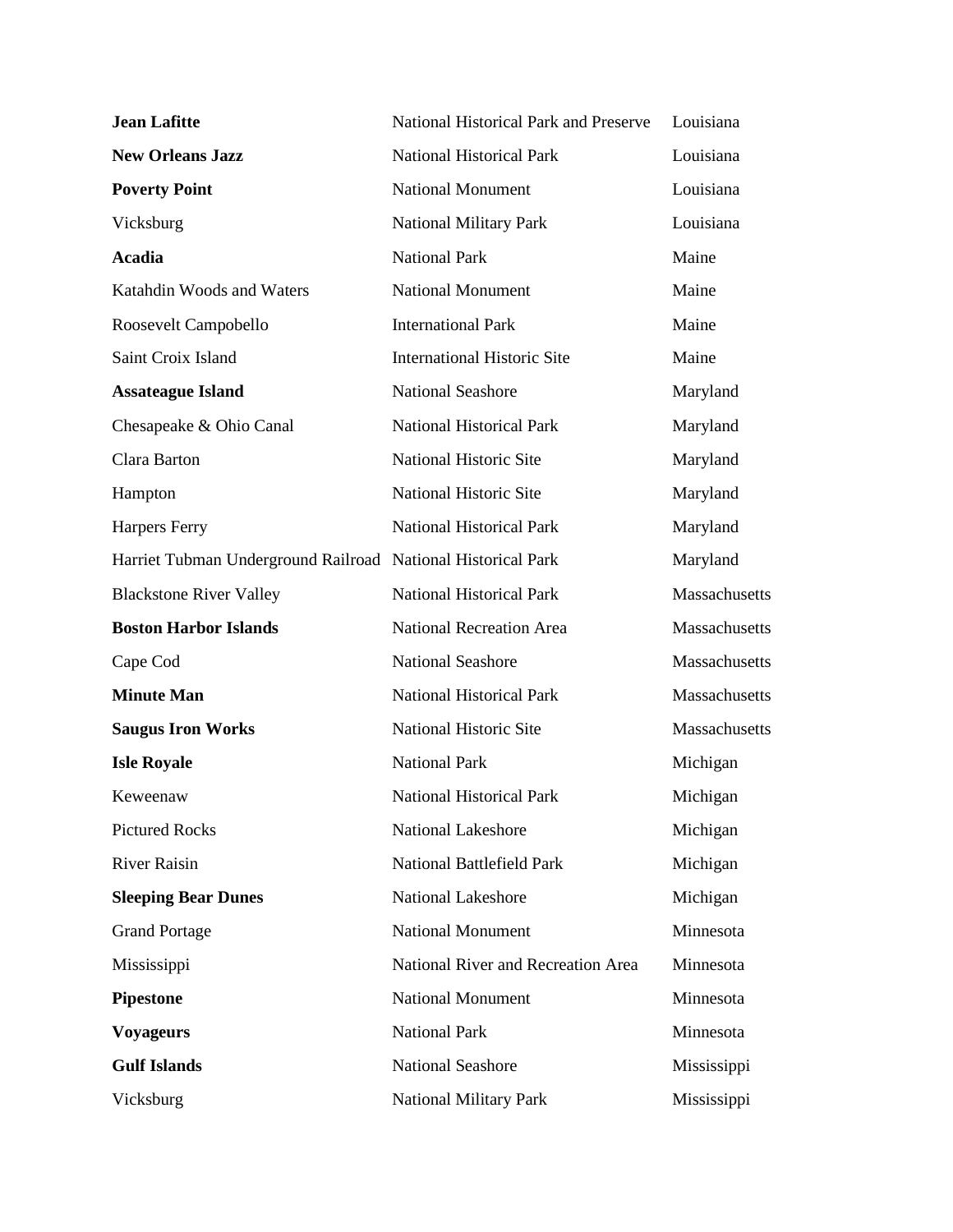| <b>Natchez</b>                  | <b>National Historical Park</b>    | Mississippi   |
|---------------------------------|------------------------------------|---------------|
| <b>Gateway Arch</b>             | <b>National Park</b>               | Missouri      |
| <b>George Washington Carver</b> | <b>National Monument</b>           | Missouri      |
| Ozark                           | <b>National Scenic Riverways</b>   | Missouri      |
| <b>Trail of Tears</b>           | National Historic Trail            | Missouri      |
| <b>Bighorn Canyon</b>           | <b>National Recreation Area</b>    | Montana       |
| <b>Glacier</b>                  | <b>National Park</b>               | Montana       |
| <b>Nez Perce</b>                | <b>National Historical Park</b>    | Montana       |
| Yellowstone                     | <b>National Park</b>               | Montana       |
| <b>Agate Fossil Beds</b>        | National Monument                  | Nebraska      |
| Homestead                       | National Monument of America       | Nebraska      |
| Missouri                        | <b>National Recreational River</b> | Nebraska      |
| <b>Scotts Bluff</b>             | <b>National Monument</b>           | Nebraska      |
| <b>Death Valley</b>             | <b>National Park</b>               | Nevada        |
| <b>Great Basin</b>              | <b>National Park</b>               | Nevada        |
| Lake Mead                       | <b>National Recreation Area</b>    | Nevada        |
| <b>Tule Springs Fossil Beds</b> | <b>National Monument</b>           | Nevada        |
| <b>Franconia Notch</b>          | <b>State Park</b>                  | New Hampshire |
| <b>Saint-Gaudens</b>            | <b>National Historical Park</b>    | New Hampshire |
| <b>Delaware Water Gap</b>       | <b>National Recreation Area</b>    | New Jersey    |
| Gateway                         | National Recreation Area           | New Jersey    |
| New Jersey Pinelands            | <b>National Reserve</b>            | New Jersey    |
| <b>Paterson Great Falls</b>     | <b>National Historical Park</b>    | New Jersey    |
| <b>Aztec Ruins</b>              | <b>National Monument</b>           | New Mexico    |
| <b>Bandelier</b>                | <b>National Monument</b>           | New Mexico    |
| Capulin Volcano                 | <b>National Monument</b>           | New Mexico    |
| <b>Carlsbad Caverns</b>         | <b>National Park</b>               | New Mexico    |
| <b>Chaco Culture</b>            | <b>National Historical Park</b>    | New Mexico    |
| El Malpais                      | <b>National Monument</b>           | New Mexico    |
| El Morro                        | <b>National Monument</b>           | New Mexico    |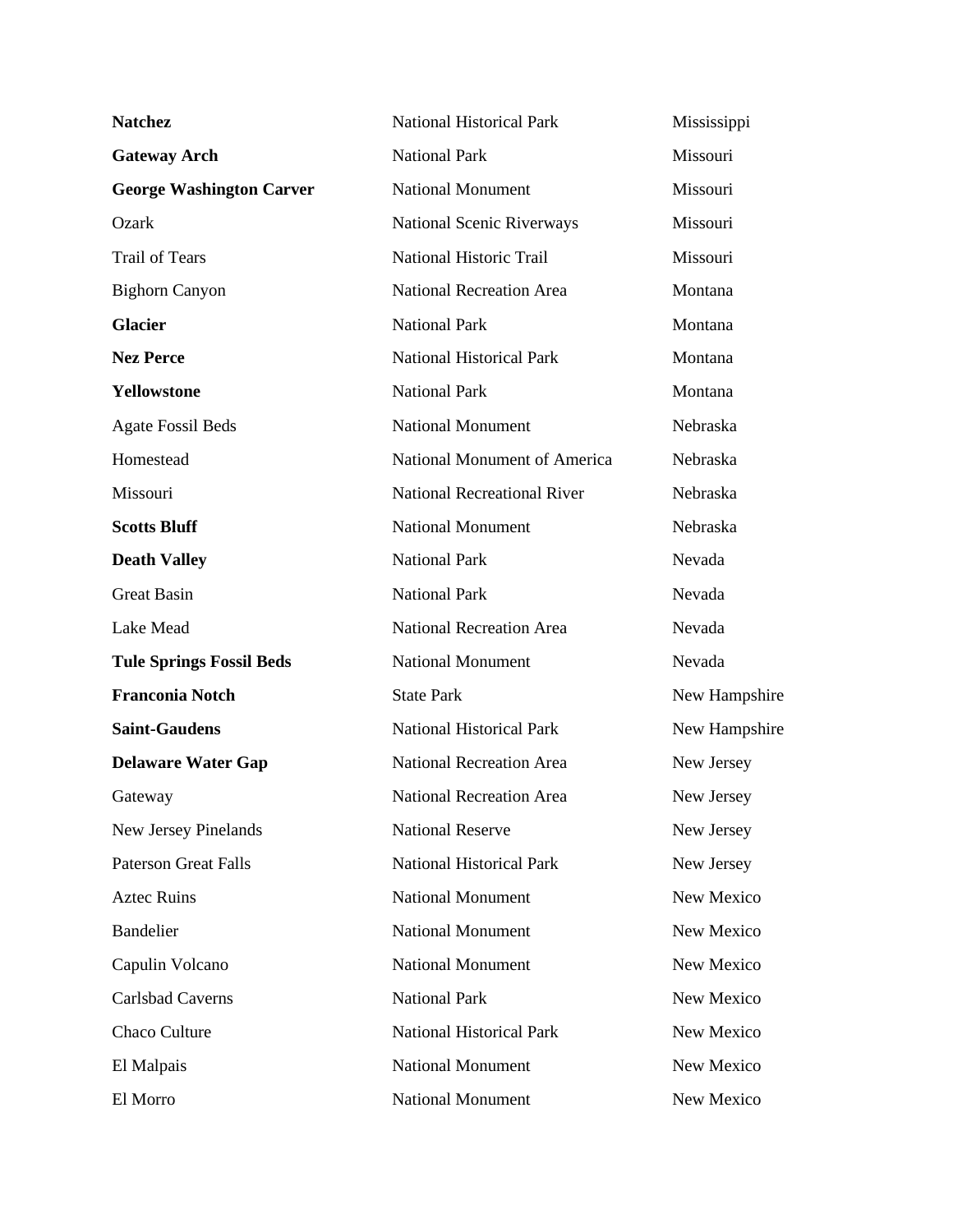| Gila Cliff Dwellings                  | <b>National Monument</b>        | New Mexico     |
|---------------------------------------|---------------------------------|----------------|
| Pecos                                 | <b>National Historical Park</b> | New Mexico     |
| Petroglyph                            | <b>National Monument</b>        | New Mexico     |
| <b>Salinas Pueblo Missions</b>        | <b>National Monument</b>        | New Mexico     |
| <b>Valles Caldera</b>                 | <b>National Preserve</b>        | New Mexico     |
| <b>White Sands</b>                    | <b>National Park</b>            | New Mexico     |
| <b>African Burial Ground</b>          | <b>National Monument</b>        | New York       |
| Fire Island                           | <b>National Seashore</b>        | New York       |
| Gateway                               | National Recreation Area        | New York       |
| Saratoga                              | <b>National Historical Park</b> | New York       |
| <b>Stonewall</b>                      | <b>National Monument</b>        | New York       |
| Women's Rights                        | <b>National Historical Park</b> | New York       |
| Cape Hatteras                         | <b>National Seashore</b>        | North Carolina |
| Cape Lookout                          | <b>National Seashore</b>        | North Carolina |
| <b>Carl Sandburg Home</b>             | National Historic Site          | North Carolina |
| <b>Fort Raleigh</b>                   | National Historic Site          | North Carolina |
| <b>Great Smoky Mountains</b>          | <b>National Park</b>            | North Carolina |
|                                       |                                 | North Carolina |
| <b>Trail of Tears</b>                 | National Historic Trail         |                |
| Knife River Indian Villages           | National Historic Site          | North Dakota   |
| <b>Theodore Roosevelt</b>             | <b>National Park</b>            | North Dakota   |
| <b>Charles Young Buffalo Soldiers</b> | <b>National Monument</b>        | Ohio           |
| <b>Cuyahoga Valley</b>                | <b>National Park</b>            | Ohio           |
| Hopewell Culture                      | <b>National Historical Park</b> | Ohio           |
| Chickasaw                             | <b>National Recreation Area</b> | Oklahoma       |
| <b>Trail of Tears</b>                 | National Historic Trail         | Oklahoma       |
| Washita Battlefield                   | National Historic Site          | Oklahoma       |
| <b>Crater Lake</b>                    | <b>National Park</b>            | Oregon         |
| John Day Fossil Beds                  | <b>National Monument</b>        | Oregon         |
| Lewis and Clark                       | <b>National Historical Park</b> | Oregon         |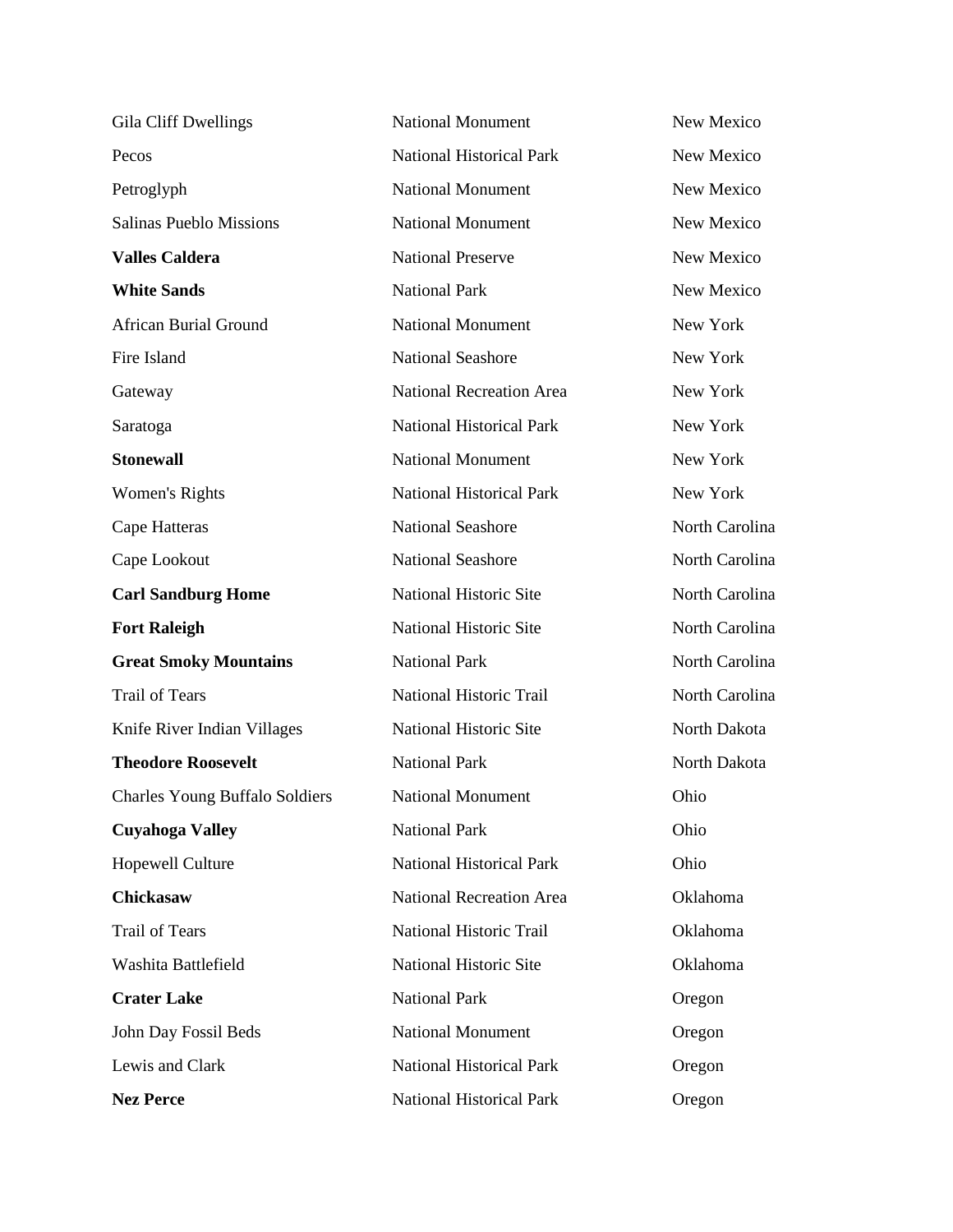| <b>Oregon Caves</b>            | <b>National Monument and Preserve</b> | Oregon         |
|--------------------------------|---------------------------------------|----------------|
| <b>Delaware Water Gap</b>      | <b>National Recreation Area</b>       | Pennsylvania   |
| <b>First State</b>             | National Historical Park              | Pennsylvania   |
| <b>Hopewell Furnace</b>        | National Historic Site                | Pennsylvania   |
| Independence                   | <b>National Historical Park</b>       | Pennsylvania   |
| <b>Blackstone River Valley</b> | <b>National Historical Park</b>       | Rhode Island   |
| Colt                           | <b>State Park</b>                     | Rhode Island   |
| Congaree                       | <b>National Park</b>                  | South Carolina |
| <b>Kings Mountain</b>          | <b>National Military Park</b>         | South Carolina |
| Ninety Six                     | National Historic Site                | South Carolina |
| <b>Badlands</b>                | <b>National Park</b>                  | South Dakota   |
| Jewel Cave                     | <b>National Monument</b>              | South Dakota   |
| Missouri                       | <b>National Recreational River</b>    | South Dakota   |
| <b>Mount Rushmore</b>          | <b>National Memorial</b>              | South Dakota   |
| Wind Cave                      | <b>National Park</b>                  | South Dakota   |
| <b>Big South Fork</b>          | National River and Recreation Area    | Tennessee      |
| <b>Cumberland Gap</b>          | <b>National Historical Park</b>       | Tennessee      |
| <b>Great Smoky Mountains</b>   | <b>National Park</b>                  | Tennessee      |
| <b>Obed</b>                    | Wild & Scenic River                   | Tennessee      |
| <b>Trail of Tears</b>          | National Historic Trail               | Tennessee      |
| <b>Alibates Flint Quarries</b> | <b>National Monument</b>              | Texas          |
| Amistad                        | <b>National Recreation Area</b>       | Texas          |
| <b>Big Bend</b>                | <b>National Park</b>                  | Texas          |
| <b>Big Thicket</b>             | <b>National Preserve</b>              | Texas          |
| Chamizal                       | <b>National Memorial</b>              | Texas          |
| <b>Guadalupe Mountains</b>     | <b>National Park</b>                  | Texas          |
| Lake Meredith                  | <b>National Recreation Area</b>       | Texas          |
| Padre Island                   | <b>National Seashore</b>              | Texas          |
| Palo Alto Battlefield          | <b>National Historical Park</b>       | Texas          |
| Arches                         | <b>National Park</b>                  | Utah           |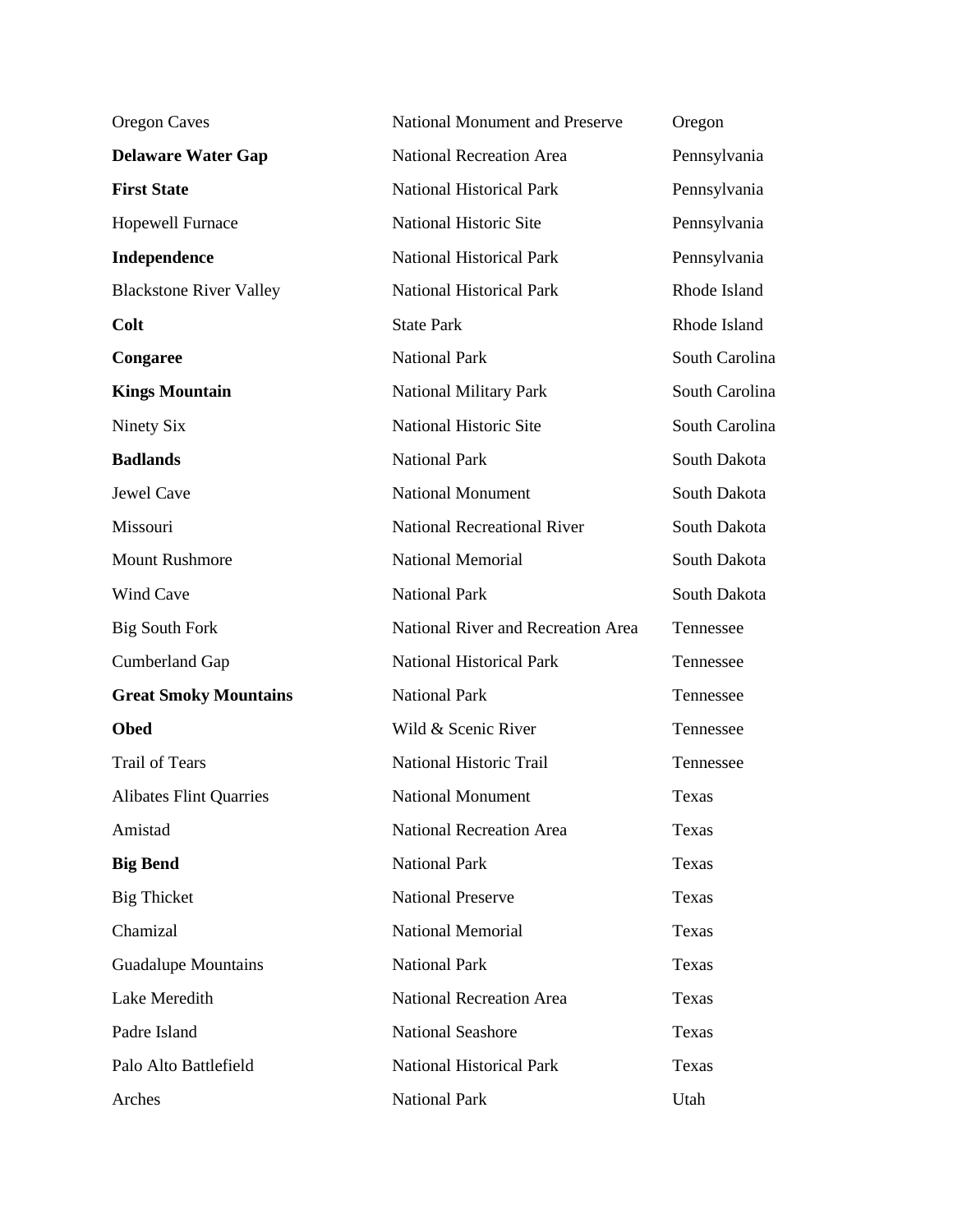| <b>Bryce Canyon</b>                | <b>National Park</b>               | Utah           |
|------------------------------------|------------------------------------|----------------|
| <b>Canyonlands</b>                 | <b>National Park</b>               | Utah           |
| Capitol Reef                       | <b>National Park</b>               | Utah           |
| <b>Cedar Breaks</b>                | National Monument                  | Utah           |
| Dinosaur                           | <b>National Monument</b>           | Utah           |
| Glen Canyon                        | <b>National Recreation Area</b>    | Utah           |
| Golden Spike                       | National Historical Park           | Utah           |
| Hovenweep                          | <b>National Monument</b>           | Utah           |
| <b>Natural Bridges</b>             | <b>National Monument</b>           | Utah           |
| <b>Rainbow Bridge</b>              | <b>National Monument</b>           | Utah           |
| Timpanogos Cave                    | <b>National Monument</b>           | Utah           |
| <b>Ashley</b>                      | <b>National Forest</b>             | Utah           |
| Zion                               | <b>National Park</b>               | Utah           |
| Marsh - Billings - Rockefeller     | <b>National Historical Park</b>    | Vermont        |
| <b>Smugglers Notch</b>             | <b>State Park</b>                  | Vermont        |
| <b>Buck Island Reef</b>            | <b>National Monument</b>           | Virgin Islands |
| <b>Virgin Islands</b>              | <b>National Park</b>               | Virgin Islands |
| Virgin Islands Coral Reef          | <b>National Monument</b>           | Virgin Islands |
| <b>Appomattox Court House</b>      | <b>National Historical Park</b>    | Virginia       |
| <b>Assateague Island</b>           | <b>National Seashore</b>           | Virginia       |
| Colonial                           | <b>National Historical Park</b>    | Virginia       |
| <b>Cumberland Gap</b>              | <b>National Historical Park</b>    | Virginia       |
| <b>Cedar Creek and Belle Grove</b> | <b>National Historical Park</b>    | Virginia       |
| <b>Harpers Ferry</b>               | <b>National Historical Park</b>    | Virginia       |
| Shenandoah                         | <b>National Park</b>               | Virginia       |
| <b>Billy Frank Jr. Nisqually</b>   | National Wildlife Refuge           | Washington     |
| <b>Ebey's Landing</b>              | <b>National Historical Reserve</b> | Washington     |
| Lake Roosevelt                     | <b>National Recreation Area</b>    | Washington     |
| Lewis and Clark                    | <b>National Historical Park</b>    | Washington     |
| Minidoka                           | National Historic Site             | Washington     |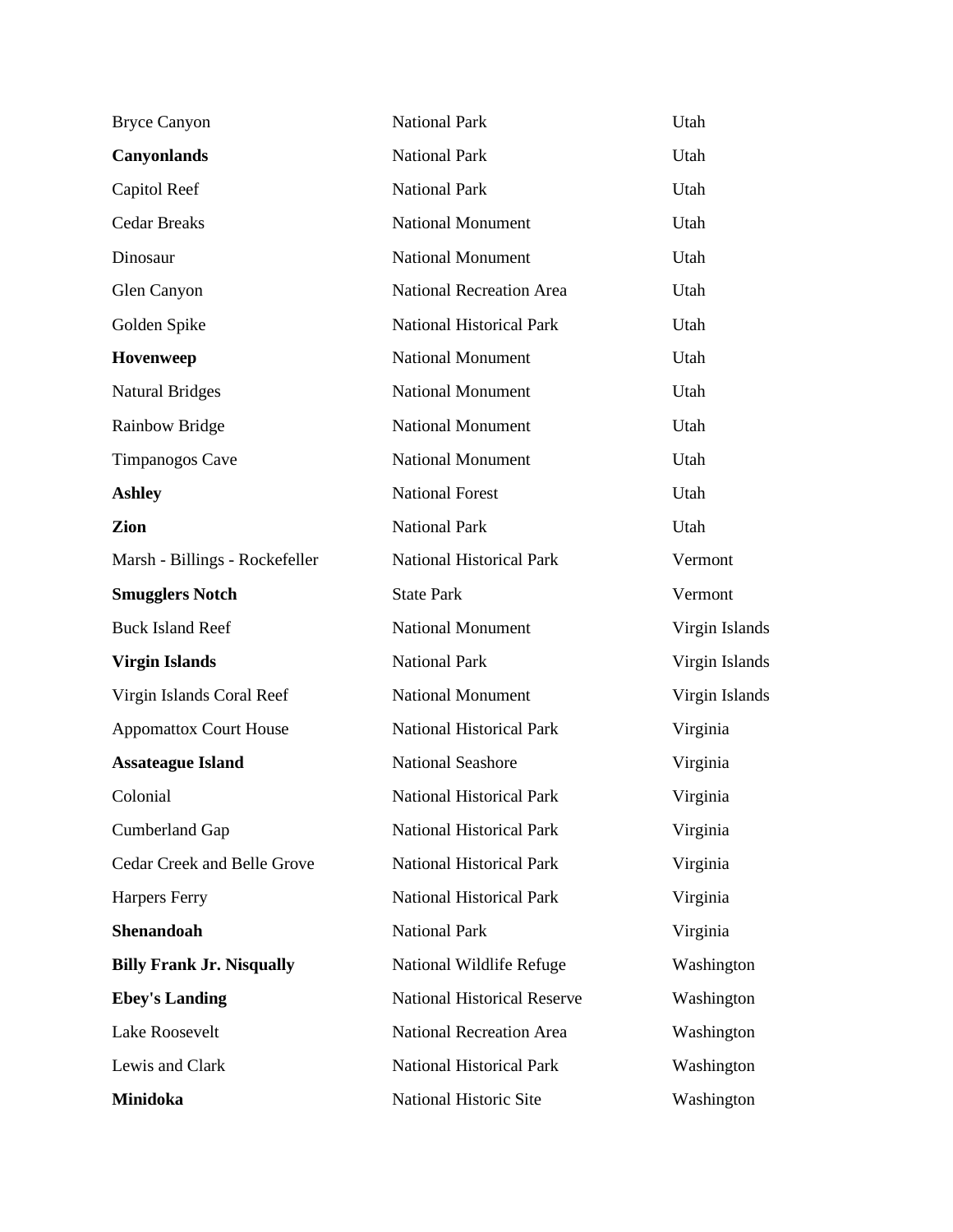| <b>Mount Rainier</b>    | <b>National Park</b>            | Washington    |
|-------------------------|---------------------------------|---------------|
| <b>Nez Perce</b>        | <b>National Historical Park</b> | Washington    |
| <b>North Cascades</b>   | <b>National Park</b>            | Washington    |
| Olympic                 | <b>National Park</b>            | Washington    |
| Wing Luke Museum        | <b>Affiliated Area</b>          | Washington    |
| <b>Bluestone</b>        | <b>National Scenic River</b>    | West Virginia |
| Chesapeake & Ohio Canal | <b>National Historical Park</b> | West Virginia |
| <b>Gauley River</b>     | <b>National Recreation Area</b> | West Virginia |
| Harpers Ferry           | <b>National Historical Park</b> | West Virginia |
| <b>New River Gorge</b>  | <b>National River</b>           | West Virginia |
| Virginia                | <b>National River</b>           | West Virginia |
| <b>Apostle Islands</b>  | <b>National Lakeshore</b>       | Wisconsin     |
| Ice Age                 | National Scenic Trail           | Wisconsin     |
| <b>Bighorn Canyon</b>   | <b>National Recreation Area</b> | Wyoming       |
| <b>Devils Tower</b>     | <b>National Monument</b>        | Wyoming       |
| <b>Fossil Butte</b>     | <b>National Monument</b>        | Wyoming       |
| <b>Grand Teton</b>      | <b>National Park</b>            | Wyoming       |
| Yellowstone             | <b>National Park</b>            | Wyoming       |

## **Hike Guide**

Once you visit a Park Site, you can view the available hikes. Only one player can go on each hike per game—to maximize the exploration covered by the group. Multi-state Park Sites only appear ONCE in the Hike Guide; once you have chosen your Park Site to visit, ctrl+f to search for the name of the Park Site, NOT the State, to find available hikes.

You must have enough Water and Energy to go on a hike. Going on a hike earns you Joy. During the hike, you may take a picture for 1 Energy, earning 5 Joy.

Sometimes the trail descriptions will help you answer Visitor's Center Trivia, so read about your adventure aloud to the group!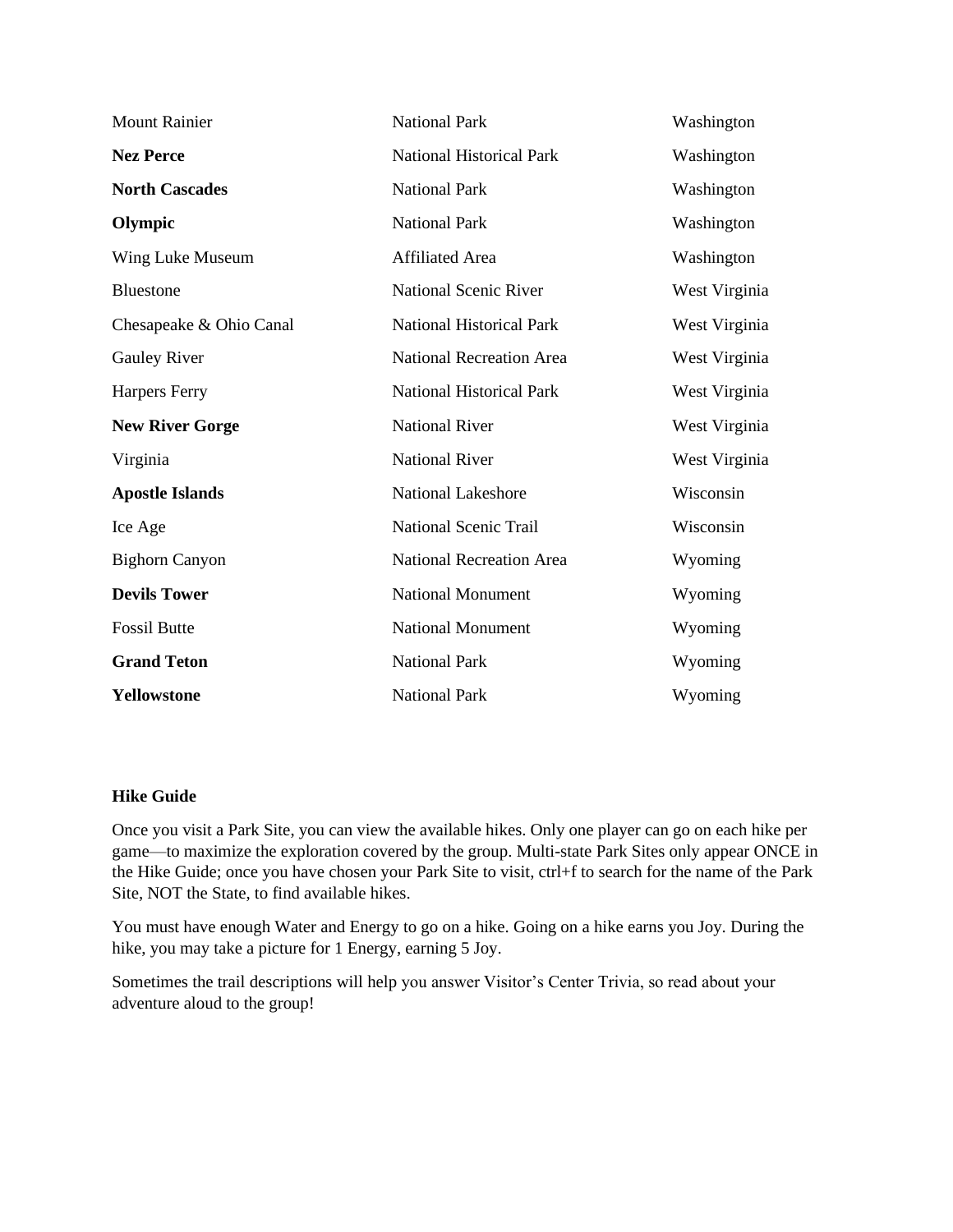National Park of American Samoa National Park, AS

## **Mount 'Alava Adventure Trail**

Distance: 5.6 mi Time: 5 hr Elevation Range: 1,000 ft Energy Required: 6 Water Required: 6 Joy Gained: 27 Turns Lost: 0

*Description:* This challenging loop trail takes you along ridgelines with views of the north and central parts of the national park and island. Hike up and down "ladders" or steps with ropes for balance. There are a total of 56 ladders and 783 steps!

Birmingham Civil Rights National Monument, AL

#### **Historic Church Tour**

Distance: 0.75 mi Time: 1 hr Elevation Range: N/A

Energy Required: 3 Water Required: 1 Joy Gained: 8 Turns Lost: 0

*Description:* Come take a journey at 16th Street Baptist Church and learn how it has survived and overcome racism, discrimination, destruction, a bombing, bullying, threats, and death. See first hand accounts of people who were present when the church was bombed including the fifth girl who was in the ladies restroom when the bomb killed her sister and friends.

Little River Canyon National Preserve, AL

## **Eberhart Trail**

Distance: 0.75 mi Time: N/A Elevation Range: N/A

Energy Required: 1 Water Required: 1 Joy Gained: 4 Turns Lost: 0

*Description:* Venture into the canyon and down to the river and popular summer swimming holes. Watch for ruins of Canyonland Park & Zoo, which offered a chairlift down into the canyon along this trail and benches in the woods near the river. When the river is low, hikers can connect with the Powell Trail by hiking down-river

Aniakchak National Monument and Preserve, AK

## **Explore the Caldera**

Distance: N/A Time: N/A Elevation Range: N/A

Energy Required: 4 Water Required: 4 Joy Gained: 19 Turns Lost: 0

*Description:* There are no formal trails. Use animal trails to explore the ash and cinder fields of the caldera floor! Aniakchak's 1931 eruption left a barren landscape with little or no vegetation, but plant communities now have made impressive comebacks.

#### **Raft the Aniakchak River**

Distance: 27 mi Time: 3-4 days Elevation Range: N/A

Energy Required: 20 Water Required: 12 Joy Gained: 75 Turns Lost: 1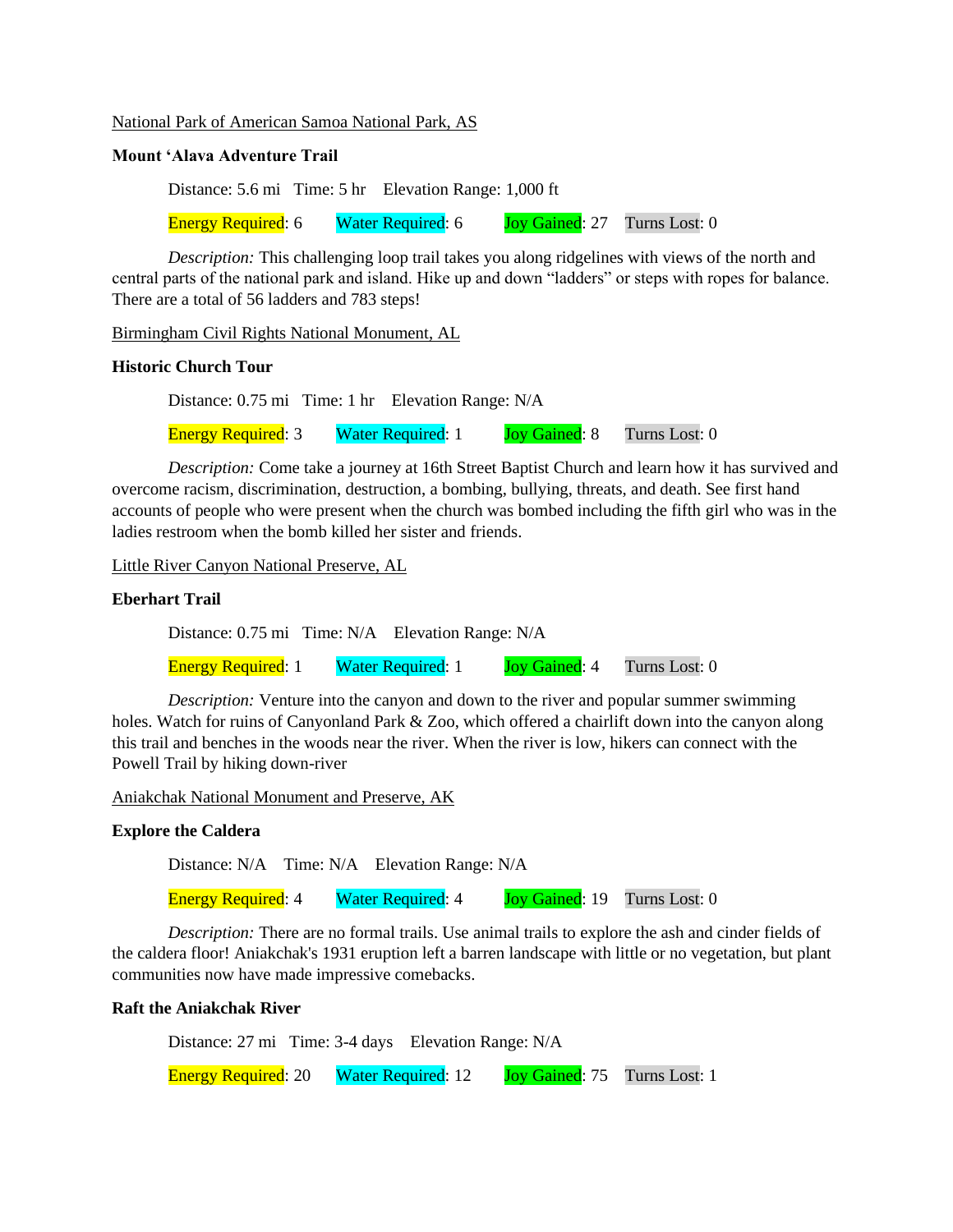*Description:* The weather on Aniakchak is severe; life-threatening conditions can develop rapidly. Extremely violent winds in the caldera, particularly near 'The Gates,' can shred tents and prevent air rescue.

## Denali National Park and Preserve, AK

#### **Savage River Loop Trail**

Distance: 1.7 mi Time: 1 hr Elevation Range: Negligible. The trail rises and falls a bit, but there are no major uphill sections.

Energy Required: 2 Water Required: 3 Joy Gained: 13 Turns Lost: 0

*Description:* "This loop travels along either side of Savage River as it carves a canyon between Mount Margaret, to the west, and Healy Ridge, to the east. The trail goes nearly 1 mile before crossing the river with a bridge, and returning to the same parking area. The trail stays near the river most of the time, with only a few areas where it rises a few dozen feet higher than the river level.

Hiking off-trail in this area is generally permitted, but hikers should be careful of wildlife encounters and falls. The sides of the canyon are not sheer, but they can be steep, with uncertain footing, and people have been injured or died in falls when hiking off-trail here.

The area is very windy, so dress accordingly. The weather can also be quite different than the park entrance, so prepare for rain and hope for a sunny day!"

#### **Mount Healy Overlook Trail**

Distance: 5.4 mi Time: 3-4 hr Elevation Range: 1,700 ft Energy Required: 5 Water Required: 8 Joy Gained: 31 Turns Lost: 0

*Description:* "This is one of the steepest trails in Denali. The trailhead is located off the Taiga Trail, not far from the Denali Visitor Center.

The trail rises steadily through spruce forest at first. Around the half-way point, it reaches some benches with a nice overlook back the way you came. After the benches, the climb becomes steeper and switchbacks are encountered as you break above tree-line. Please do not cut the switchbacks - this causes erosion problems, and the footing is less safe.

The official end of the trail is not the peak of Mount Healy, but it is an open spot with great views to the south. It is almost always windy here, so be prepared. Hiking the ridges of Mount Healy beyond the trail is permitted, but can be dangerous. People have died in falls on Mount Healy, so be cautious if you intend to hike toward the true summit, which is approximately 1,500' higher on the mountain and another 1.5 miles or so past the overlook (i.e., where the official trail ends)."

## **Horseshoe Lake Trail**

Distance: 2 mi Time: 2 hr Elevation Range: 250 ft

Energy Required: 2 Water Required: 2 Joy Gained: 9 Turns Lost: 0

*Description:* From the trailhead, you'll hike up a short, steep hill (~25 elevation gain) and, after a few hundred yards, you'll reach a bench overlooking the lake. After this bench, the trail drops very steeply, about 250', down to the level of the lake. The trail then branches in two directions, forming a loop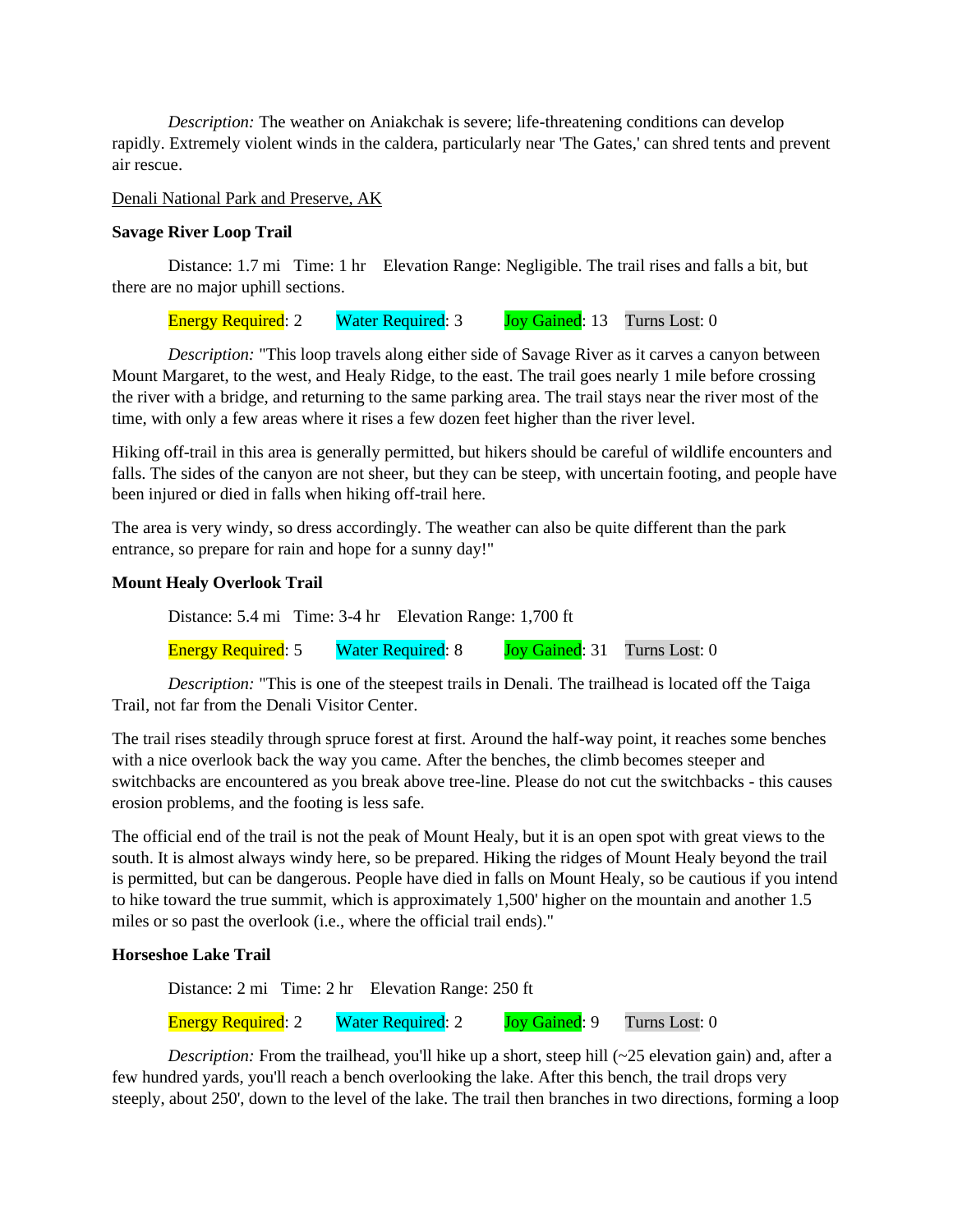around the lake. Viewing platforms overlook the south end of the lake. Near the mid-way point, on the east side of the loop, you can hike a short spur to overlook a beaver dam. The north end of the loop brings you out of the forest and alongside the Nenana River; across the river, and outside of the park, is one of the main tourism centers, called "the Canyon" or "Glitter Gulch." The west part of the loop is particularly scenic, as it hugs the shore of the lake along a very steep slope.

## Iñupiat Heritage Center, AK

## **Attend a monthly workshop, which can teach anything from skin sewing for booties to butchering a caribou.**

Distance: 0.75 mi Time: N/A Elevation Range: N/A

Energy Required: 3 Water Required: 2 Joy Gained: 10 Turns Lost: 0

*Description:* The Iñupiat Heritage Center (IHC) brings people together to promote and perpetuate Iñupiat history, language and culture. The Heritage Center promotes tourism and supports Iñupiat artists by providing a place in which to work on and showcase arts and crafts. It also serves to support the whaling traditions of the Iñupiat by making available the Traditional Room for construction or repair of traditional whaling boats and other subsistance tools.

Kenai Fjords National Park and Preserve, AK

## **Harding Icefield Trail**

Distance: 8.2 mi Time: 6-8 hr Elevation Range: 1,000 ft/mi

Energy Required: 8 Water Required: 12 Joy Gained: 47 Turns Lost: 0

*Description:* Starting on the valley floor, the trail winds through cottonwood and alder forests, passes though heather filled meadows and ultimately climbs well above tree line to a breath-taking view of the Icefield. The top of the trail is a window to past ice ages - a horizon of ice and snow that stretches as far as the eye can see, broken only by an occasional nunatak, or lonely peak. Be prepared! Check on trail conditions before starting out - the upper portion of the trail is often covered with snow through early July and there may be avalanche danger.

Chiricahua National Monument, AZ

## **The Big Loop**

Distance: 9.5 mi Time: N/A Elevation Range: 1,000 ft

Energy Required: 10 Water Required: 13 Joy Gained: 50 Turns Lost: 0

*Description:* For folks wanting to do everything, this route consists of the Echo Canyon, Upper Rhyolite Canyon, Sarah Deming, Heart of Rocks, Big Balanced Rock, Inspiration Point, Mushroom Rock and Ed Riggs trails. Up and down across the canyons, the Big Loop combines the best of the wilderness scenery. Be sure to take snacks and drink plenty of water on this all day hike.

Grand Canyon National Park, AZ

## **South Kaibab Trail to Bright Angel Campground (North Rim to River and Back)**

Distance: 14 mi Time: 4-8 Elevation Range: 4780 ft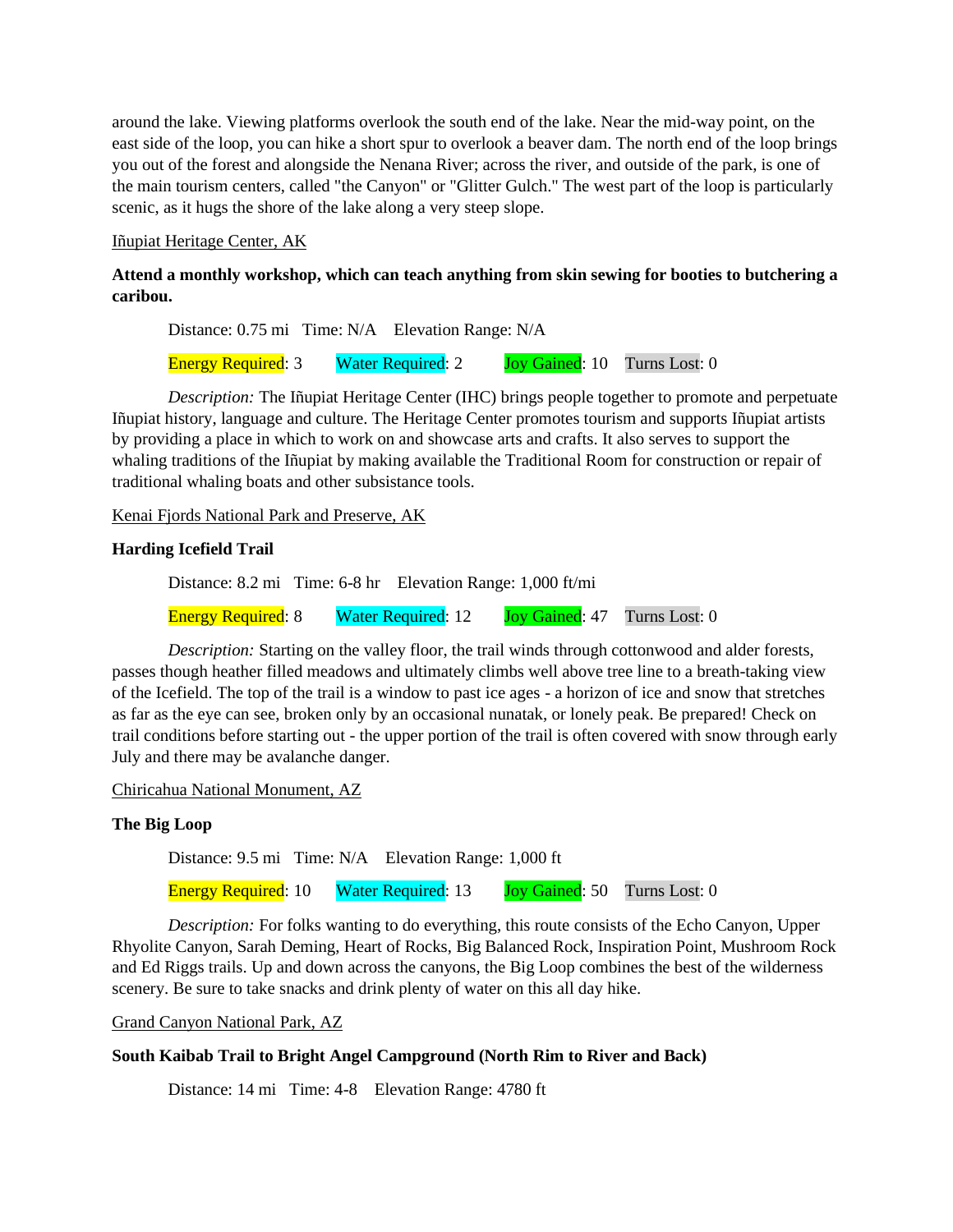Energy Required: 14 Water Required: 14 Joy Gained: 63 Turns Lost: 0

*Description:* From the rim to the river - a loss of nearly 4,500 feet - you'll see more than a billion years of Earth's history up close, and pass through a number of different life zones along the way. You'll see and experience things you can't anywhere else in the world. It's not any easy route, but the effort is more than rewarding. You can optionally take the Bright Angel Trail 9.5 miles to the South Rim.

Saguaro National Park, AZ

## **Freeman Homestead Trail**

Distance: 1 mi Time: N/A Elevation Range: N/A Energy Required: 1 Water Required: 1 Joy Gained: 4 Turns Lost: 0

*Description:* Wander down this path to the site of an old homestead foundation, a grove of large saguaros and a cool desert wash. Great Horned Owls can often be seen in the cliff above this wash. Interpretive signs concerning the history and plant life along the way will take you deeper into the meaning of this "home in the desert". These signs also feature special exploration activities for youngsters.

#### Hot Springs National Park, AR

#### **Hot Springs Mountain Trail**

Distance: 1.7 mi Time: N/A Elevation Range: 952-994 ft

Energy Required: 2 Water Required: 1 Joy Gained: 6 Turns Lost: 0

*Description:* Hot Springs Mountain Trail is an easy stroll around the top of the mountain with several scenic overlooks.

#### **Touch the springs at Hot Water Cascade**

Distance: N/A Time: 5 min. Elevation Range: 952-994 ft

Energy Required: 0 Water Required: 1 Joy Gained: 2 Turns Lost: 0

*Description:* Hot Water Cascade - Located at Arlington Lawn, this is the largest visible spring in the Park. Hot water emanates from the hill side near the Grand Promenade and flows under the path, down a steep cliff into two pools. Even though the water comes out of the ground at 147 degrees F, it is cool enough to touch by the time it reaches the pools.

Cabrillo National Monument, CA

## **Bayside Trail**

Distance: 2.5 mi Time: 1-2 hr Elevation Range: 340 ft

Energy Required: 3 Water Required: 2 Joy Gained: 10 Turns Lost: 0

*Description:* This trail is 2.5 miles (round-trip) with great views of the ocean, Ballast Point (where Cabrillo landed), downtown, Coronado Island, Tijuana, sandstone cliffs, ships, plant life, and, if the season is right, snow on the tops of the mountains. This trail is also a historical site; a searchlight shelter and power plant built in 1919 and used during World Wars I and II still stand.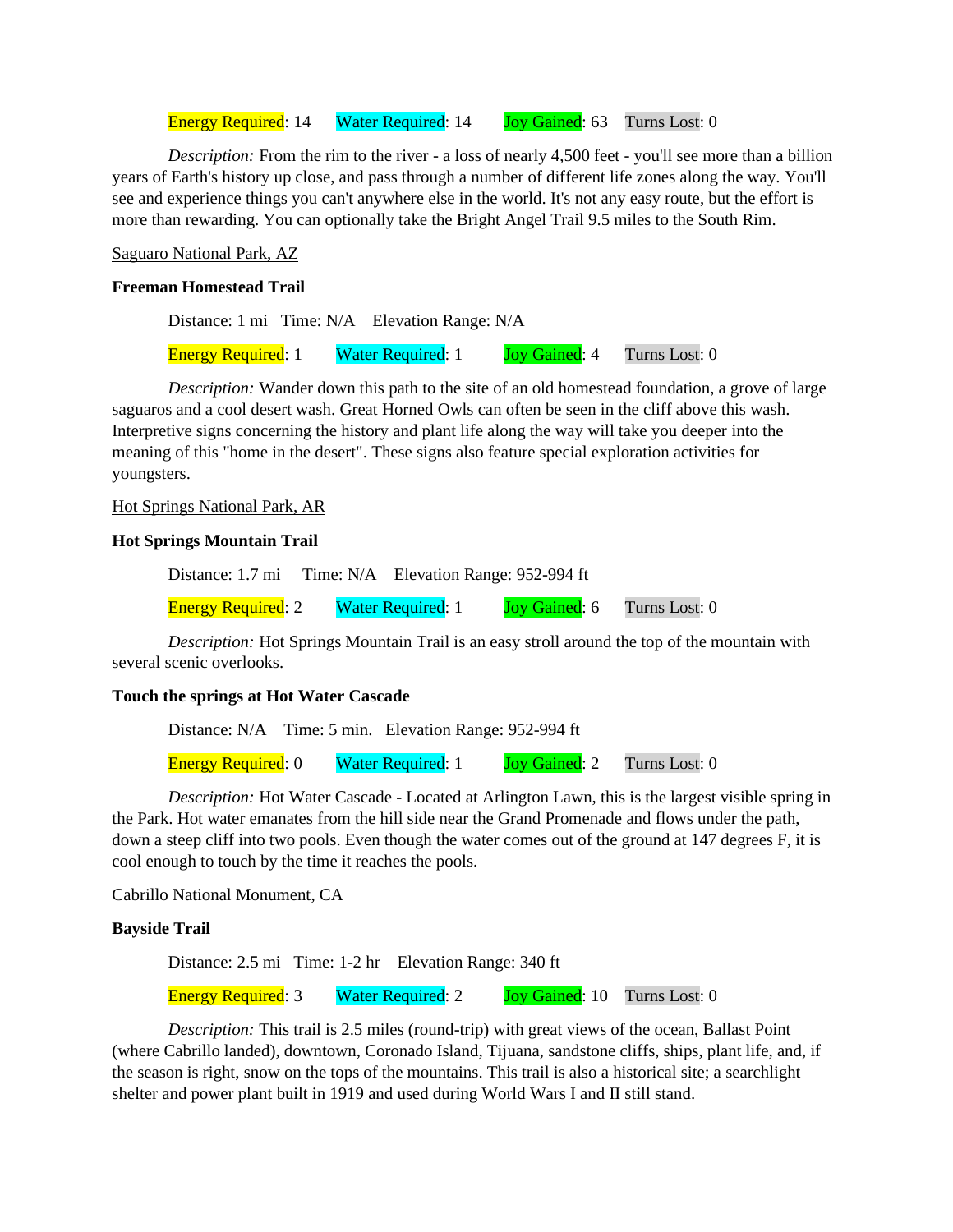#### Channel Islands National Park, CA

#### **Elephant Seal Overlook - Santa Barbara Island**

Distance: 2.5 mi Time: N/A Elevation Range: N/A

Energy Required: 3 Water Required: 2 Joy Gained: 10 Turns Lost: 0

*Description:* View elephant seals from overlook.

## **Potato Harbor - Santa Cruz Island**

Distance: 5 mi Time: N/A Elevation Range: N/A

Energy Required: 5 Water Required: 4 Joy Gained: 21 Turns Lost: 0

*Description:* A longer hike than the Cavern Point hike on Santa Cruz Island, but also with spectacular coastal views. No beach access.

#### **Nidever Canyon Trail - San Miguel Island**

Distance: 2 mi Time: N/A Elevation Range: 500 ft Energy Required: 2 Water Required: 2 Joy Gained: 7 Turns Lost: 0

*Description:* On your own you may explore the Cuyler Harbor beach, Nidever Canyon, Cabrillo monument, and the Lester ranch site. Visitors are required to stay on the designated island trail system. No off trail hiking is permitted. The island was a bombing range and there are possible unexploded ordnance.

Death Valley National Park, CA & NV

## **Badwater Salt Flat**

Distance: 1 mi Time: N/A Elevation Range: Flat

Energy Required: 1 Water Required: 3 Joy Gained: 8 Turns Lost: 0

*Description:* The lowest point in North America is a beautiful salt flat covering over 200 square miles (322km) of the valley. ADA accessible ramp leads down to boardwalk.

## **Mesquite Flat Sand Dunes**

Distance: 2 mi Time: 1.5 hr Elevation Range: 185 ft

Energy Required: 2 Water Required: 4 Joy Gained: 14 Turns Lost: 0

*Description:* No formal trail. Of the seven sets of dunes in Death Valley, these are the most famous and accessible.

#### **Complete Circuit**

Distance: 7.8 mi Time: 4.5 hr Elevation Range: N/A

Energy Required: 8 Water Required: 12 Joy Gained: 47 Turns Lost: 0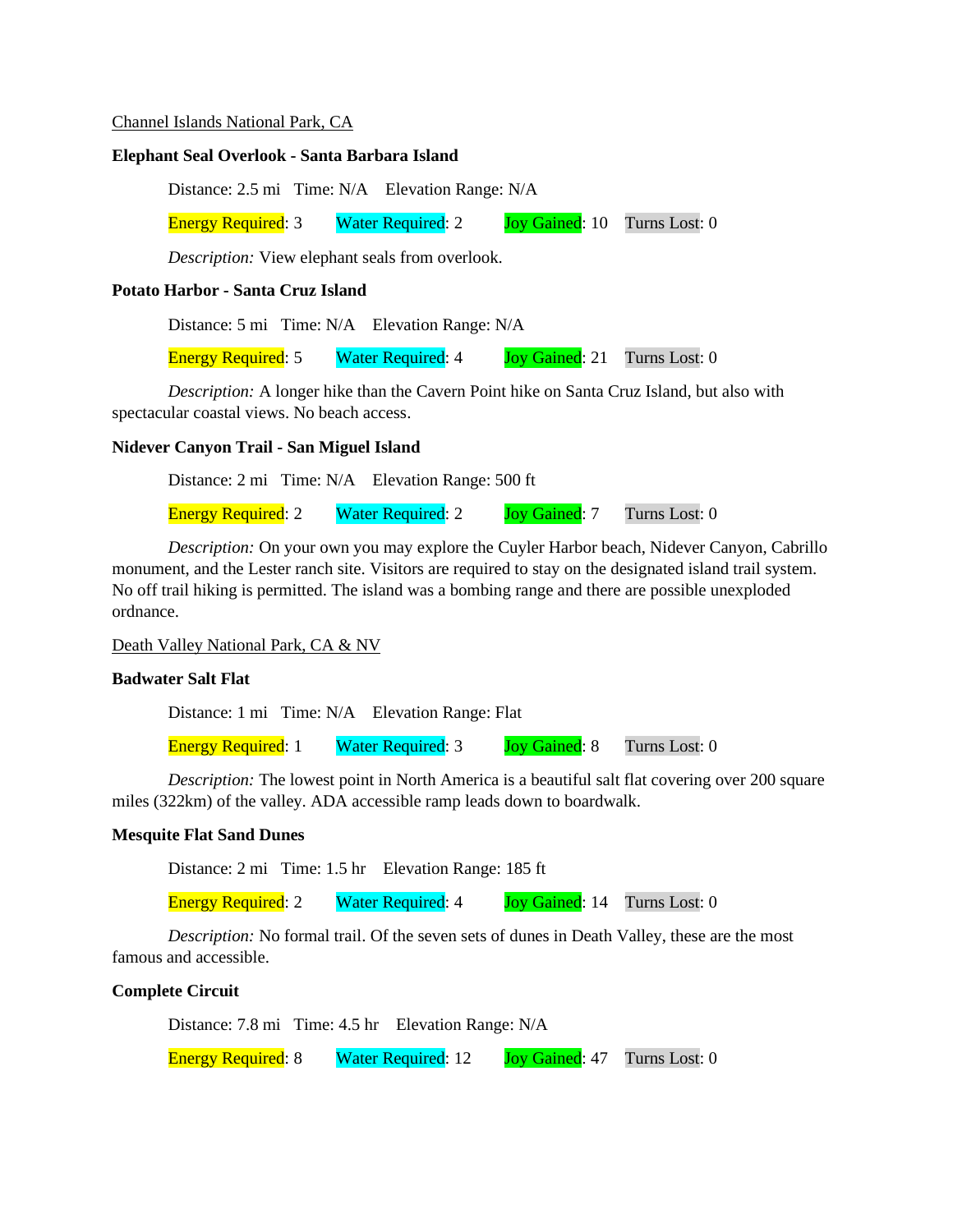*Description:* Don't miss a thing by completing this classic trip up Golden Canyon to the red fluted walls of Red Cathedral. Next, wind your way through the maze of colorful badlands up to iconic Zabriskie Point, an ideal place for a lunch break where you can enjoy the most popular viewpoint in the park. Finally, make your way down to Gower Gulch where it's all downhill between towering back to the valley.

## Golden Gate National Recreation Area, CA

## **Audio Tour of Inside the Cellhouse**

Distance: N/A Time: N/A Elevation Range: N/A Energy Required: 1 Water Required: 1 Joy Gained: 3 Turns Lost: 0

*Description:* The audio tour is included when you purchase your ferry ticket, and covers the inside of the cellhouse (at the top of the island) during the penitentiary era (1934-1963). To obtain refunds for the audio tour should you not wish to or not be able to utilize it, ask for a supervisor in the cellhouse.

#### **Point Bonita Lighthouse Trail**

|                           | Distance: 0.5 Time: 1 hr Elevation Range: -75 ft |  |                                    |
|---------------------------|--------------------------------------------------|--|------------------------------------|
| <b>Energy Required: 1</b> | <b>Water Required: 1</b>                         |  | <b>Joy Gained:</b> 4 Turns Lost: 0 |

*Description:* A secret jewel of the Bay Area, the Point Bonita Lighthouse, built in 1855, was the third lighthouse built on the West Coast and helped shepherd ships through the treacherous Golden Gate straits. Today, the lighthouse is still active and is maintained by the U.S. Coast Guard. Discover Point Bonita's wild landscape, geology and fascinating history by hiking the partially steep half mile trail to the Point Bonita Lighthouse!

Joshua Tree National Park, CA

## **Fortynine Palms Oasis**

Distance: 3 mi Time: 2-3 hr Elevation Range: 300 ft Energy Required: 3 Water Required: 5 Joy Gained: 19 Turns Lost: 0

*Description:* Out and back. There is a 300 foot elevation gain in both directions, as you hike up and over a ridge dotted with barrel cactus. Beyond the ridge, descend to a fan palm oasis in a rocky canyon. Avoid this trail when it's hot out.

#### **Barker Dam**

Distance: 1.1 mi Time: 1 hr Elevation Range: 50 ft

Energy Required: 1 Water Required: 1 Joy Gained: 4 Turns Lost: 0

*Description:* Loop. Explore cultural history and view a water tank built by early cattle ranchers. Watch for bighorn sheep.

#### **Boy Scout Trail**

Distance: 8 mi Time: 6 hr Elevation Range: 1190 ft Energy Required: 8 Water Required: 12 Joy Gained: 47 Turns Lost: 0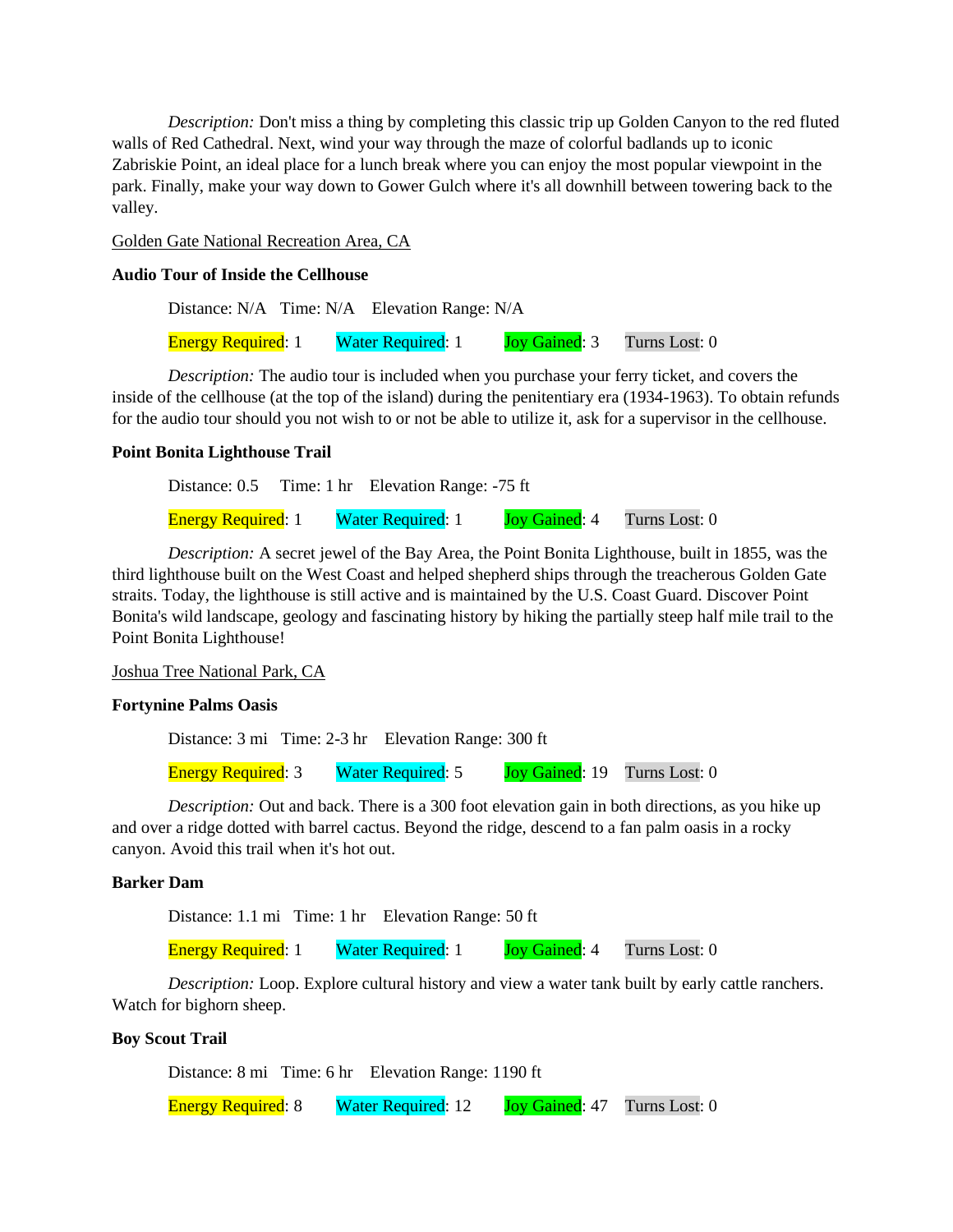*Description:* One way. Go deep into the Wonderland of Rocks. Stay on trail to avoid getting lost among the boulders. Most hikers prefer to start at the south trailhead, inside the West Entrance, and finish at Indian Cove. Vehicle shuttle strongly recommended for hikers interested in doing the full trail length.

Lassen Volcanic National Park, CA

#### **Bumpass Hell**

Distance: 3 mi Time: 2 hr Elevation Range: 8000 ft

Energy Required: 3 Water Required: 2 Joy Gained: 10 Turns Lost: 0

*Description:* Bumpass Hell is the largest hydrothermal area in the park and marks the principal area of upflow of steam and discharge from the Lassen hydrothermal system. The temperature of highvelocity steam jetting from Big Boiler, the largest fumarole in the park, has been measured as high as  $322^{\circ}F (161^{\circ}C)$ , making it one of the hottest fumaroles in the world. The steam heated waters are typically acidic and are not safe, even for bathing.

#### **Lassen Peak**

Distance: 5 mi Time: 3-5 hr Elevation Range: 8,500-10,457 ft

Energy Required: 5 Water Required: 6 Joy Gained: 27 Turns Lost: 0

*Description:* The summit provides one of the most spectacular views of the Devastated Area, a view from the top looking down. This view is the best vantage point to contemplate the power of the 1914-17 eruptions. The lingering rotten-egg smell of hydrogen sulfide near the summit reminds visitors that Lassen is still considered an active, but dormant, volcano.

## **Cinder Cone**

Distance: 4 mi Time: 3 hr Elevation Range: 6,061 - 6,907 ft

Energy Required: 4 Water Required: 5 Joy Gained: 21 Turns Lost: 0

*Description:* The sandy trail climbs gently at first, bordered by woodlands on the right and Cinder Cone's lava flow known as the Fantastic Lava Beds on the left. The trail steepens as Cinder Cone comes into view. Look to your left (south) here for the first views of the colorful Painted Dunes. Be sure to take a break in the shade of the surrounding Jeffrey Pines before following the trail to the left (south) and beginning the heart-pumping climb to the top of the cone. As the trail slowly circles around to the south side of the cone, Lassen Peak comes into view.

## Pinnacles National Park, CA

#### **High Peaks to Bear Gulch Loop**

Distance: 6.7 mi Time: 4-5 hr Elevation Range: 1,425 ft

Energy Required: 7 Water Required: 6 Joy Gained: 30 Turns Lost: 0

*Description:* Climb into the High Peaks and descend along the ridge through meadows of grasses and, in the Spring, wildflowers. Return to the Bear Gulch Day Use Area under the shade of sycamore, buckeye, and Oak trees along the Bench and Bear Gulch trails.

## **High Peaks to Balconies Cave Loop**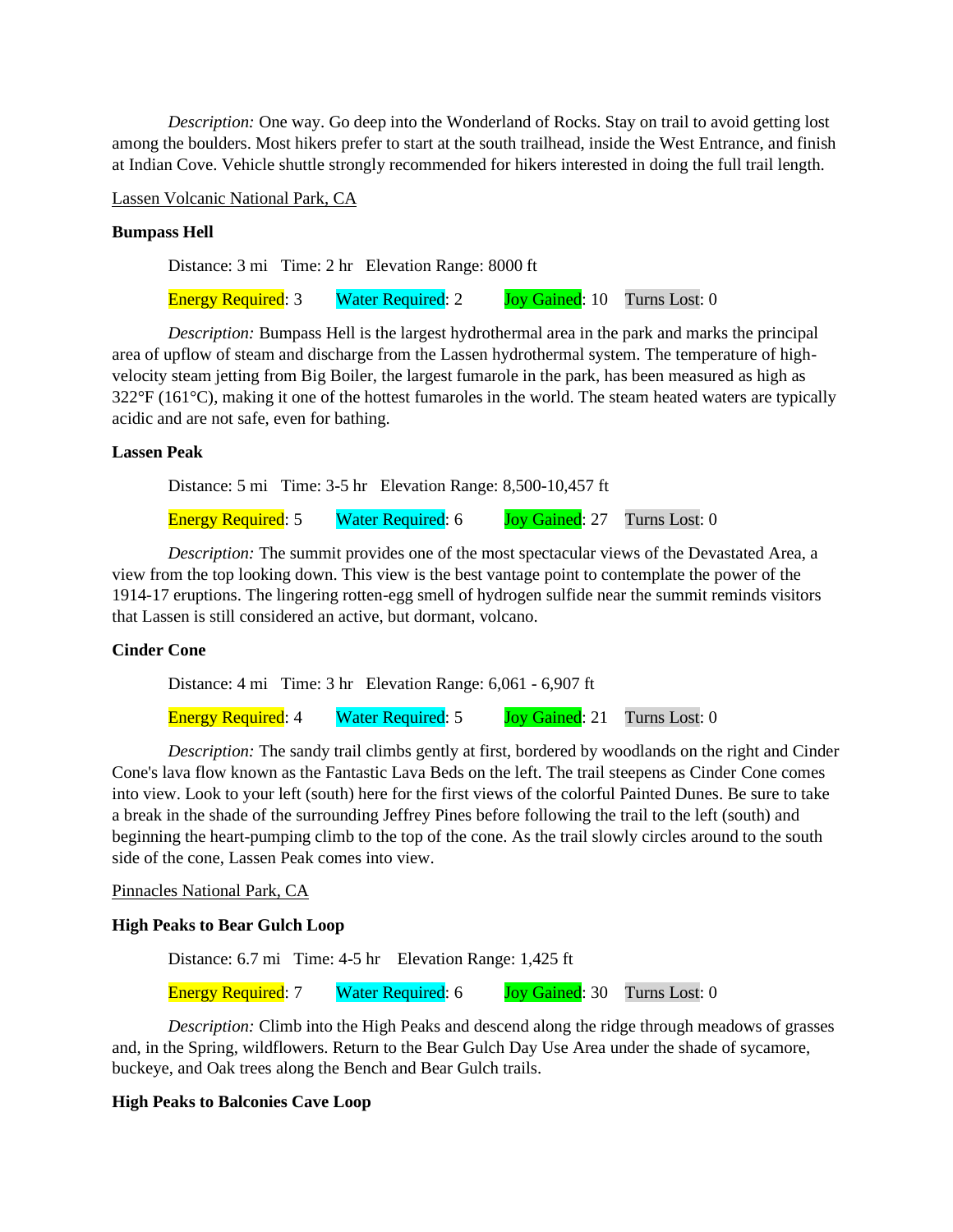Distance: 8.4 mi Time: 4-5 hr Elevation Range: 1,540 ft

Energy Required: 8 Water Required: 10 Joy Gained: 42 Turns Lost: 0

*Description:* Begin by climbing into the High Peaks, and the rest of the loop is downhill or flat. Return along the Old Pinnacles and Balconies trails, going over or through the cave. Flashlight required in the cave.

## **Jawbone Trail**

Distance: 2.4 mi Time: 30 min. - 1 hr Elevation Range: 70 ft

Energy Required: 2 Water Required: 3 Joy Gained: 12 Turns Lost: 0

*Description:* The Jawbone Trail is a narrow, dirt trail that descends from Prewett Point to the overflow Chaparral parking area on the west side of Pinnacles National Park. This is one of the newer trails in the park, opened in the spring of 2017, and provides access to the Jawbone and Chaparral parking areas from the West Visitor Contact Station. The trail descends steeply through the Chaparral environment common in Pinnacles National Park. Views of North Chalone Peak, the High Peaks, and the Balconies Cliffs spread out before you as you make your way down the trail. As you descend, you'll notice Spanish moss hanging on the trees alongside the trail.

## Redwood National Park, CA

## **James Irvine Trail to Fern Canyon Loop**

Distance: 12 mi Time: 4-8 hr Elevation Range: N/A

Energy Required: 12 Water Required: 12 Joy Gained: 52 Turns Lost: 0

*Description:* A favorite and convenient series of trails for those ready and able to spend the whole day hiking. Hikers will follow creeks, see different kinds of forests and be rewarded by finding the Pacific Ocean. The first section of the 4.5 mile James Irvine Trail will be in old-growth redwood forests before entering the spruce forests of the coast. On the western (coastal) end of the James Irvine trail it connects briefly with the Friendship Ridge Trail, and then onto the Fern Canyon Loop Trail. This will lead hikers through the dripping walls and stream cobbles of Fern Canyon and finally onto Gold Bluffs Beach.

## **Simpson-Reed Trail**

Distance: 1 mi Time: 30 min - 1 hr Elevation Range: N/A

Energy Required: 1 Water Required: 1 Joy Gained: 4 Turns Lost: 0

*Description:* If you are driving on HWY199 between Crescent City and Hiouchi, this easy and level walk is a good option for those short on time or energy - and if you have a smaller vehicle. There is no parking for RV's or vehicles with trailers. Located in Jedediah Smith Redwoods State Park, this trail takes you around redwood groves, creeks, nurse logs, ferns, hemlocks, huckleberries and a wide variety of other forest features and creatures. Interpretive wayside panels on the trail provide information on the natural and cultural history of the area.

## **Tall Trees Grove**

Distance: 4 mi Time: N/A Elevation Range: 1,600 ft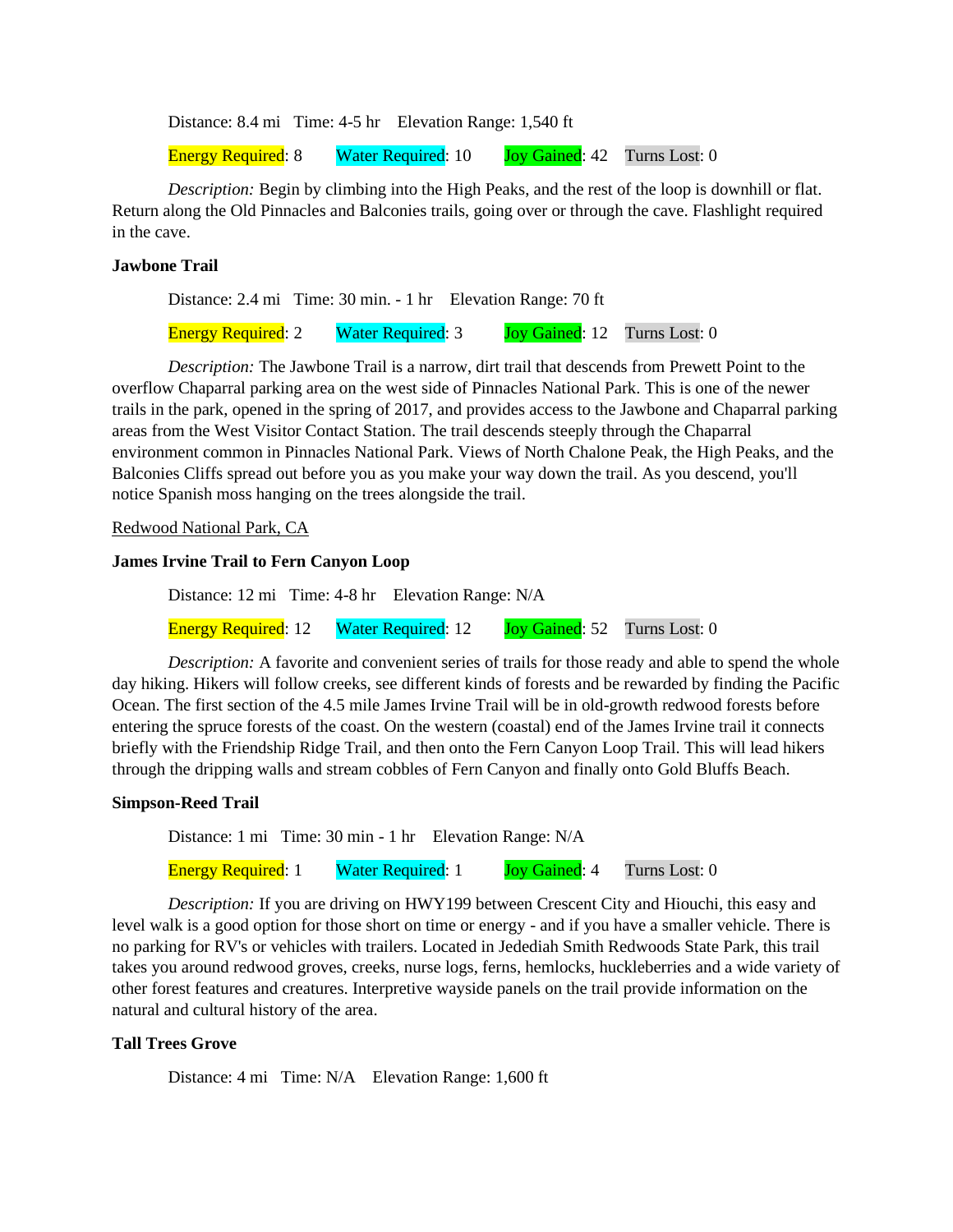Energy Required: 4 Water Required: 4 Joy Gained: 18 Turns Lost: 0

*Description:* This four-mile (6.5km) round trip backcountry hike with 1,600 feet (487 m) elevation change is frequently written about in blogs, international publications, and by travel writers. As a result it gets a lot of attention - but this hike is not for the faint of heart - or for people short on time. The Tall Trees Trail is a moderately strenuous hike that descends 800-feet down to the alluvial floodplain of Redwood Creek. The grove has plenty of water, good soil, and protection from winter winds and as a result has many redwood trees that exceed 350 feet (106 meters) in height.

The grove was featured in a famous 1963 National Geographic Magazine article that helped propel a public push for the creation of Redwood National Park. The tallest tree in the world is not located in the Tall Trees Grove. After the discovery by the National Geographic survey team, the tree known as the Libby Tree, or ""Tall Tree"", held the title until 1994 when the top died back, dropping it down to the 34th tallest tree on the planet."

Santa Monica Mountains National Recreation Area, CA

## **Backbone Trail**

Distance: 67 mi Time: 8 days Elevation Range: 25 – 3,111 ft Energy Required: 21 Water Required: 21 Joy Gained: 80 Turns Lost: 1

*Description:* The Backbone Trail crosses the best-protected stretch of coastal Mediterranean habitat in the world and offers an amazing diversity of trail experiences. You'll experience deep wooded canyons, rocky outcrop spires, ocean vistas that include the Channel Islands, and sweeping inland views to the San Gabriel Mountains and downtown LA.

Sequoia and Kings Canyon National Park, CA

## **Moro Rock**

Distance: 0.4 mi Time: N/A Elevation Range: N/A

Energy Required: 1 Water Required: 1 Joy Gained: 4 Turns Lost: 0

*Description:* As you enter Sequoia National Park, Moro Rock looms overhead, thousands of feet above the highway. This large granite dome is a spectacular geologic feature that can be enjoyed from above or below. A concrete and stone stairway leads over 350 steps to the top of Moro Rock. Even just a short distance from the parking area and above the forests's canopy, the Great Western Divide's peaks become visible. As you climb, views open up from the foothills and San Joaquin Valley to the west, to deep into wilderness to the east. Handrails along the way make the climb relatively safe, though you should keep a close eye on small children because of steep dropoffs along the entire route. The hike can be strenuous; taking your time as you climb can help you adjust to the thinner air at higher elevations.

## **Middle Fork Trail**

Distance: 6 mi Time: N/A Elevation Range: N/A

Energy Required: 6 Water Required: 4 Joy Gained: 23 Turns Lost: 0

*Description:* Leading through chaparral to highcountry, the first mile offers views of Moro Rock and Castle Rocks. Highlights: Panther Creek Falls, fishing in the Middle Fork of the Kaweah River for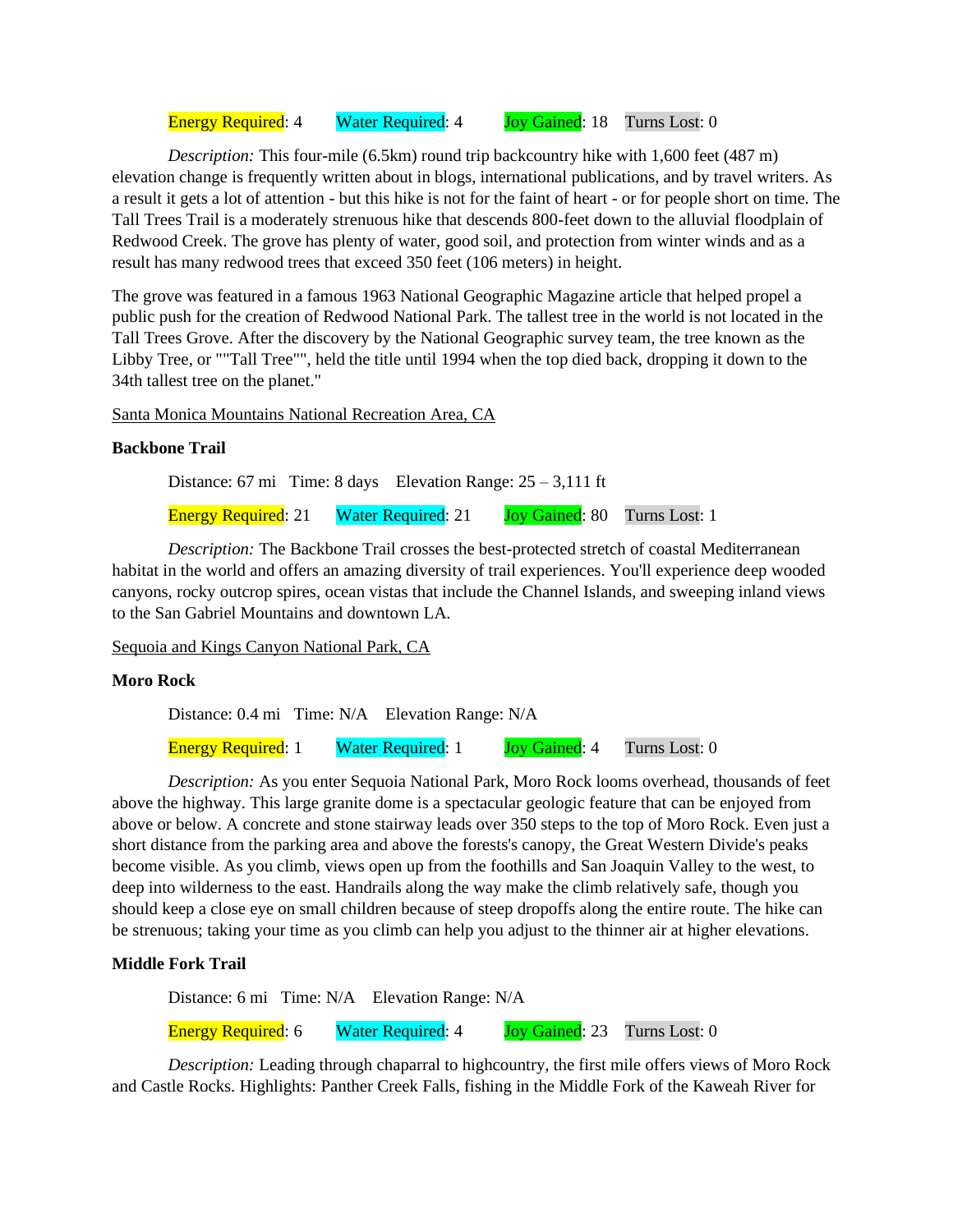those who don't mind bush-whacking, wildflowers in the spring, views up the river drainage to the Great Western Divide, access to Redwood Meadow (one of the most remote sequoia groves in the park).

## **General Grant Tree Trail**

Distance: 0.3 mi Time: N/A Elevation Range: N/A

Energy Required: 1 Water Required: 0 Joy Gained: 3 Turns Lost: 0

*Description:* One of the world's largest living trees. President Coolidge proclaimed it the Nation's Christmas tree in 1926. Visit the historic Gamlin Cabin and the Fallen Monarch along this 1/3 mile (.5 km) paved trail. Start at the General Grant Tree Parking area, 1 mile (1.6 km) northwest of the Kings Canyon Visitor Center.

Yosemite National Park, CA

## **Mist Trail to Vernal Falls and Nevada Falls**

Distance: 7 mi Time: 5 hr Elevation Range: 1,900 ft

Energy Required: 7 Water Required: 10 Joy Gained: 39 Turns Lost: 0

*Description:* This is Yosemite's signature hike. While many of Yosemite's trails are popular due to having a single spectacular destination, the Mist Trail has fabulous views scattered all along it, beginning at the bridge overlook, progressing to two unforgettable waterfalls that fall a combined total of more than 900 feet.

## **Sentinel Dome and Taft Point (moderate)**

Distance: 2.2 mi Time: 2 hr Elevation Range: N/A

Energy Required: 2 Water Required: 3 Joy Gained: 13 Turns Lost: 0

*Description:* Two hikes from the trailhead. Turn left to head toward Taft Point and The Fissures. Your walk is easy at first, through forest and wildflower-filled meadows (in July). Watch your step around The Fissures and at Taft Point, where you'll enjoy magnificent views of Yosemite Valley. Alternatively, at the trailhead turn right to head toward Sentinel Dome. Once near the dome, the trail meets an old road. Follow the road to the northeast side of the dome, where the incline is less imposing. Scramble up the side of the dome and, at the top, enjoy a breathtaking 360-degree panorama. Never climb domes during a thunderstorm."

## **Cathedral Lakes**

Distance: 7 mi Time: N/A Elevation Range: 1,000 ft

Energy Required: 7 Water Required: 7 Joy Gained: 35 Turns Lost: 0

*Description:* Cathedral Lakes are nestled at the foot of Cathedral Peak. The trail through this area is the famous John Muir Trail, which sees high traffic all season. The area is popular with rock climbers. Hikers will enjoy views of Cathedral Peak and Echo Peak and access to Long Meadow, Sunrise High Sierra Camp, and Sunrise Lakes.

Hovenweep National Monument, CO & UT

**Upper Trailhead to Cutthroat Castle (Out-and-Back)**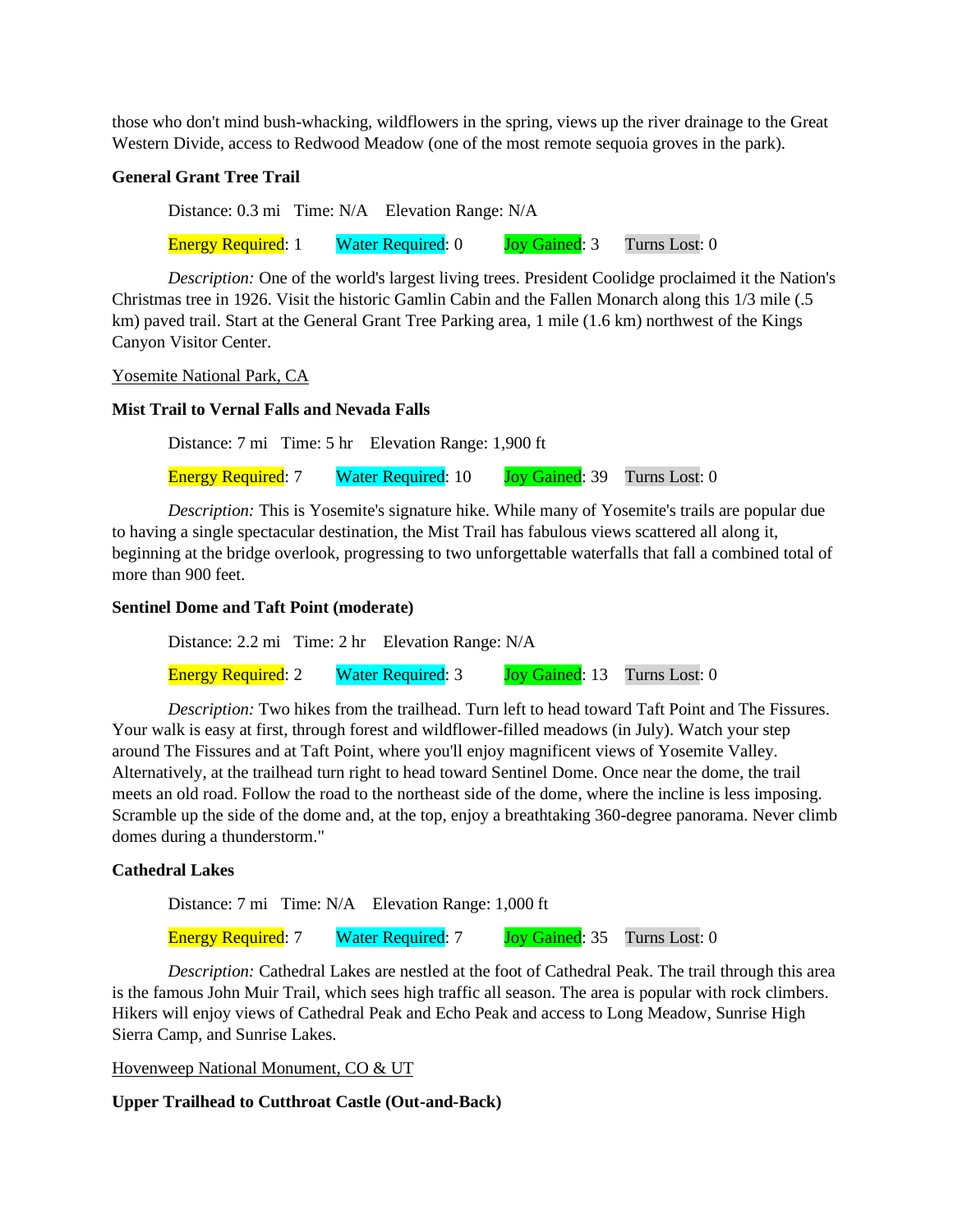Distance: 1.3 mi Time: 1 hr Elevation Range: N/A Energy Required: 1 Water Required: 2 Joy Gained: 6 Turns Lost: 0

*Description:* From the upper trailhead, the trail to Cutthroat Castle winds through a hip-height slot in boulders, then opens up to regular primitive trail. The trail descends through open country, down part of a sandy wash, and along a slickrock edge, where it ends among the structures at Cutthroat Castle. Most of the trail provides sweeping views of neighboring Canyons of the Ancients National Monument. At the site, the trail winds around and through a cluster of structures (but not into them), giving you the

chance to see Cutthroat Castle from many angles. Cutthroat Castle is also accessible from a Lower

Mesa Verde National Park, CO

#### **Petroglyph Point Trail**

Trailhead.

Distance: 2.4 mi Time: N/A Elevation Range: N/A

Energy Required: 2 Water Required: 3 Joy Gained: 11 Turns Lost: 0

*Description:* This adventurous trail provides excellent views of Spruce and Navajo Canyons and takes you past a large petroglyph panel located 1.4 miles (2.3 km) from the trailhead. The trail is narrow, rugged, and rocky, with several steep drop-offs along the canyon wall on the way to the petroglyph panel. After the panel, you'll scramble up a large stone staircase using hands and feet to climb to the top, then enjoy an easy return through forest to complete the loop. The trailhead is located near the Chapin Mesa Archeological Museum. Please contact a ranger for times the gate above the trailhead is open. Trail guide available. Registration at the trailhead or museum is required.

Mount Riga State Park, CT

#### **Mount Frissell, Round Mountain, and Brace Mountain**

Distance: 5.2 mi Time: 3.5 – 4 hr Elevation Range: 617 ft

Energy Required: 5 Water Required: 5 Joy Gained: 25 Turns Lost: 0

*Description:* From the AMC parking lot, walk north along the road past the state line marker and turn left onto an old gravel and stone road. In a very short distance, you will see a trail that turns left from this old road. The trail is well-marked with frequent red blazes the whole way. The trail ascends steeply up round mountain where there are views to be had in every direction. From here you can see Mt. Frissell, which is a bit taller. You descend slightly and then climb steeply up Mt. Frissell. Keep your eyes open for the cairn with a State Line marker. This is the highest point in Connecticut. Continue west to the Tri-state borders and to the South Taconic Crest Trail, where taking a left will lead you to the summit of Brace Mountain.

Weir Farm National Historic Site, CT

#### **Painting Sites Self-Guided Tour**

Distance: 1+ mi Time: N/A Elevation Range: N/A

Energy Required: 1 Water Required: 1 Joy Gained: 5 Turns Lost: 0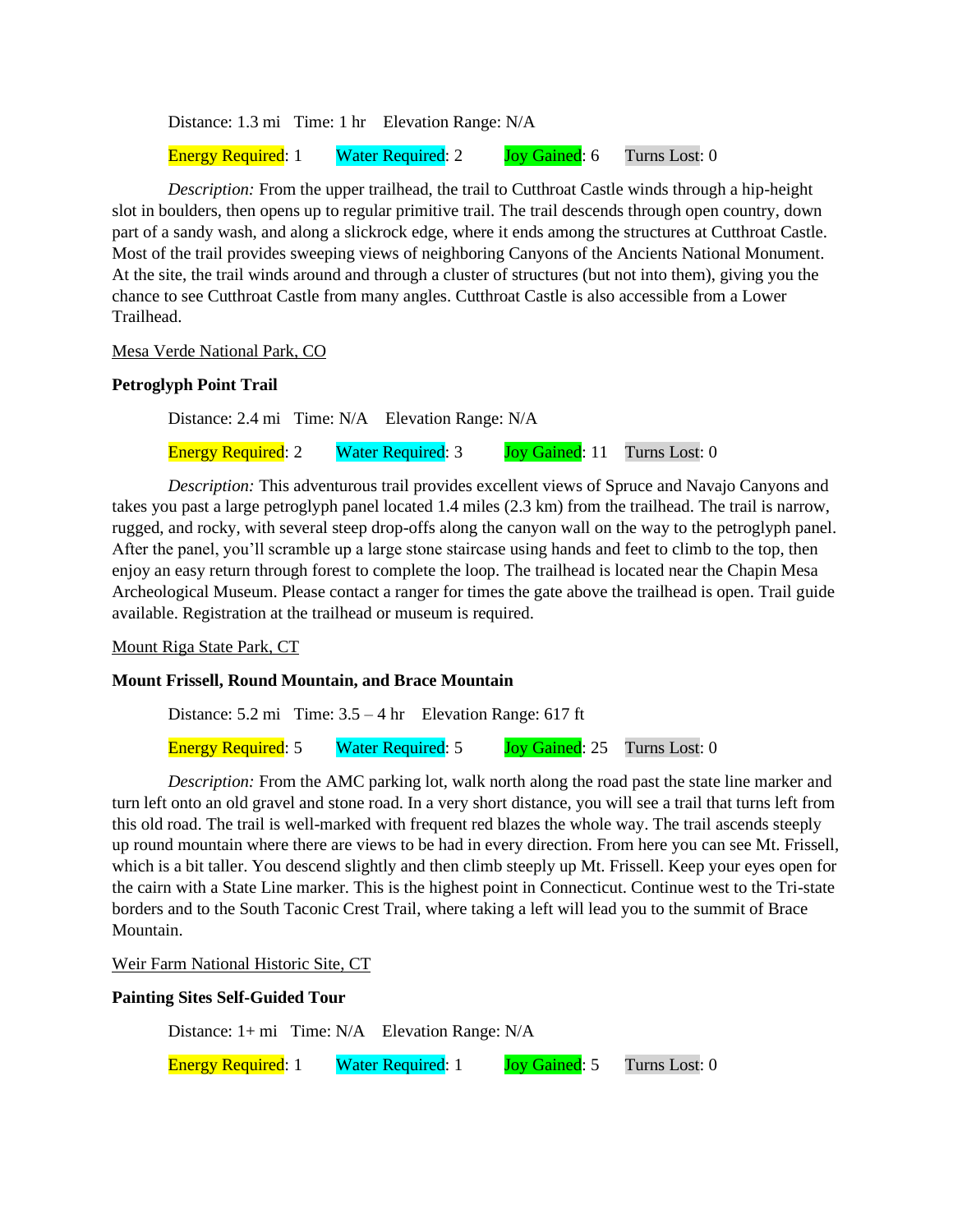*Description:* Take a walk and glimpse a masterpiece. Then take a deep breath and create one yourself. Three generations of American artists called Weir Farm National Historic Site home. The National Park Service continues the tradition of artistic inspiration at Weir Farm National Historic Site by encouraging visitors to make their own art here, too. To date, the paintings sites of over 250 works of art have been identified throughout Weir Farm National Historic Site. When you visit these painting sites, you will view the same scenes that inspired the Weirs, Youngs, and Andrews, as well as artists today. You will also begin to understand why they composed their works as they did, and to appreciate each brushstroke of color on their canvases. When you return home you may see your own familiar world through new artist's eyes. The self-guided tour includes a mile loop around Weir Pond.

First State National Historical Park, DE & PA

## **Creekside and Brandywine Valley Trail Loop**

Distance: 5.5 mi Time: N/A Elevation Range: 20 ft Energy Required: 6 Water Required: 3 Joy Gained: 18 Turns Lost: 0

*Description:* This loops starts out from the Rockland Road Trail head. Creekside Trail starts here and runs the entire length of Brandywine Creek State Park along the Brandywine River. The trail is an easy 2.6 miles long and continues into First State National Historical Park where is meets up with the Brandywine Trail. The southern end of the trail is single track that weaves through the forest along the river. The trail exits at Thompson's Bridge where you cross the road and continue on a much more defined trail. The trail crosses into First State National Historical Park onto a dirt road. To the left is the Brandywine River and to the right is a field of soybeans. The crops go back to the 1600's when the land was deeded to William Penn. Brandywine Valley Trail in the park is a wide easy trail about 2.9 miles long, most of which is a carriage road. It is part of the Northern Delaware Greenway that extends for 10.4 miles. Hike past the soy bean field in First State National Historic Park. At the end of the field there is a carriage road that leads back to Thompson's Bridge. The carriage road becomes paved for a short distance then back to dirt and exits back at Rockland Road trail head.

#### Cape Henlopen State Park, DE

## **Gordons Pond**

Distance: 3.2 mi Time: N/A Elevation Range: N/A

Energy Required: 3 Water Required: 1 Joy Gained: 8 Turns Lost: 0

*Description:* From the Gordons Pond parking lot, the trail follows the edge of Gordons Pond for approximately 0.75 miles over a level packed crushed stone surface to a scenic overlook. The overlook provides a scenic vista and is popular among nature enthusiasts for bird watching. From the overlook, the trail takes users for another 1.2 miles around the pond, then transitions into an elevated boardwalk for 0.4 miles. Along the boardwalk are two additional scenic overlooks, allowing for views of the salt marsh and beach. The trail transitions back to packed crushed stone and continues through an upland pine forest for 0.3 miles before reaching the Herring Point parking area.

#### Everglades National Park, FL

## **Anhinga Trail**

Distance: 1.5 mi Time: N/A Elevation Range: N/A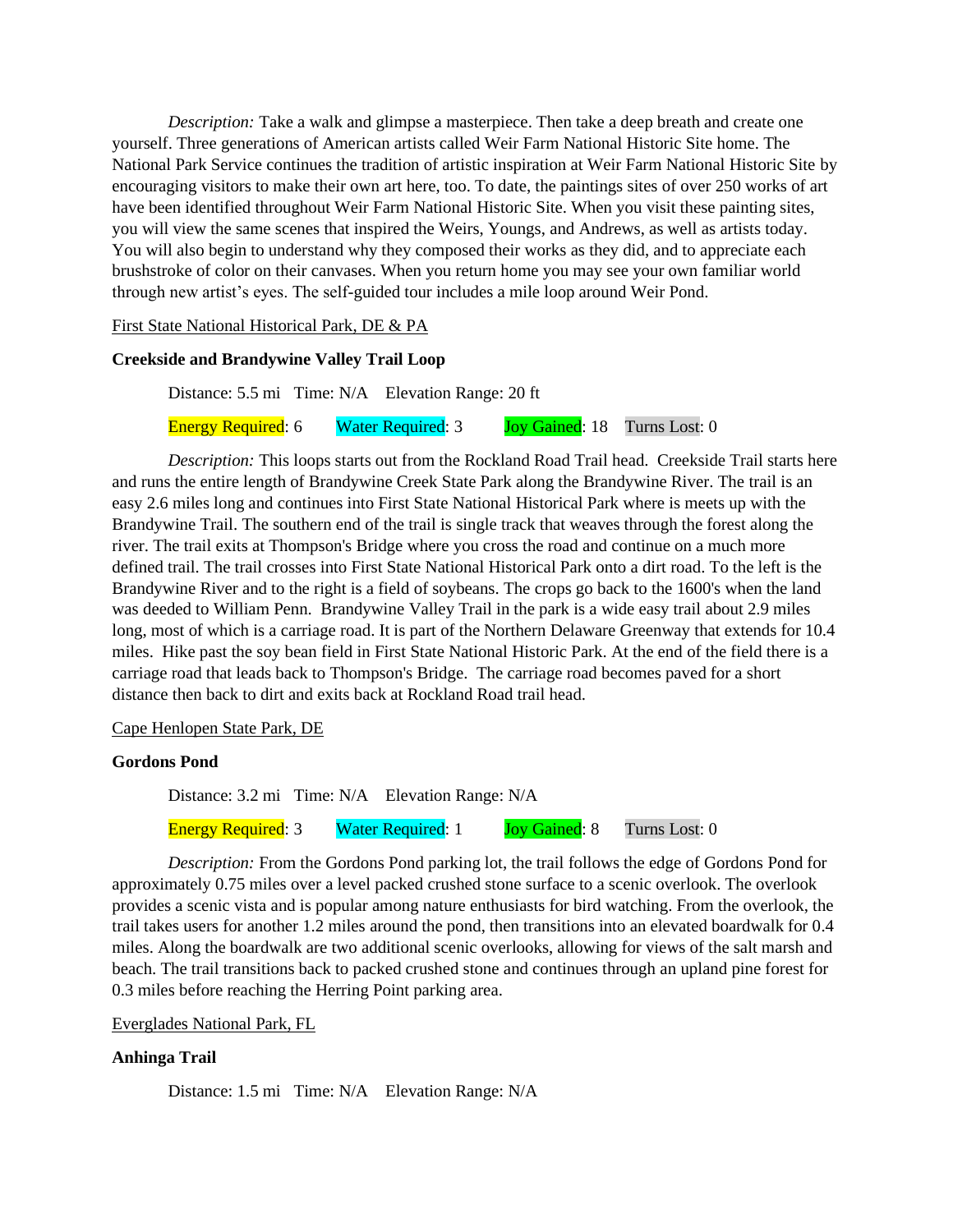Energy Required: 2 Water Required: 1 Joy Gained: 5 Turns Lost: 0

*Description:* Anhinga Trail is a 1.5 mile heavily trafficked loop trail located near Homestead, Florida that features beautiful wild flowers and is good for all skill levels. The trail is primarily used for hiking, walking, nature trips, and birding and is accessible year-round.

Chattahoochee National Forest, GA

## **Dukes Creek Trail**

Distance: 2 mi Time: N/A Elevation Range: N/A Energy Required: 2 Water Required: 3 Joy Gained: 10 Turns Lost: 0

*Description:* The Dukes Creek Trail hikes a moderate 2 miles out and back through a beautiful, mountain stream-filled forest in Georgia just north of Helen. The trail descends alongside a shallow, mossy stream, hiking to several large, cascading waterfalls that tumble at the convergence of Davis Creek and Dukes Creek. At the falls, several large wooden viewing platforms offer stunning views of the main attraction overhead: the exceptionally dramatic, multi-tiered, 150-foot-tall drop of Dukes Creek Falls.

Fort Pulaski National Monument, GA

## **Lighthouse Trail**

Distance: 1.7 mi Time: N/A Elevation Range: N/A Energy Required: 2 Water Required: 1 Joy Gained: 6 Turns Lost: 0

*Description:* The Lighthouse Trail is an out and back trail measuring 1.7 mile and takes about 45 minutes to walk. Begin at the Visitor Center and walk along the north side of the fort. Follow the signs for the trail and cross the historic dike. From the trail head there are lovely views of the marsh along the north channel. Follow the trail as it winds along the east side of the island. There are benches along the way to use. Make sure to keep your eyes open for cabbage palms, red cedars, and even the small spiney back spider. Towards the end of the trail you will cross as small bridge. From here there is a great view of the lighthouse on one side and the damaged walls of Fort Pulaski on the other.

Kennesaw Mountain National Battlefield Park, GA

## **Pigeon Hill**

Distance: 5.4 mi Time: 2 hr Elevation Range: N/A

Energy Required: 5 Water Required: 4 Joy Gained: 18 Turns Lost: 0

*Description:* Start at the Visitor's Center and get a nice view from the top of Pigeon Hill. No one is sure how Pigeon Hill got its name, only that it is where Sherman's two major attacks were repulsed.

War In The Pacific National Historical Park, GU

## **Asan Ridge Trail**

Distance: 0.25 mi Time: N/A Elevation Range: N/A

Energy Required: 1 Water Required: 1 Joy Gained: 4 Turns Lost: 0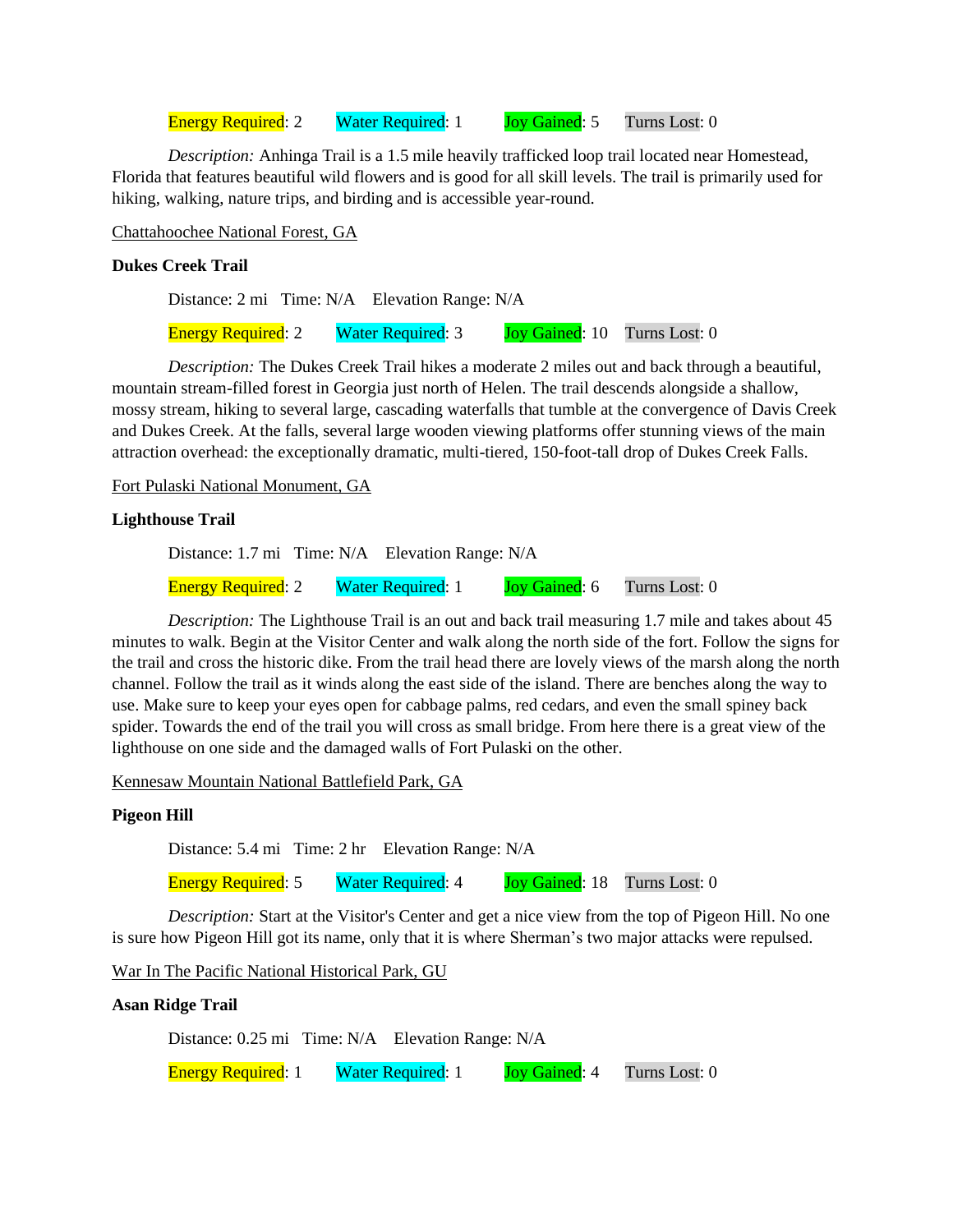*Description:* The Chamoru have been using local plants on Guam for food (nengkanno'), medicine (åmot), and other traditional practices for approximately 3,500 years. Along the Asan Ridge Trail, located in the Asan Beach Unit, are a number of culturally significant plants. Experience the Asan Ridge Trail in depth, discovering the unique plants in this limestone forest or taking in the breathtaking view of the Asan Invasion Beach from the top of Asan Ridge.

## Haleakalā National Park, HI

#### **Keonehe'ehe'e (Sliding Sands)**

Distance: 11 mi Time: N/A Elevation Range: 2,500 ft

Energy Required: 11 Water Required: 12 Joy Gained: 50 Turns Lost: 0

*Description:* A popular 11-mile ull-day hike begins at Keonehe'ehe'e Trailhead, crosses the valley floor, and ends at Halemau'u (7,990 ft elevation). The park cannot offer hiker shuttles, so consider using the "hiker pick-up" near here. Points of interest: The "crater floor" is 3.9 miles down one way. The elevation change is almost 2,500 ft. "Pele's Paint Pot" (about 5.7 miles in) is roughly the halfway point of this hike, near the north side of Halāli'i cinder cone. Kawilinau (also about 5.7 miles in) was formerly called the "bottomless pit." The volcanic pit is 65 feet deep. View both of these areas after reaching the crater floor and heading north towards Halemau'u.

## **Halemau'u Trail**

Distance: 2.2 mi Time: N/A Elevation Range: 100 ft

Energy Required: 2 Water Required: 2 Joy Gained: 8 Turns Lost: 0

*Description:* Hike 1.1 miles (1.8 km) on a rocky path to a crater viewpoint. A popular destination on this hike is a natural land bridge commonly referred to as "Rainbow Bridge." This area is about 0.25 miles from the first crater viewpoint. Hiking past this will take you down switchbacks carved into the crater walls. It is a little over 2 miles one way to reach the crater floor from the trailhead.

#### Pu`ukoholā Heiau National Historical Site, HI

## **Loop Trail**

Distance: 0.9 mi Time: N/A Elevation Range: N/A

Energy Required: 1 Water Required: 0 Joy Gained: 2 Turns Lost: 0

*Description:* Puukohola Heiau National Historical Site Trail is a 0.9 mile heavily trafficked loop trail located near Kamuela, Hawaii, Hawaii that offers scenic views, a path by the Pu'ukohola Heiau, and is good for all skill levels. The trail is primarily used for walking and is accessible year-round.

City Of Rocks National Reserve, ID

#### **Creekside Towers Trail**

Distance: 1.2 mi Time: 1.5 hr Elevation Range: 5,970 ft

Energy Required: 1 Water Required: 1 Joy Gained: 5 Turns Lost: 0

*Description:* This is a very scenic and very fun short trail. The trail can be added to other trails to be made longer. There is a fair amount of elevation gain but it is very manageable and could be done by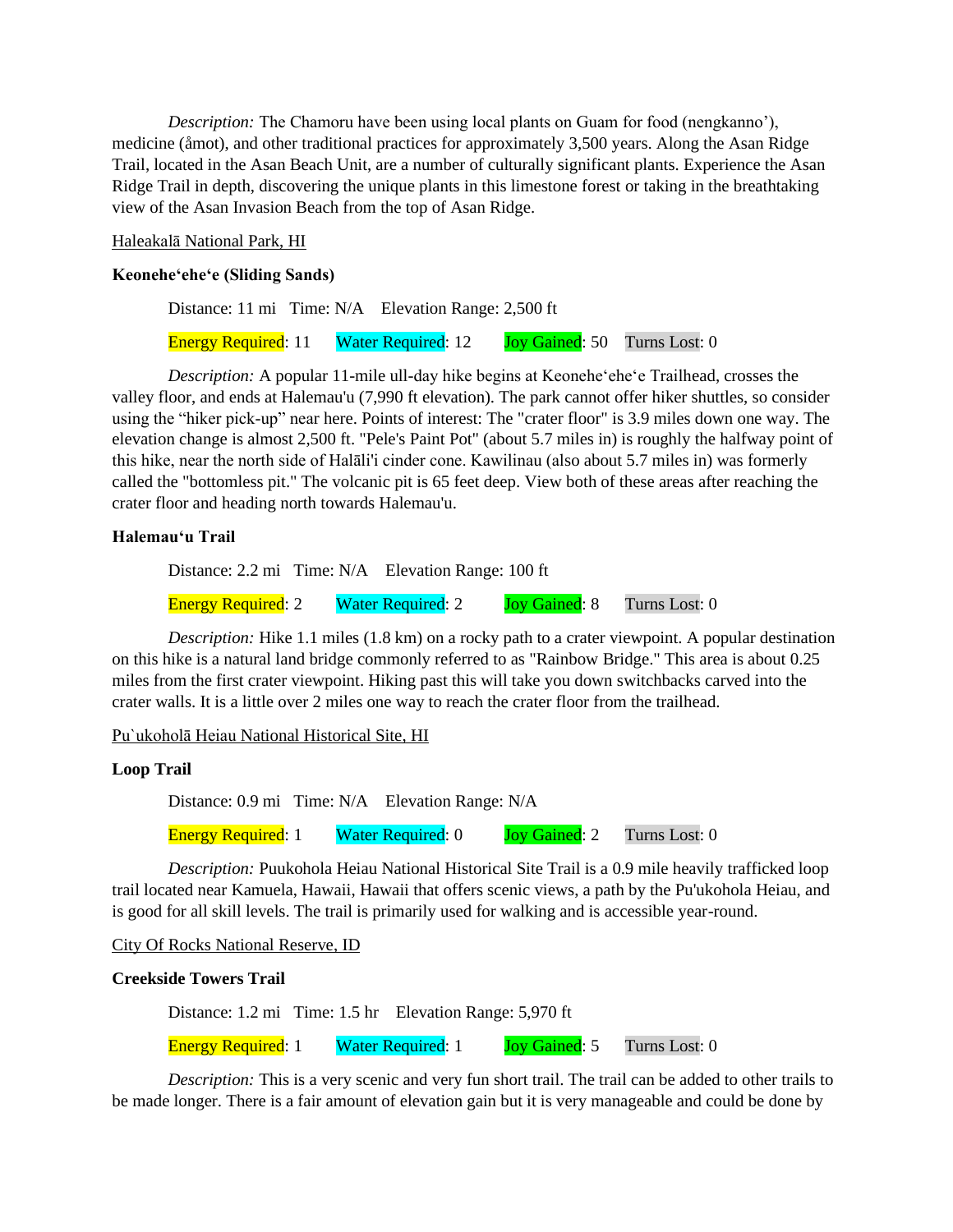kids. There are lots of different formations to see on this trail and it is a perfect place to watch people climb the anteater and morning glory spire formations. Look for lots of hidden small arches and honeycomb rocks. The trail follows a creek that in the spring also contains a small waterfall worth seeing. The trail takes you down through lots of trees so its a good place to escape the sun in summer.

Nez Perce National Historical Park, ID, MT, OR, & WA

## **White Bird Battlefield Trail, ID**

Distance: 1.5 mi Time: N/A Elevation Range: 460 ft

Energy Required: 2 Water Required: 3 Joy Gained: 10 Turns Lost: 0

*Description:* Walk on the site of the first clash of the Nez Perce War of 1877. The battlefield can be very hot in the summer months. Please bring plenty of water. There are no facilities.White Bird Battlefield is one of thirty-eight sites that make up Nez Perce National Historical Park. White Bird Battlefield is also a part of the Nez Perce National Historical Trail. The trail follows the route the nontreaty Nez Perce and their allies took during the 1877 conflict.

Yellowstone National Park, ID, MT, & WY

## **Fairy Falls Trail**

Distance: 6.7 mi Time: N/A Elevation Range: N/A

Energy Required: 7 Water Required: 5 Joy Gained: 28 Turns Lost: 0

*Description:* Fairy Falls, 200 feet (61 m) high, is one of Yellowstone's most spectacular waterfalls. From the trailhead, walk 1.6 miles (2.6 km) through a young lodgepole pine forest and past a hot spring to the falls. You can continue 0.6 miles (0.97 km) to Spray and Imperial geysers, which adds 1.2 miles (1.9 km) to the hike.

## **Howard Eaton Trail to Lonestar Geyser**

Distance: 6.3 mi Time: 3-5 hrs Elevation Range: N/A

Energy Required: 6 Water Required: 3 Joy Gained: 22 Turns Lost: 0

*Description:* Lonestar Geyser waits for hikers at the end of this out-and-back trail that begins near Old Faithful.

## Indiana Dunes National Park, IN

## **Mount Baldy Trails**

Distance: 0.75 mi Time: 1 hr Elevation Range: N/A

Energy Required: 1 Water Required: 2 Joy Gained: 5 Turns Lost: 0

*Description:* The Beach Trail hike (unrestricted access) is short hike with a steep climb down loose sand to the beach. Be sure to plan accordingly as the only way out is up the steep trail. Do not bring large cooler and other beach items as the climb up from the beach is difficult.

Matthiessen State Park, IL

**Dells Canyon and Bluff Trail**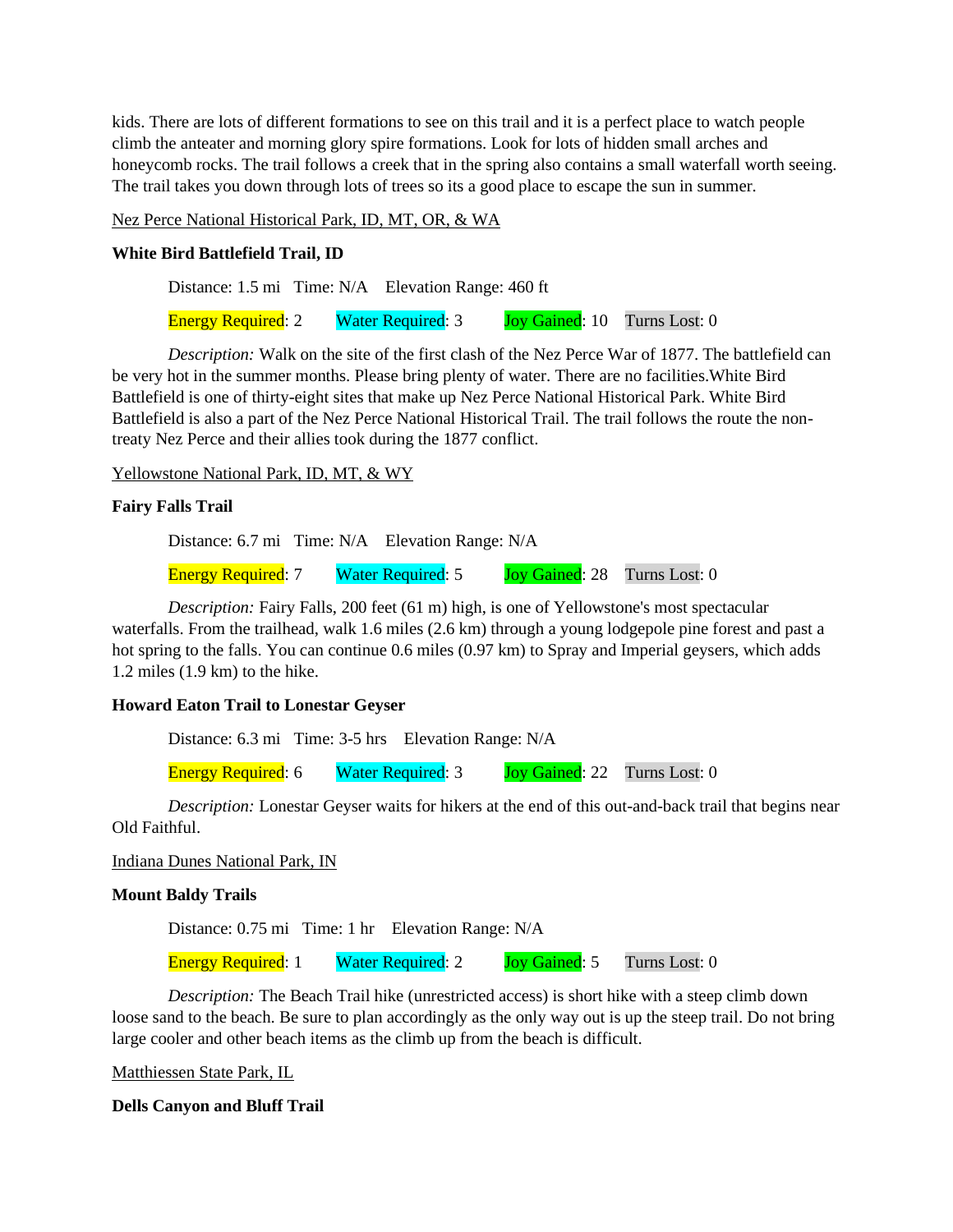Distance: 2 mi Time: N/A Elevation Range: 206 ft

Energy Required: 2 Water Required: 1 Joy Gained: 6 Turns Lost: 0

*Description:* Dells Canyon and Bluff Trail is a 2 mile heavily trafficked loop trail located near Oglesby, Illinois that features a lake and waterfalls, and is rated as moderate. The trail is primarily used for hiking, nature trips, and bird watching and is accessible year-round. Dogs are also able to use this trail but must be kept on leash.

Effigy Mounds National Monument, IA

## **Fire Point Trail**

Distance: 2 mi Time: N/A Elevation Range: N/A

Energy Required: 2 Water Required: 1 Joy Gained: 7 Turns Lost: 0

*Description:* American Indian ceremonial mounds can be found in many different locations across the United States; however, only in northeastern Iowa, along the high bluffs and lowlands of the Upper Mississippi River Valley, have so many of these mounds been found in the shape of animal effigies. The mounds are accessible from the hiking trails in the Monument. Fire Point Trail is a two mile round-trip hike where visitors can view over 20 mounds, including all four types: conical, linear, compound, and an effigy.

Brown v. Board of Education National Historic Site, KS

**Landon Nature Trail** Distance: 2 mi Time: N/A Elevation Range: N/A

Energy Required: 2 Water Required: 1 Joy Gained: 6 Turns Lost: 0

*Description:* Take or walk or ride your bike on the trail. The site's parking lot is located at the trailhead of the Landon Trail, the only trail in America which connects and crosses both historic national trails -- the Santa Fe Trail and the Oregon Trail. The Landon Nature Trail is a wonderful place to walk the dog and pursue a healthy lifestyle for the whole family. The 38-mile Landon Trail is a particularly scenic recreational trail stretching from the popular Shunga Trail in Topeka to the Clinton Wildlife Area, Pomona Lake and on to the 117-mile Flint Hills Trail near Quenemo. The trail will be the only recreational trail in America to link the Oregon National Historic Trail with the Santa Fe National Historic Trail. In the North, this remarkable trail follows picturesque Camp Creek with its clear, rushing water and wooded oak-hickory covered hills which provide a shady tree canopy for trail users. It should also be noted that the nature trail passes by two wetlands teeming with waterfowl, native tallgrass prairie blooming with wildflowers and two lovely waterfalls.

## Mammoth Cave National Park, KY

## **Frozen Niagara Tour**

Distance: 0.25 mi Time: 1.25 hr Elevation Range: N/A

Energy Required: 2 Water Required: 1 Joy Gained: 7 Turns Lost: 0

*Description:* The naturally decorated Frozen Niagara section remains one of the most famous at Mammoth Cave, and serves as the last stop for a variety of cave tours. While many tours require long hikes and numerous stairs to reach this point, this short tour offers a chance to visit this area with only 12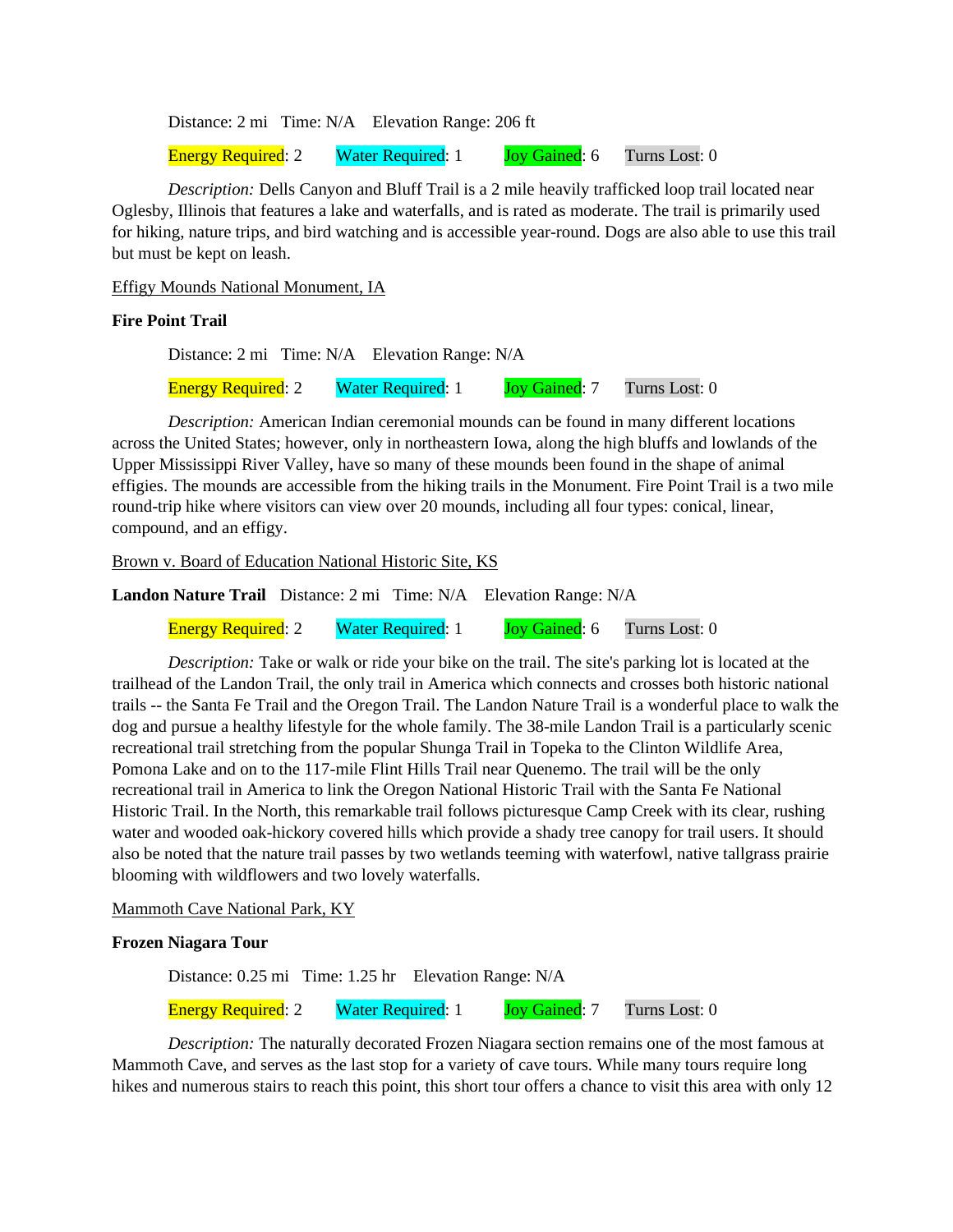stairs. This tour is ideal for anyone with difficulty walking long distances or negotiating stairs. This tour includes a 10 minute bus ride to and from the Frozen Niagara Entrance.

Jean Lafitte National Historical Park and Preserve, LA

#### **The Bayou Coquille Trail**

Distance: 0.5 mi Time: N/A Elevation Range: 3 ft

Energy Required: 1 Water Required: 0 Joy Gained: 3 Turns Lost: 0

*Description:* The Bayou Coquille Trail starts in hardwood forest then follows along a bayou. From this point, the habitat changes to a cypress-tupelo swamp and then becomes a freshwater marsh at the end of the trail.

New Orleans Jazz National Historical Park, LA

#### **Canal Street Jazz History Self-guided Walking Tour**

Distance: 0.7 mi Time: 1.25 hr Elevation Range: N/A

Energy Required: 1 Water Required: 2 Joy Gained: 6 Turns Lost: 0

*Description:* This historic site tour is one of five tours and is a program of the New Orleans Jazz Commission, a 17 member National Park Service public commission appointed by the Secretary of the Interior. Canal Street is reputedly the widest main street in the US. It gets its width and name from a proposed, but never constructed, canal that was to extend from the turning basin of the Carondelet Canal and follow a path around the Vieux Carre on a right-of-way that now includes Canal and Basin Streets. It eventually became the physical and symbolic divider between the old Creole 1st Municipality (Vieux Carre) and the new American 2nd Municipality (Faubourg Ste. Marie), now the business district. The large median—even larger then—was called the neutral ground, a name that is now used for medians throughout the city. This area was a grassy promenade and later a right-of-way for street railways, with as many as five tracks at their peak. The street use went from residential to commercial in the middle nineteenth century. The commercial usage has gone through many phases and continues to change.

Poverty Point National Monument, LA

#### **Poverty Point World Heritage Site Trail**

Distance: 2.6 mi Time: N/A Elevation Range: N/A

Energy Required: 3 Water Required: 2 Joy Gained: 10 Turns Lost: 0

*Description:* Poverty Point's 2.6 mi hiking trail will take you through the oldest attraction in Louisiana. You'll meander through the mounds, learning everything about this incredible piece of history. It's a great trail for families with kids of all ages, just remember to wear a hat or sunscreen, because there is almost no shade along the trail.

Acadia National Park, ME

## **Cadillac Mountain South Ridge Trail**

Distance: 7.1 mi Time: N/A Elevation Range: 1,530 ft

Energy Required: 7 Water Required: 7 Joy Gained: 32 Turns Lost: 0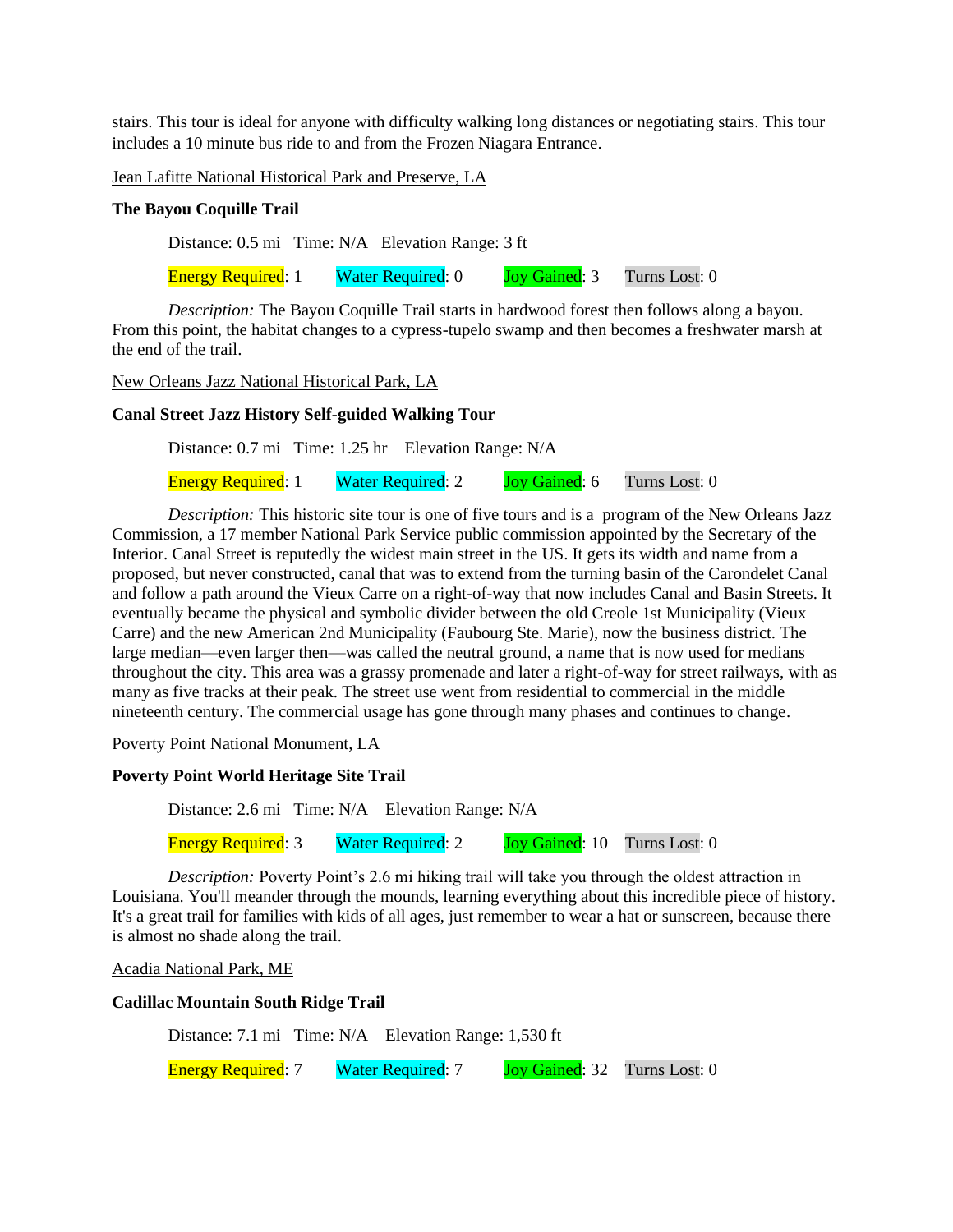*Description:* Continuing on the South Ridge Trail, the forest becomes more open. The trail briefly descends to a small pond called The Featherbed, where there is a wooden bench for taking a break and enjoying the pond. From here there is a steep and rugged section as it ascends the exposed granite. Most of the remainder of the hike is a moderate ascent above treeline along the ridge, with excellent views of the ocean and outlying islands. The trail becomes rugged again as it descends, crossing an old road, and then ascends to the summit. From the summit there is a gravel access road to the summit parking area. The hike returns to ME Route 3 via the same route.

## **Jordan Cliffs Trail**

Distance: 5 mi Time: 3-4 hr Elevation Range: N/A

Energy Required: 5 Water Required: 6 Joy Gained: 27 Turns Lost: 0

*Description:* The Jordan Cliffs Loop offers a challenging hike across the steep slope, iron rungs included, and a strenuous climb up Sargent Mountain. Hikers are rewarded with panoramic views from two mountain summits and a picturesque pond nestled between the mountains. It is not recommended for small children, for people with a fear of heights, or for anyone in wet weather. Terrain: Forested path, granite stairs and slopes, iron rungs, sheer cliffs, rocky trails

Assateague Island National Seashore, MD & VA

## **Life of the Forest Trail**

Distance: 0.4 mi Time: 20 min Elevation Range: N/A

Energy Required: 1 Water Required: 0 Joy Gained: 3 Turns Lost: 0

*Description:* People and wild horses walk the Life of the Forest Trail. There are two trail entrances heading into the woods. The trail was once a loop, but much of it was destroyed by Hurricane Sandy in 2012, so the National Park Service built a new out-and-back trail. When it was a loop you went in one side and came out the other. No more. The new trail starts at the trailhead on the left. If you attempt to take the trailhead on the right, a short ways down it looks like a hurricane came through and you will turn back. While the trail goes through a forest and is named the Life of the Forest Trail, there is no longer any emphasis on the forest. In fact, shortly after the start you will find yourself on a boardwalk and looking at the salt marsh and Sinepuxtent Bay. A number of viewing platforms are built into the new boardwalk. If you see a horse that is "down" there is usually no need to worry! Horses have the ability to sleep in three different positions: standing, sternal recumbence, and lateral recumbence. All of these are postures that are healthy for the horse and should cause no need for concern among visitors.

## **Life of the Marsh Trail**

Distance: 0.4 mi Time: 20 min Elevation Range: N/A Energy Required: 1 Water Required: 0 Joy Gained: 2 Turns Lost: 0

*Description:* "The Life of the Marsh trail is located off of Bayside Drive, the first road on the right that you come to after entering Assateague Island National Seashore. The trail offers views of a salt marsh and Sinepuxtent Bay. It was totally destroyed by Hurricane Sandy in 2012 and has since been rebuilt, with a newly constructed boardwalk taking visitors out and over the salt marsh. There are no longer numbered markers along the trail that correspond to stops on a trail guide, despite a new sign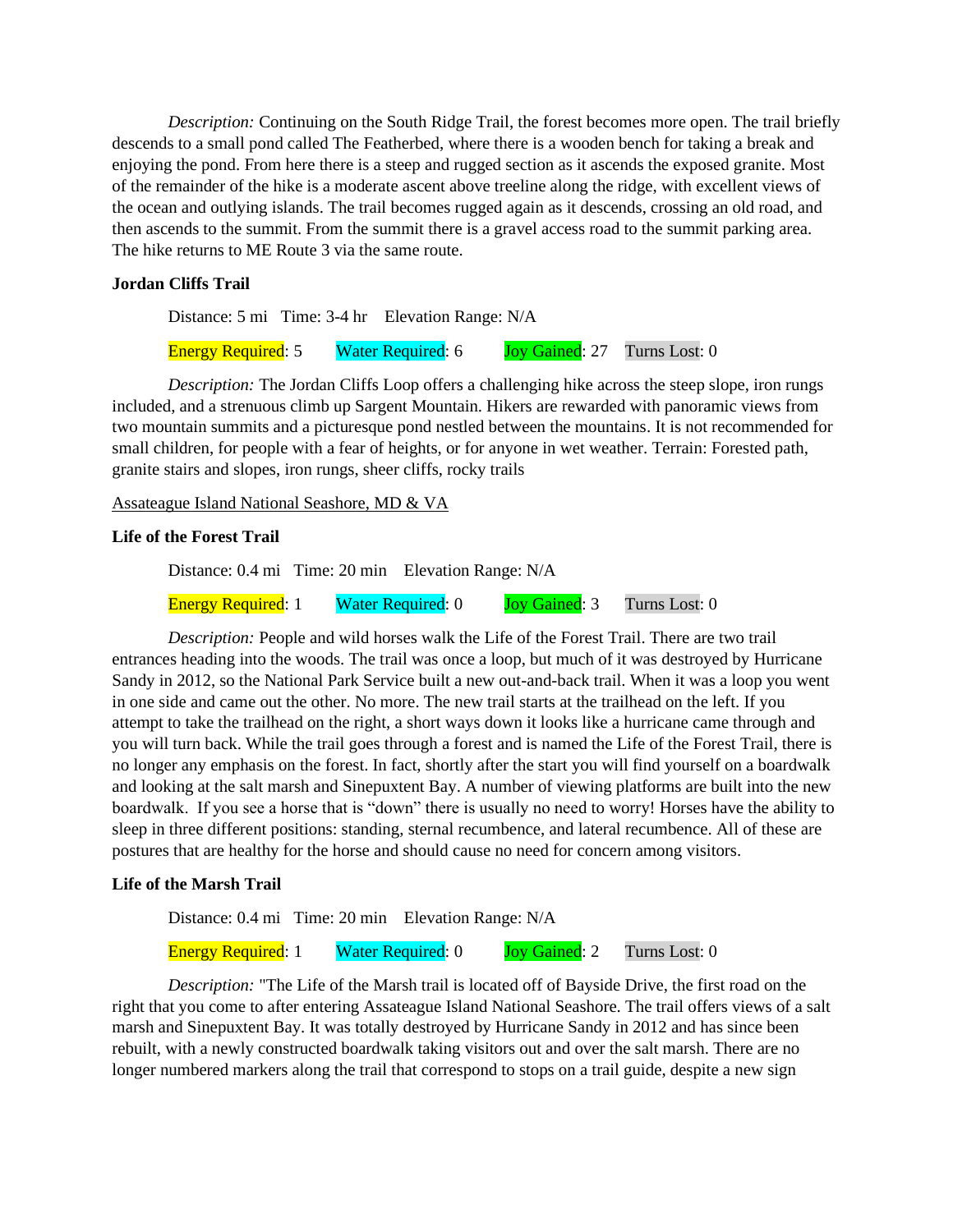stating that trail guides are on sale at the Assateague Island Visitor Center. However, information panels are located at various places along the trail.

This is a great spot to view and photograph wildlife, particularly birds. You may even find them on the boardwalk with the rest of the hikers."

Boston Harbor Islands, MA

## **Deer Island Loop**

Distance: 2.7 mi Time: N/A Elevation Range: N/A Energy Required: 3 Water Required: 1 Joy Gained: 8 Turns Lost: 0

*Description:* The Deer Island Reservation is a great place to walk by the ocean in Boston Harbor, with good trails and nice views of the city. They also have good informational signs on how the Deer Island waste treatment plant works, and consequently part of the trail has a poor smell. Nicely run and clean facility surrounded by a small park and plantings. There is a good amount of free parking and a great place to see the sunset.

Minute Man National Historical Park, MA

## **Old North Bridge Walk**

Distance: 2.2 mi Time: N/A Elevation Range: N/A

Energy Required: 2 Water Required: 1 Joy Gained: 6 Turns Lost: 0

*Description:* Take a walk through history to the first shots of the Revolutionary War that gave birth to this country. Take a walk/ride from downtown Concord to where the first shots of the Revolutionary War were fired at British Soldiers. You'll find several famous monuments, beautiful scenery and a lot of historical information on this journey. Bring a camera and the family along.

Saugus Iron Works National Historic Site, MA

## **Saugus Iron Works Nature Trail**

Distance: 0.25 mi Time: N/A Elevation Range: N/A

Energy Required: 1 Water Required: 0 Joy Gained: 4 Turns Lost: 0

*Description:* Explore the wilder side of our park along our nature trail. The trail starts near the blacksmith shop and follows the eastern bank of the Saugus River for around 1/4 of a mile. While on the nature trail, keep an eye out for different species of trees and other plants. The nature trail is also a nice place for birding, especially in the spring and fall. You can help monitor the wildlife in the park by telling rangers at the Visitor Center what species you have seen.

Isle Royale National Park, MI

## **Tobin Harbor Trail**

Distance: 5.9 mi Time: N/A Elevation Range: N/A

Energy Required: 6 Water Required: 4 Joy Gained: 22 Turns Lost: 0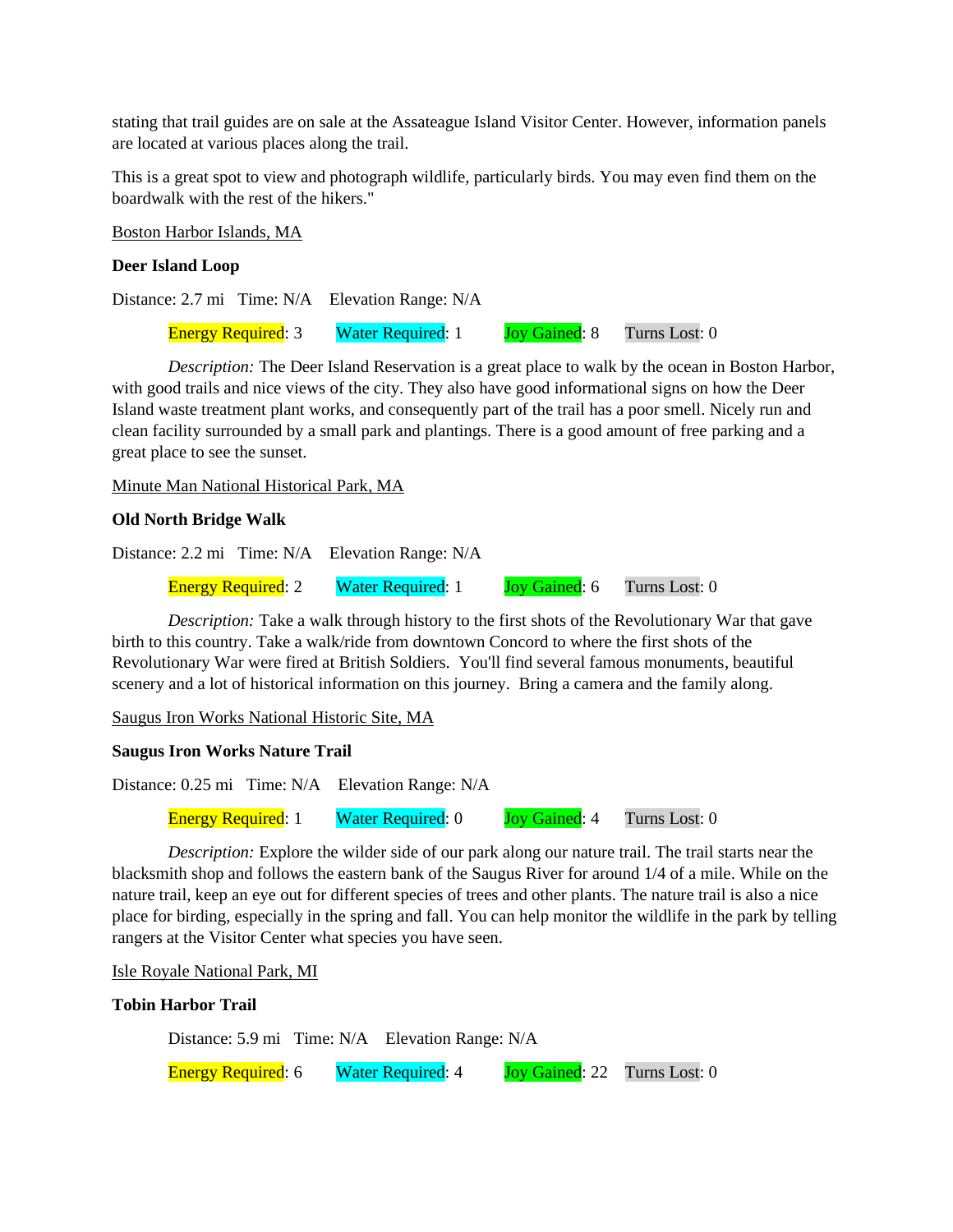*Description:* The Tobin Harbor trail is a scenic trail along the shoreline of Tobin Harbor. The float planes that arrive at Rock Harbor land here, so keep an eye out for incoming planes. It's a generally easy trail with some gradual climbs along the shoreline but connects the Rock Harbor area with the Mount Franklin Trail.

Sleeping Bear Dunes National Lakeshore, MI

## **Pyramid Point**

Distance: 3.3 mi Time: N/A Elevation Range: N/A

Energy Required: 3 Water Required: 3 Joy Gained: 13 Turns Lost: 0

*Description:* Trail leads to a lookout at the top of Pyramid Point. To protect the bluff from erosion and for your safety, do not descend the bluff. Note that the last portion of the trail Basch Road. Watch for traffic. Vegetation includes beech-maple forest, fields and pine plantation.

Pipestone National Monument, MN

#### **Circle Trail**

Distance: 0.75 mi Time: 1.5 hr Elevation Range: N/A

Energy Required: 1 Water Required: 1 Joy Gained: 4 Turns Lost: 0

*Description:* The Circle Trail is a 3/4-mile long paved path. It cuts through a Tallgrass Prairie, along a creek with the endangered Topeka Shiner, in front of a waterfall, and past ancient quarries still used by Native Americans today.

Voyageurs National Park, MN

## **Rainy Lake Recreation Trail**

Distance: 1.75 mi Time: 1.5 hr Elevation Range: N/A

Energy Required: 2 Water Required: 1 Joy Gained: 6 Turns Lost: 0

*Description:* This trail offers visitors a wonderful experience as it meanders along the park road, into the woods, and around rock outcrops. Bicyclists, walkers, runners, skiers, and snowshoers will be treated to views of forest, lake, and marsh scenery.

## Gulf Islands National Seashore, MS & FL

## **Davis Bayou Trail**

Distance: 1 mi Time: N/A Elevation Range: N/A

Energy Required: 1 Water Required: 0 Joy Gained: 2 Turns Lost: 0

*Description:* Hike the length of the Davis Bayou Area from the visitor center to the picnic area near the campground.

Natchez National Historical Park, MS

#### **Rocky Springs Trail from Rocky Springs Campground (Milepost 54.8)**

Distance: 10.5 MI Time: N/A Elevation Range: N/A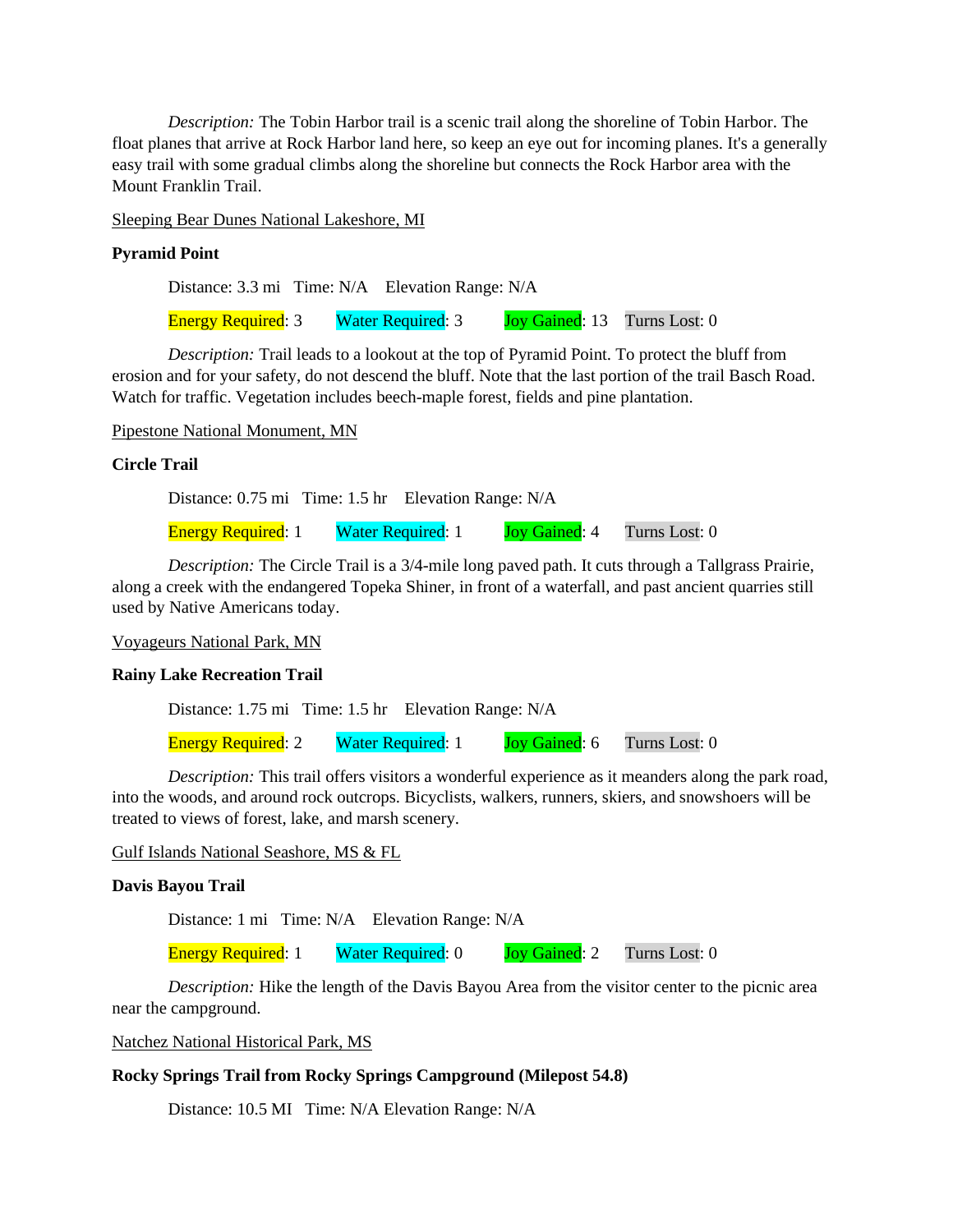Energy Required: 11 Water Required: 8 Joy Gained: 42 Turns Lost: 0

*Description:* Take this part of the Natchez Trace National Scenic Trail. This trailhead is accessible to hikers only. Hikers can take the trail from the campground, and continue north eight miles to the Highway 27 trailhead, or access the trail from the restrooms near the picnic area, and continue south two and one half miles to the Owens Creek Waterfall. The southern portion of trail is open to hikers only, and takes you over rocky outcroppings and on steep ridges.

Gateway Arch National Park, MO

## **Arch Tour**

Distance: N/A Time: 0.75 - 1 hr Elevation Range: N/A Energy Required: 1 Water Required: 1 Joy Gained: 4 Turns Lost: 0

*Description:* The Tram Ride to the Top of the Gateway Arch is not fully accessible for guests with mobility impairments, as no wheelchairs, scooters or strollers are permitted on the Observation Deck. To reach the top and return, you must be able to manage at least 96 steps, divided into six flights, and you may need to stand for 30-–60 minutes. No seating or restrooms are located at the top of the Arch.

George Washington Carver National Monument, MO

## **Carver Trail Guided Tour**

Distance: 0.75 mi Time: 1 hr 15 min Elevation Range: N/A

Energy Required: 1 Water Required: 1 Joy Gained: 4 Turns Lost: 0

*Description:* Guided tours of the Carver Trail are offered daily at 10 a.m. and 2 p.m. The rangerled guided tour of the Carver Trail interprets the childhood and life of George Washington Carver. The trail is approximately ¾ miles in length and contains a combination of boardwalk, compacted aggregate and asphalt surface. The historic 1881 Moses Carver house is located along the trail and is only accessible via stairs. Benches are available along the trail. Allow one hour and 15 minutes for the guided tour. Tours begin at the visitor center.

Glacier National Park, MT

## **Swiftcurrent Pass Trailhead to the Logan Pass Visitor Center via the Highline Trail**

Distance: 15.2 mi Time: 10-12 hr Elevation Range: 3,175 ft

Energy Required: 15 Water Required: 17 Joy Gained: 72 Turns Lost: 0

*Description:* The Highline Trail is an extremely popular hike; and for good reason. At every step, and every turn, hikers will enjoy spectacular scenery as the Highline follows along the Continental Divide, also known as the Garden Wall throughout this section of Glacier National Park. The exceptionally beautiful views, the excellent opportunities for spotting wildlife, and the wildflowers, all combine to make this a hike you'll remember the rest of your life.

Scotts Bluff National Monument, NE

**Saddle Rock Trail**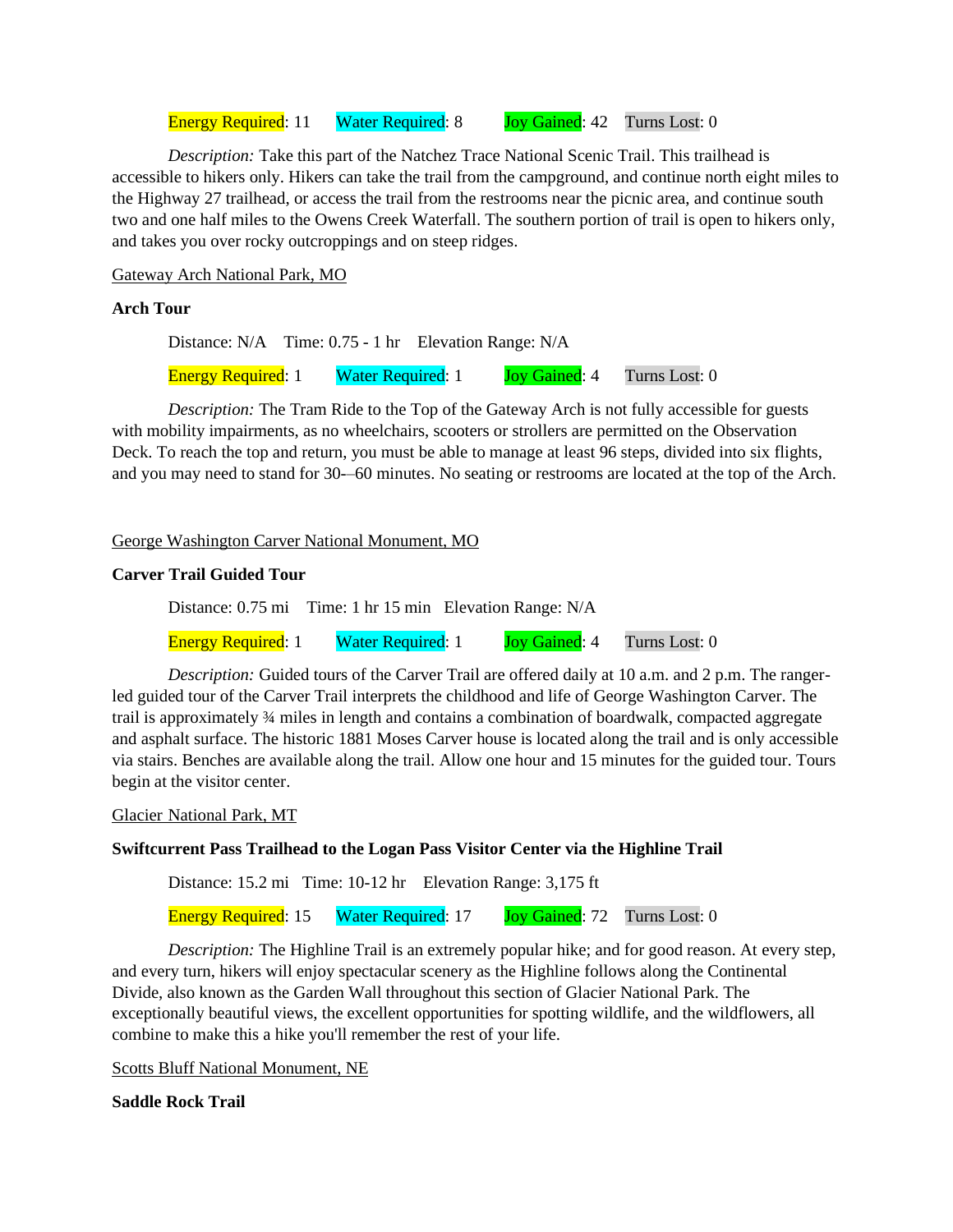Distance: 3.2 mi Time: 45 min Elevation Range: 435 ft

Energy Required: 3 Water Required: 2 Joy Gained: 10 Turns Lost: 0

*Description:* The first one-third of the trail from the visitor center is relatively level as you travel across the prairie to Scott's Spring. The spring's namesake is also the monument's: fur trader Hiram Scott. Legends tell of his remains being found near this location in the spring of 1828. Scott was believed to have either been abandoned or voluntarily left behind by fellow trappers as he could not walk. The spring is fed by a natural "cistern" that collects rain and snowmelt from the bluff and releases it to the surface.

The second one-third of the trail climbs to the foot tunnel. As you ascend you may see the roller coaster riders of the air, the cliff swallows and white-throated swifts. The swallows construct mud nests, grouped together in colonies, and plastered to the vertical cliffs.

The last one-third of the trail is the geological lesson from the foot tunnel to the summit. The bluff is the result of eroding sediment layers. It is only preserved by the hard, concrete-like caprock sections which still protect the softer sandstone, siltstone, and volcanic ash below. The white layer of volcanic ash visible on the top of the tunnel is believed to have been blown here from volcanoes in what is now known as the Great Basin in Nevada and Utah.

Tule Springs Fossil Beds National Monument, NV

## **Durango Short Loop**

Distance: 1 mi Time: N/A Elevation Range: 254 ft

Energy Required: 1 Water Required: 2 Joy Gained: 6 Turns Lost: 0

*Description:* Tule Springs Fossil Beds National Monument is a new National Park Service area that was designated in December 2014 and as such, there are not yet any designated trails. However, the Durango Short Loop makes a nice and easy, nearly level, 1-mile route that provides a nice introduction to the new Monument. Following old roads, the route circles around one of the mud ridge formations, then cuts back over the mud hills to the trailhead. Fossils can be seen in the mud, but remember, no collecting here -- all paleontological resources are protected. Hiking in this area was suggested by the Protectors of Tule Springs, so this is one of the less sensitive areas.

## Franconia Notch State Park, NH

#### **Basin Cascade Trail**

Distance: 2 mi Time: 1 - 1.5 hr Elevation Range: N/A

Energy Required: 2 Water Required: 1 Joy Gained: 7 Turns Lost: 0

*Description:* The trail easily ascends along the very scenic Cascade Brook to its intersection with the Cascade Brook Trail, a segment of the Appalachian Trail.

Saint-Gaudens National Historical Park, NH

## **Blow-Me-Down Trail**

Distance: 2 mi Time: N/A Elevation Range: N/A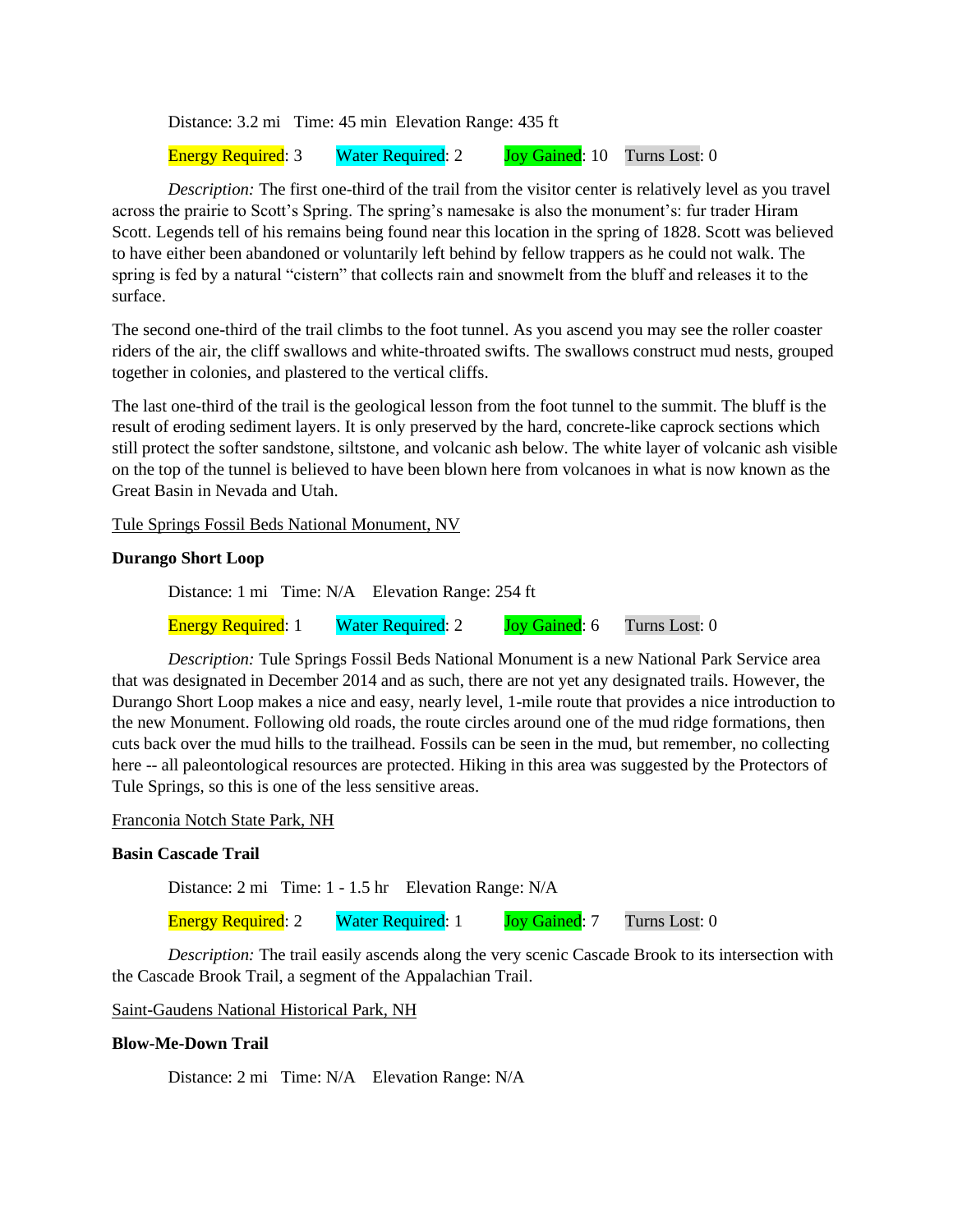Energy Required: 2 Water Required: 1 Joy Gained: 6 Turns Lost: 0

*Description:* The Blow-Me-Down Trail (2 miles round trip) begins at the lower field past the temple. Visitors can follow this trail all the way to the Blow-Me-Down Mill at the lower end of the park. A boardwalk near the trail's lower end takes visitors to the shallow end of the mill pond.

Delaware Water Gap National Recreation Area, NJ & PA

## **Tumbling Waters Trail**

Distance: 3 mi Time: N/A Elevation Range: 254 ft

Energy Required: 3 Water Required: 2 Joy Gained: 11 Turns Lost: 0

*Description:* This trail has it all – an overlook of the Delaware River Valley, Tumbling Waters waterfall, remnants of farms, hemlock forest, mixed forest, a pine plantation, and two ponds. Over nine miles of trail can be connected together in the PEEC area to fill the entire day.

## Valles Caldera National Preserve, NM

## **Cerros del Abrigo Loop**

Distance: 7.2 mi Time: N/A Elevation Range: 8,720 to 9,599 Energy Required: 7 Water Required: 7 Joy Gained: 35 Turns Lost: 0

*Description:* The Abrigo Trail starts near the Jaramillo Creek at an elevation of 8,600 ft. We'll climb to a height of 9,600 feet and then hike around around Cerros del Abrigo. From this vantage point we will be able to view the spectacular Valle Grande, Cerro del Medio, Obsidian Valley, San Antonio Creek, and other nearby peaks.

White Sands National Park, NM

## **Dune Life Nature Trail**

Distance: 1 mi Time: N/A Elevation Range: N/A

Energy Required: 2 Water Required: 2 Joy Gained: 4 Turns Lost: 0

*Description:* The Dune Life Nature Trail is a moderate, one-mile (1.6 km) self-guided loop hike. Though not difficult, this hike does require hikers to climb two steep dunes with loose sand. Follow the blue trail markers with a club symbol. Meet Katy the Kit Fox and learn about her friends on this familyoriented trail. Look for tracks of the animals that call these dunes their home. Kit foxes, badgers, birds, rodents, and reptiles all live in this area. The average completion time is one hour.

Stonewall National Monument, NY

## **Ranger-Led Talk**

Distance: N/A Time: 10-15 min Elevation Range: N/A

Energy Required: 2 Water Required: 1 Joy Gained: 7 Turns Lost: 0

*Description:* Scheduled site orientation talks regarding the Stonewall Uprising & LGBTQ civil rights history are available daily at12:00 p.m., 3:00 p.m. and 4:00 p.m. Talks last 10 to 15 minutes and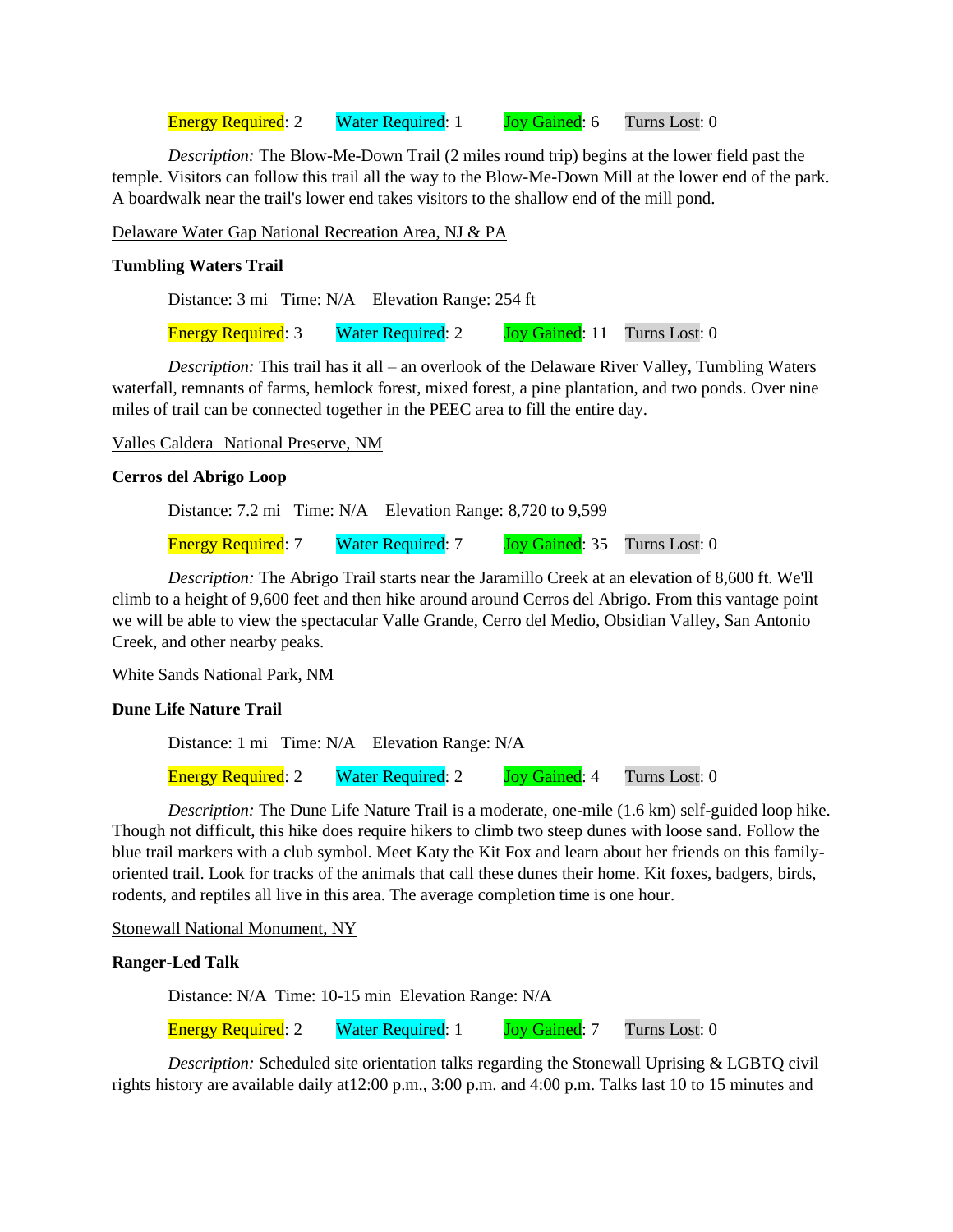take place in / around Christopher Park. Space is limited to a maximum of 20 visitors, and are first-come, first-serve. For groups of ten to twenty visitors, reservations are required.

Great Smoky Mountains National Park, NC & TN

#### **Charlies Bunion via the Appalachian Trail**

Distance: 8 mi Time: N/A Elevation Range: 1,600 ft

Energy Required: 8 Water Required: 6 Joy Gained: 32 Turns Lost: 0

*Description:* Enjoy breathtaking mountain views along the world-famous Appalachian Trail on this hike to a picturesque stone outcrop known as Charlies Bunion.

Carl Sandburg Home National Historic Site, NC

#### **Glassy Mountain**

Distance: 3 mi Time: N/A Elevation Range: 1,600 ft

Energy Required: 3 Water Required: 3 Joy Gained: 13 Turns Lost: 0

*Description:* Carl Sandburg, "the People's Poet" bought his historic home Connemara in 1945. After he died, his wife donated the property to the National Park Service and now this 267-acre National Historic Site preserves his legacy. This great day trip from Asheville combines history, nature and (especially interesting for kids) lots of goats. The Glassy Mountain Trail to the top of Big Glassy starts just behind the house (you can also start it by crossing the field across from the goat barns). This wooded trail is well maintained and moderately steep. Along the way you'll pass a small reservoir and some rock outcroppings. There are benches along the way for resting. The top is a flat, exposed granite slab that's suitable for picnicking. While the mountains in this area aren't as big or dramatic as they are further north, you can see Mount Pisgah in the distance off to the northwest and South Carolina to the south. There are a lot of evergreens at the top, but the fall color is still lovely.

Fort Raleigh National Historic Site, NC

#### **Freedom Trail**

Distance: 1.25 mi Time: N/A Elevation Range: 1,600 ft

Energy Required: 1 Water Required: 1 Joy Gained: 4 Turns Lost: 0

*Description:* The Freedom Trail begins near the Elizabethan Gardens and extends through the park for 1.25 miles, bordering the island's western edge, and presenting a natural replica of the area that the original native Algonquins called home. Be on the lookout for peeks of the Roanoke Sound, almost hidden by 50' ft. pine trees and clusters of cedars and Live Oaks. This trail is popular with both historians who love to fully immerse themselves in a story, as well as local joggers and walkers in need of a wellmanicured and scenic fitness trail.

Theodore Roosevelt National Park, ND

## **Jones/Lower Talkington/Lower Paddock Loop**

Distance: 11.4 mi Time: 6-8 hr Elevation Range: N/A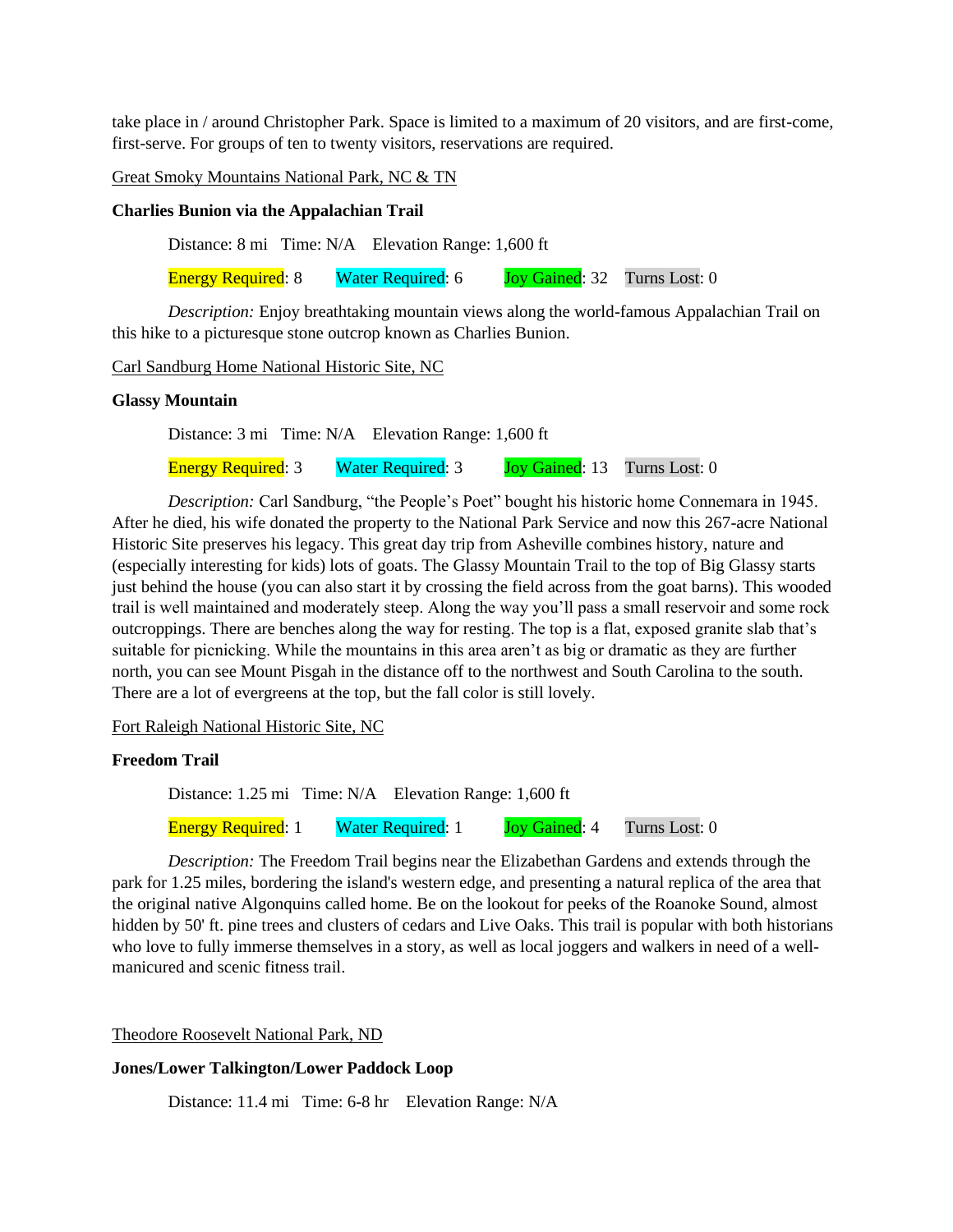Energy Required: 11 Water Required: 9 Joy Gained: 47 Turns Lost: 0

*Description:* This loop combines the Jones Creek Trail, the Lower Talkington Trail, and the Lower Paddock Creek Trail. Add it to the Upper Paddock/Talkington Loop for an epic adventure of 23.4 miles.

Cuyahoga Valley National Park, OH

## **Blue Hen Falls**

Distance: 3 mi Time: N/A Elevation Range: 200 ft

Energy Required: 3 Water Required: 1 Joy Gained: 8 Turns Lost: 0

*Description:* Hike 1.5 miles up the Buckeye Trail, cross Boston Mills Road, then 1/2 mile down a steep hill. An overhanging plate of sandstone protrudes from the underlying shale. The small stream falls about fifteen feet from its edge. Enjoy a rest on the bench overlooking the waterfall before heading back up the short, but steep hill and back down the Buckeye Trail to your car. Continue north on the Buckeye Trail for an additional 2 miles to come to a beautiful creek bend surrounded by hemlocks.

Chickasaw National Recreation Area, OK

#### **Buffalo and Antelope Springs Trail**

Distance: 3 mi Time: N/A Elevation Range: 183 ft

Energy Required: 3 Water Required: 1 Joy Gained: 8 Turns Lost: 0

*Description:* This is an excellent and popular trail behind the Travertine Nature Center at Chickasaw National Recreation Area. The main gravel trail is wide, shaded, and follows Travertine Creek upstream to the freshwater springs that create and feed the creek. Three looped trails diverge off of the main one, making the entire route even more scenic and beautiful. The main trail is definitely elderly and kid friendly, with restrooms and trash receptacles located about halfway through the hike, toward Buffalo Springs; however, there are no dogs or swimming allowed, so please be mindful of those rules when hiking in this area.

Crater Lake National Park, OR

## **Garfield Peak Trail**

Distance: 3.4 mi Time: N/A Elevation Range: N/A

Energy Required: 3 Water Required: 3 Joy Gained: 13 Turns Lost: 0

*Description:* This hike should take 1-3 hours and leads to panoramic views of Crater Lake with surrounding peaks in the backdrop. It's a challenging but rewarding half day hike with wildflowers and sights that only get better as you climb.

Independence National Historical Park, PA

## **Walk in Ona Judge's Footsteps**

Distance: N/A Time: 5-15 min. Elevation Range: 0 ft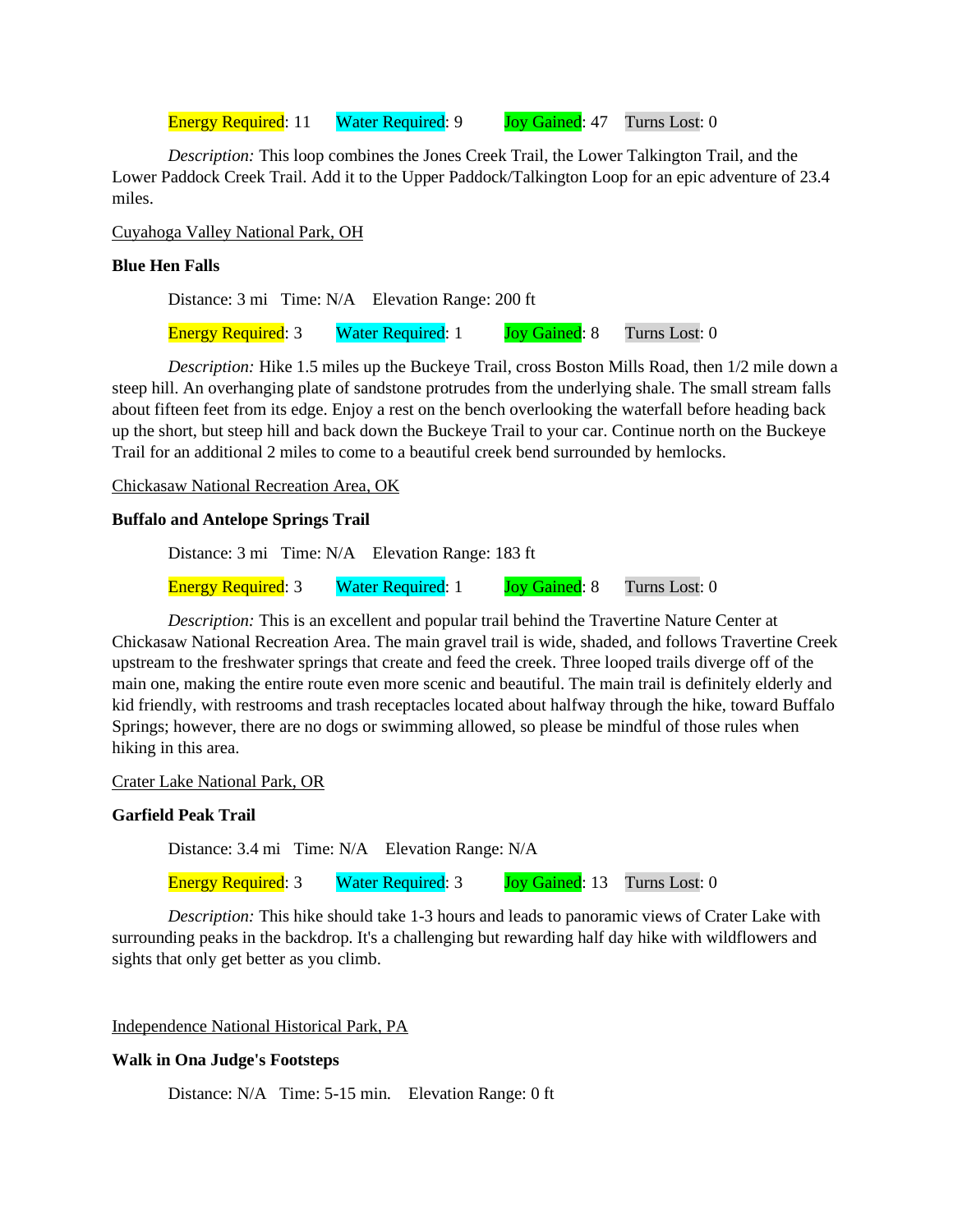Energy Required: 1 Water Required: 0 Joy Gained: 3 Turns Lost: 0

*Description:* The outdoor exhibits at the President's House Site examine the paradox between slavery and freedom in the founding of our nation, in a place right next door to the Liberty Bell itself. Washington brought enslaved Africans to this site--among them Martha Washington's personal slave Ona Judge--to live and toil within the household while Washington was guiding the experimental development of a young nation. The house stood in the shadow of Independence Hall, where the words "All men are created equal" and "We the People" were adopted, but they did not apply to all who lived in the new United States of America. In 1796, Judge escaped from the Washington household while the family was having dinner. Today, a woman's footsteps are embedded within the exhibit grounds in honor of her daring flight to freedom.

## Colt State Park, RI

## **Colt State Park Loop**

Distance: 3.9 mi Time: N/A Elevation Range: 0 ft

Energy Required: 4 Water Required: 2 Joy Gained: 12 Turns Lost: 0

*Description:* Colt State Park Loop is a 3.9 mile loop trail located near Bristol, Rhode Island that offers the chance to see wildlife and is good for all skill levels. The trail offers a number of activity options. Dogs are also able to use this trail but must be kept on leash.

## Congaree National Park, SC

## **Boardwalk Loop Trail**

Distance: 2.4 mi Time: N/A Elevation Range: 0 ft

Energy Required: 2 Water Required: 1 Joy Gained: 6 Turns Lost: 0

*Description:* The boardwalk begins on a bluff at the Harry Hampton Visitor Center with an elevated section that leads down into the old-growth bottomland hardwood forest. A variety of different tree species can be observed including bald cypress and tupelo trees in the lowest elevations. Loblolly pines, oaks, maples and holly can also be observed. The boardwalk has benches along the way and is wheelchair and stroller accessible. Pick up the Self-guided Boardwalk Tour brochure at the Visitor Center before beginning your walk to learn more about the the natural and cultural history of Congaree.

Kings Mountain National Military Park, SC

## **Battlefield Trail**

Distance: 1.5 mi Time: N/A Elevation Range: N/A

Energy Required: 2 Water Required: 1 Joy Gained: 6 Turns Lost: 0

*Description:* "The 1.5 mile self-guiding walking trail allows the visitor to see both perspectives of the battlefield. Wayside exhibits around the trail highlight battle events. The Centennial Monument, U.S. Monument and Ferguson's Grave are key features along the trail. This paved trail is foot travel only with the exception of motorized wheelchairs. Although the trail is paved it is steep in places. People in wheelchairs should use extreme caution. Benches are located around the trail.

Badlands National Park , SD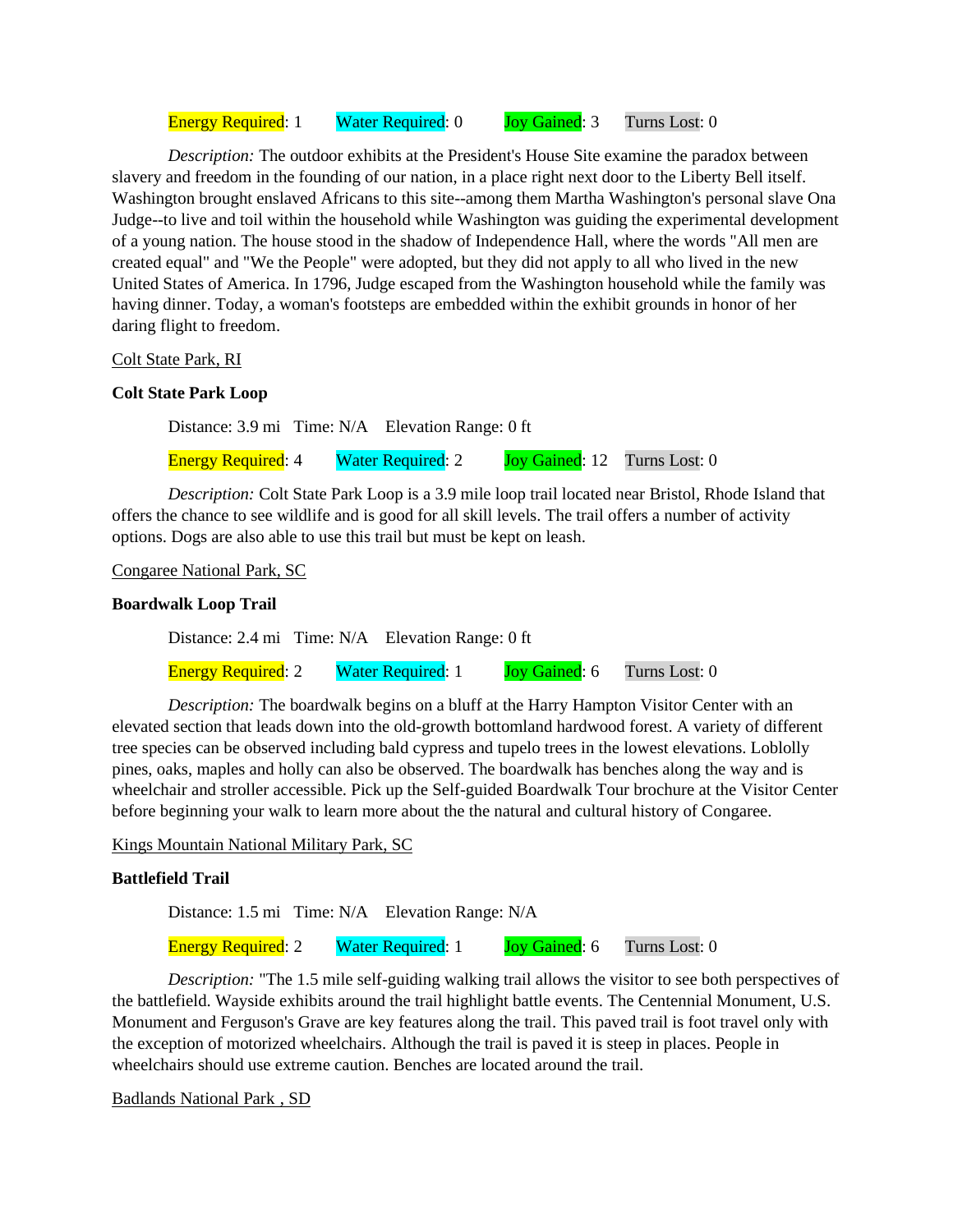#### **Notch Trail**

Distance: 1.5 mi Time: N/A Elevation Range: N/A Energy Required: 2 Water Required: 2 Joy Gained: 5 Turns Lost: 0

*Description:* Moderate to strenuous. After meandering through a canyon, this trail climbs a log ladder and follows a ledge to "the Notch" for a dramatic view of the White River Valley. Trail begins at the south end of the Door and Window parking area. Watch for drop-offs. Not recommended for anyone with a fear of heights. Treacherous during or after heavy rains.

Obed Wild & Scenic River, TN

#### **Boulder Field Trail**

Distance: 0.4 mi Time: N/A Elevation Range: N/A

Energy Required: 1 Water Required: 1 Joy Gained: 5 Turns Lost: 0

*Description:* The trail meanders among massive sandstone boulders, which fell from the bluff thousands of years ago. Today climbers train and test their skill on the boulders' faces while non-climbers look on.

## **Point Trail**

Distance: 3.8 mi Time: N/A Elevation Range: N/A Energy Required: 4 Water Required: 4 Joy Gained: 17 Turns Lost: 0

*Description:* The trail dips to Melton Mill Branch, which can be a trickle in summer or a roar in winter and spring, then leads past a hidden natural arch, guiding you along the bluff to a secluded view overlooking the river gorge.

## Big Bend National Park, TX

## **Emory Peak**

Distance: 10.5 mi Time: N/A Elevation Range: 2,400 ft

Energy Required: 11 Water Required: 13 Joy Gained: 54 Turns Lost: 0

*Description:* Ascend the forested Pinnacles trail for 3.5 miles to the Emory Peak trail junction (on your right). Then take the 1-mile spur trail to the peak which has nice vistas along the way. The last quarter mile or so climbs steeply, and the last 25 feet require a scramble up an exposed rock face, but the 360° view from Emory Peak, the highest point in the park, is superb. The antenna and equipment are part of Big Bend's two-way radio system.

#### Ashley National Forest, UT

## **Lower Red Castle Lake via East Fork Smiths Fork**

Distance: 25 mi Time: 3-4 days Elevation Range: 1,437 ft

Energy Required: 25 Water Required: 22 Joy Gained: 110 Turns Lost: 1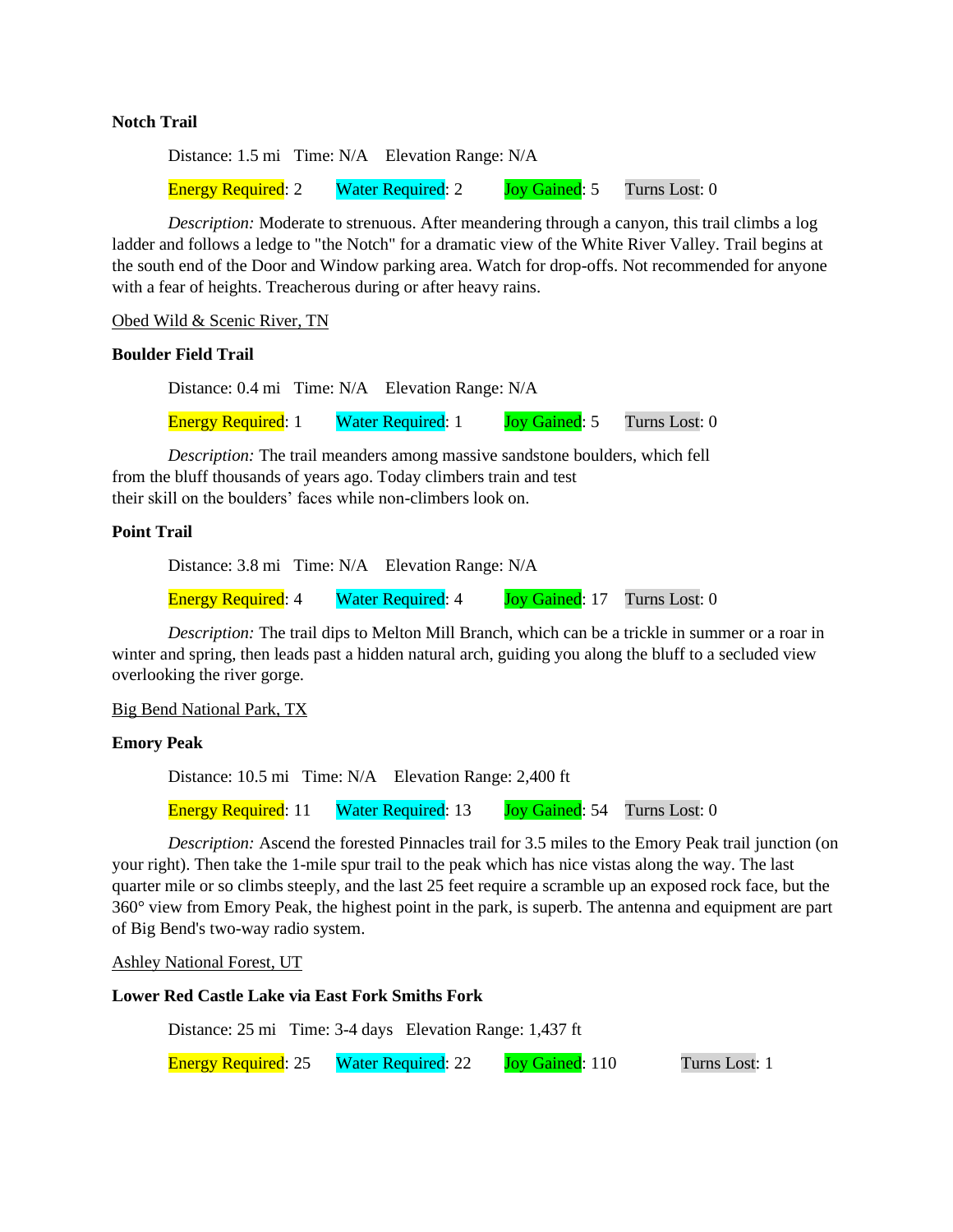*Description:* This is an out and back trail located near Altamont, Utah that features a lake and is rated as moderate. The trail offers a number of activity options and is best used from July until October. Dogs and horses are also able to use this trail. Beautiful lakes, and towering mountain peaks are just a few of the highlights up this particular trail. Water is always nearby to filter for drinking, but also brings mosquitos.

Canyonlands, UT

## **Mesa Arch**

Distance: 1 mi Time: 15 min - 1 hr Elevation Range: 1,000 ft

Energy Required: 1 Water Required: 2 Joy Gained: 6 Turns Lost: 0

*Description:* You may have seen it on your friends' social media accounts, or maybe you have photos of it as your computer background image. It's a popular photo for a reason. Mesa Arch is a spectacular stone arch perched at the edge of a cliff with vast views of canyons, rock spires, and the La Sal Mountains in the distance. It's also a relatively easy trail to hike at just a half mile (0.8 km) long. Along the way, you'll see signs pointing out some of the common Canyonlands plants and their traditional uses. During busy seasons, the parking lot at Mesa Arch can fill. If you can't find a parking spot, come back at another time. We recommend visiting early or late in the day.

## **Peekaboo**

Distance: 10 mi Time:  $5 - 6$  hr Elevation Range: N/A

Energy Required: 10 Water Required: 12 Joy Gained: 50 Turns Lost: 0

*Description:* This trail crosses both Squaw and Lost canyons on its way to Salt Creek Canyon, passing along high slickrock benches with spectacular views. Steep slopes and nearby cliff edges make this a challenging route. Two ladders must be climbed. View prehistoric rock paintings at the end of the trail near Peekaboo camp.

## **Upheaval Dome**

Distance: 1 mi Time: 30 min Elevation Range: N/A

Energy Required: 1 Water Required: 2 Joy Gained: 6 Turns Lost: 0

*Description:* A short but steep trail leads to a clear view into Upheaval Dome. Exhibits at the end of the trail discuss this unique geologic feature. One-hundred-foot elevation change (30 m). Hiking to second overlook adds 1 mile (1.5 km) and 50 feet (15 m) elevation change.

Zion National Park, UT

## **Hidden Canyon**

Distance: 3.5 mi Time: 3-6 hr Elevation Range: 1,000 ft

Energy Required: 4 Water Required: 4 Joy Gained: 18 Turns Lost: 0

*Description:* Hidden Canyon is a beautifully narrow and deep "hanging canyon" tucked away above the main canyon east of the Great White Throne. The manufactured trail climbs up the east side of the main canyon, crosses a few ravines and ends at the mouth of Hidden Canyon, giving hikers access to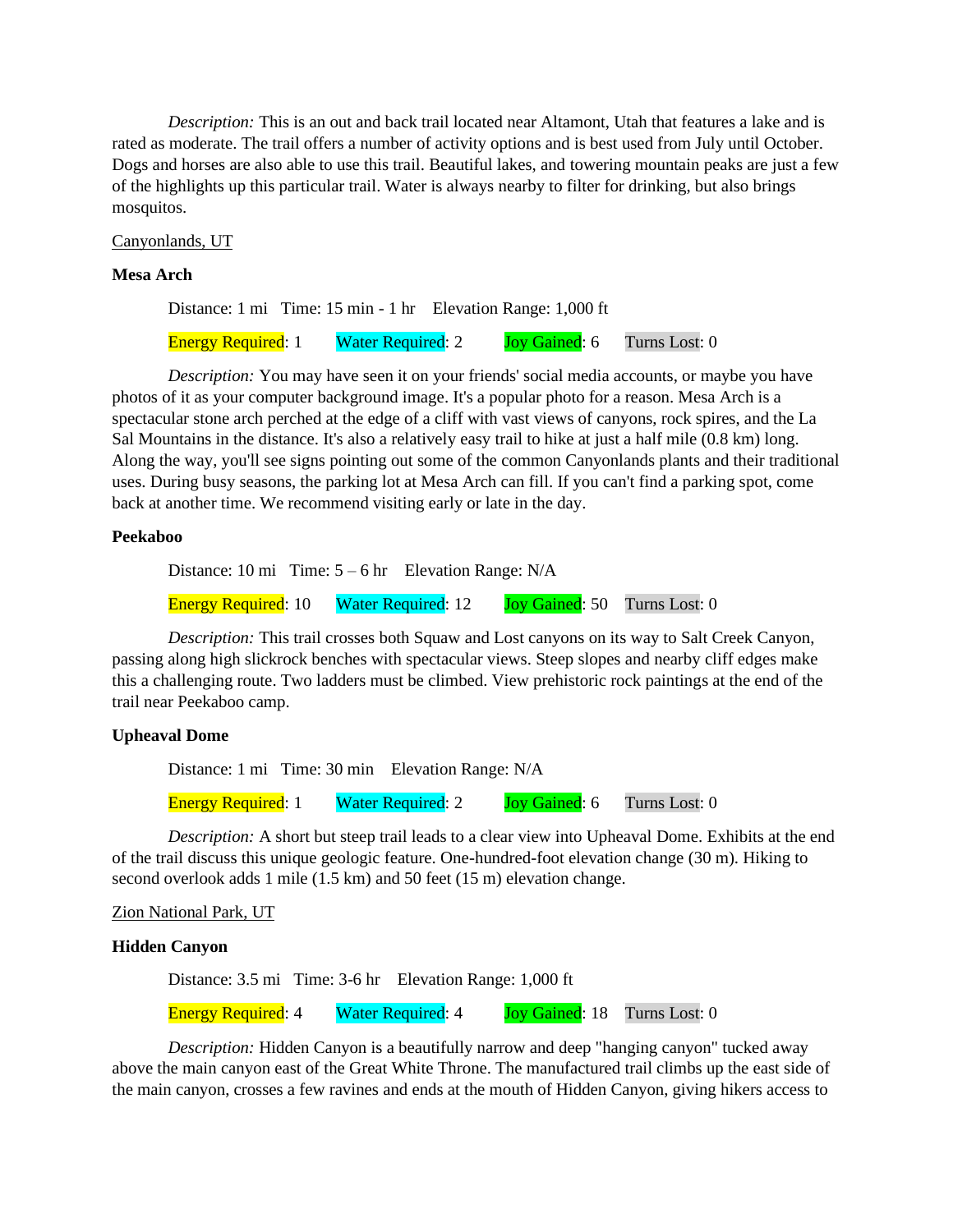explore up the canyon as far as they can. This hike is fairly strenuous with an elevation gain over 1000 feet, several exposed sections, and plenty of rock scrambling in Hidden Canyon. It may take anywhere between 3 to 6 hours depending on how much you explore.

Smugglers Notch State Park, VT

## **The Chin via Long and Profanity Trail**

Distance: 4.8 mi Time: 3-6 hr Elevation Range: 2,743 ft

Energy Required: 5 Water Required: 6 Joy Gained: 25 Turns Lost: 0

*Description:* The Long-Profanity trail is a popular route to the summit (Chin). At 4.8 miles round-trip and a vertical gain of 2743' it is a moderate to strenuous hike. From the trail-head parking area walk south on Route 108 about 50' to a sign identifying the trailhead. After you begin the hike in approximately 50 yards you come to a trail register requesting all hikers sign-in. After you sign-in continue to follow the clearly marked trail. The Long Trail heads generally north-west gaining 600' in the first half mile. The trail then becomes steeper, and changes from a direct route to a switch-back style route, gaining another 800'. At approximately 1.2 miles the trail heads northwest. Continue on the Long Trail, past the Hell Brook cutoff that joins from the right (North). After 1.7 miles and 1900' the Long Trail meets the Taft Lodge cutoff and the Profanity Trail, marked by clear wooden signs. Take the Profanity Trail (southwest trail to the left) for a high-stepping, slight scramble for .5 miles and a gain of 850'. The route is narrow and can be slick, however never requires anything more than class 2 scrambling. After you climb the .5 miles the Profanity Trail meets up again with the White Blazed Long Trail. You gain the summit by walking north .2 mile. Be sure to stay on the marked path as you enter an artic-apline region with fragile plants and zealous summit caretakers. To return to your car descend using the same trail.

Virgin Islands National Park, VI

## **Reef Bay Trail**

Distance: 4.4 mi Time: N/A Elevation Range: 1,184 ft

Energy Required: 4 Water Required: 3 Joy Gained: 15 Turns Lost: 0

*Description:* Reef Bay Trail is a 4.4 mile lightly trafficked out and back trail located near Coral Bay, Saint John, US Virgin Islands that features a great forest setting and is rated as moderate. The trail is primarily used for hiking and bird watching.

## **Salt Pond and Ram Head Trails**

Distance: 2 miles Time: 45 min Elevation Range: 1,184 ft

Energy Required: 2 Water Required: 2 Joy Gained: 10 Turns Lost: 0

*Description:* Salt Pond is perfect for someone looking for a pleasant stroll to a beautiful beach. Just a quarter mile hike from the parking area to beach, has only a slight grade. The long curved beach has a gentle slope into the water making it perfect for everyone. Once there, the more adventurous can tackle the Ram Head trail. This trail is just under a mile long following a narrow path that winds its way to the top of Ram Head. The dramatic views make this hike worth the effort and perfect for a breathtaking sunset hike.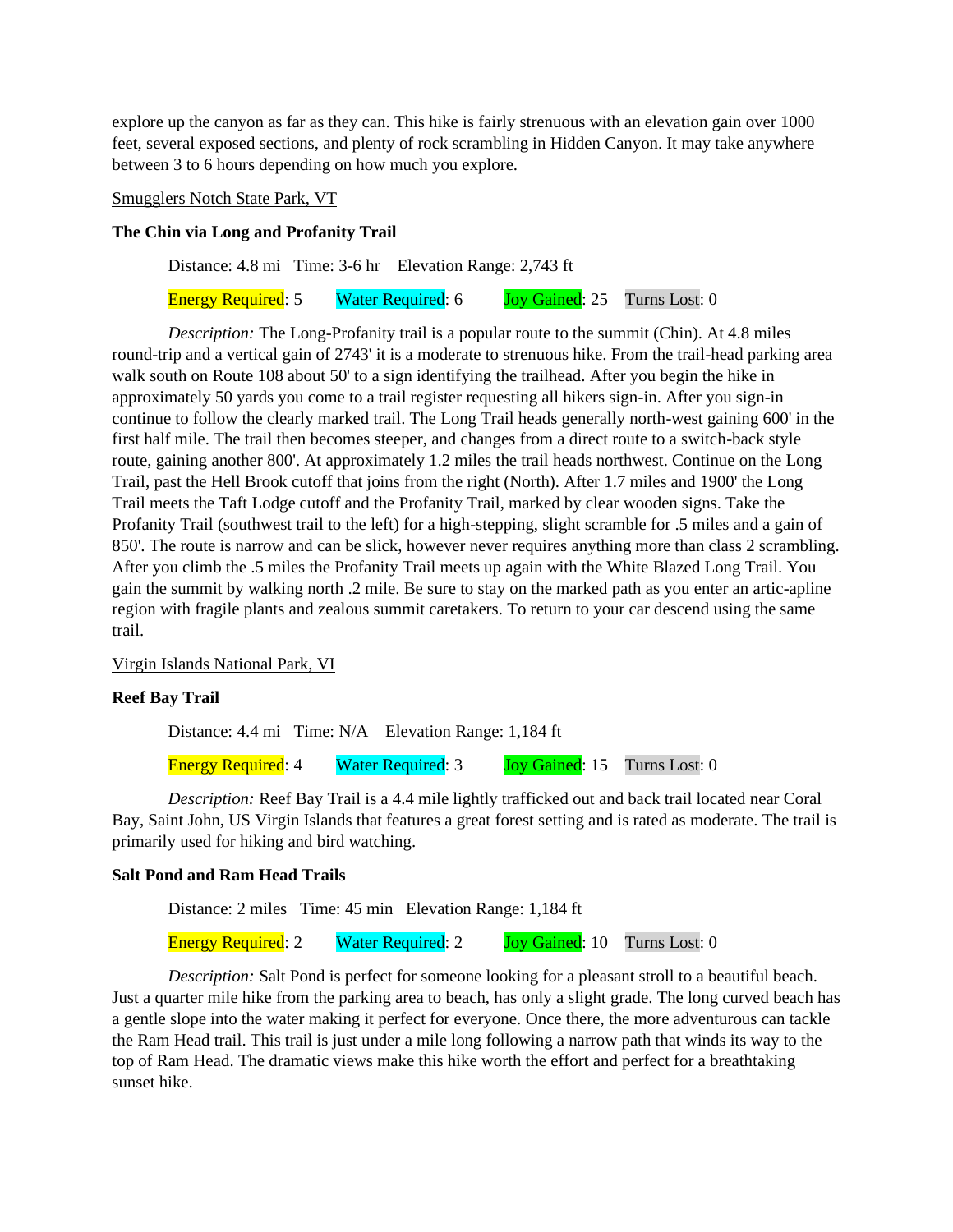## Shenandoah National Park, VA

## **Lewis Falls Trail Circuit**

Distance: 3.3 mi Time: 4 hr Elevation Range: 990 ft Energy Required: 3 Water Required: 2 Joy Gained: 10 Turns Lost: 0

*Description:* Although not the best waterfall hike in Virginia's Shenandoah National Park, the Lewis Falls Trail offers a fine view of one of the park's highest cascades, while a short jaunt on the Appalachian Trail (AT) completes the circuit and features fantastic views of the Shenandoah Valley. The loop hike is moderately difficult, with some steep and rocky stretches; the AT section, which is considerably smoother, passes below the towering Blackrock Cliffs and dives behind Big Meadows Lodge on the way back to the trailhead.

## **Sugarloaf Loop Trail**

Distance: 5 mi Time: 7 hr Elevation Range:1,120 ft

Energy Required: 6 Water Required: 5 Joy Gained: 27 Turns Lost: 0

*Description:* From the Piney River parking area at mile 22, take the Piney Branch Upper Trail to its intersection with the Pole Bridge Link Trail. Go left on the Pole Bridge Link Trail and then left on Sugarloaf Trail. This will bring you out near Skyline Drive above Hogback Overlook. Turn left to take the Appalachian Trail (whiteblazed) back to your starting point. You may see evidence of the families who once lived in this area. When the Park was established, it was carved out of eight counties and 1,081 tracts of privately owned land. Numerous families were displaced. We can show our appreciation by respecting their cemeteries and honoring their sacrifices.

Billy Frank Jr. Nisqually National Wildlife Refuge, WA

## **Twin Barns Loop Trail**

Distance: 1 mi Time: N/A Elevation Range: N/A Energy Required: 1 Water Required: 0 Joy Gained: 2 Turns Lost: 0

*Description:* This level, mile-long boardwalk passes through woodlands, grasslands, and freshwater marshes, past the Twin Barns and an observation platform, ending back where it starts at the Visitor Center. This loop constitutes the heart of our trail system at Nisqually NWR. There are four spur trails off the main trail: the Riparian Forest Overlook, the Nisqually River Overlook, the Twin Barns Observation Platform, and most significantly, the Estuary Trail.

Ebey's Landing National Historical Reserve, WA

## **Bluff Trail**

Distance: 5.6 mi Time: N/A Elevation Range: 260 ft

Energy Required: 6 Water Required: 5 Joy Gained: 24 Turns Lost: 0

*Description:* Traverse along the bluff, enjoying the wildflowers on the slope to your left and the windswept trees to your right. The trail gradually descends along the bluff, offering an ever-changing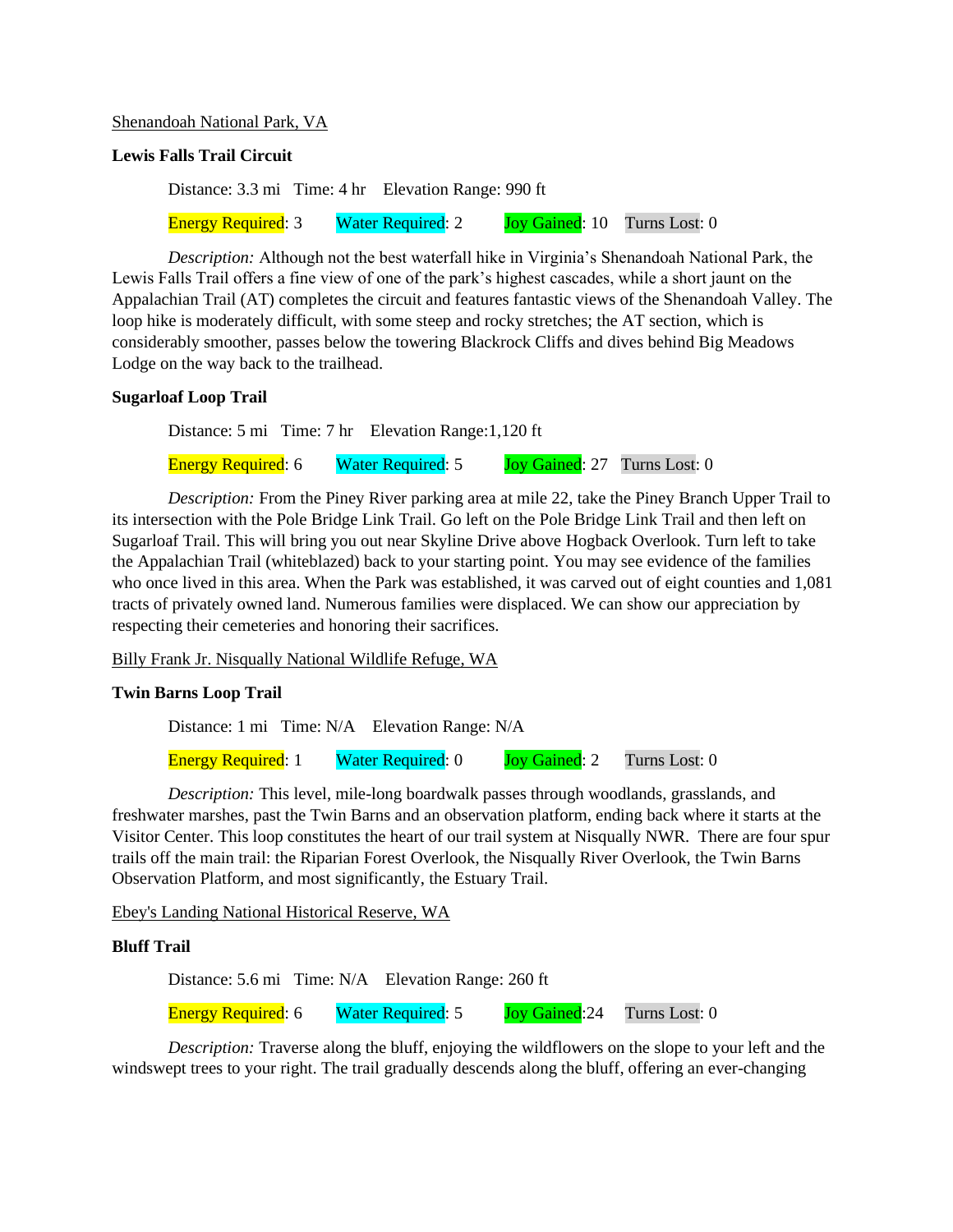perspective of the lagoon below, a birdwatchers haven. Hike until you come to a switchback, and descend steeply through several switchbacks to the beach.

Minidoka National Historic Site, WA

## **Walking Trail**

Distance: 1.6 mi Time: N/A Elevation Range: N/A

Energy Required: 2 Water Required: 3 Joy Gained: 10 Turns Lost: 0

*Description:* After Pearl Harbor, President Roosevelt signed Executive Order 9066 forcing over 120,000 West Coast persons of Japanese ancestry to leave their homes, jobs, and lives behind, forcing them into one of ten prison camps spread across the nation because of their ethnicity. One of those centers was Minidoka. This walking trail of the center features interpretive panels discussing this important moment in our history.

#### North Cascades National Park, WA

#### **Hidden Lake**

Distance: 9 mi Time: N/A Elevation Range: 2,900 ft

Energy Required: 9 Water Required: 9 Joy Gained: 21 Turns Lost: 0

*Description:* Hidden Lake Peak is a joyous hike that begins in cool forests but quickly propels the hiker into vast, open meadows filled with wildflowers, then rocky slopes and heather, before ending at a steep rocky pinnacle with a historic fire lookout perched on top. It is a very popular day hike, but also makes a nice overnight backpack trip and is an access route for climbers headed off into the Eldorado and Triad area.

#### Olympic National Park, WA

#### **Ozette Loop**

Distance: 9.4 mi Time: N/A Elevation Range: 100 ft

Energy Required: 9 Water Required: 6 Joy Gained: 37 Turns Lost: 0

*Description:* The Cape Alava Loop (Ozette Triangle) is two hikes in one: a forest stroll and a walk on the beach. Take the Cape Alava Trail out to the beach and back for a 6.2 mile hike, or continue south along the beach to connect up with the Sand Point Trail for a 9.4 mile loop. Before long, your trail becomes a beautiful cedar boardwalk through dense forest of western red cedar, licorice ferns, salal, and other evergreen varieties. Use caution on the boardwalk if wet or icy, as the planks can occasionally become slippery. The elevated path gently meanders through the understory, gaining little elevation as you continue onward. The roar and smell of the ocean becomes unmistakable as you approach the wild coast of Cape Alava. At 3.3 miles, arrive at the beach and enjoy the views and creatures that live in this isolated place. Tskawahyah Island is not far off, standing as a giant rock guardian complete with freestanding trees adorning the top. Watch the winter sun sink lower in the sky and return the way you came, or head south to make a loop.

## **Hall of Mosses**

Distance: 0.8 mi Time: N/A Elevation Range: N/A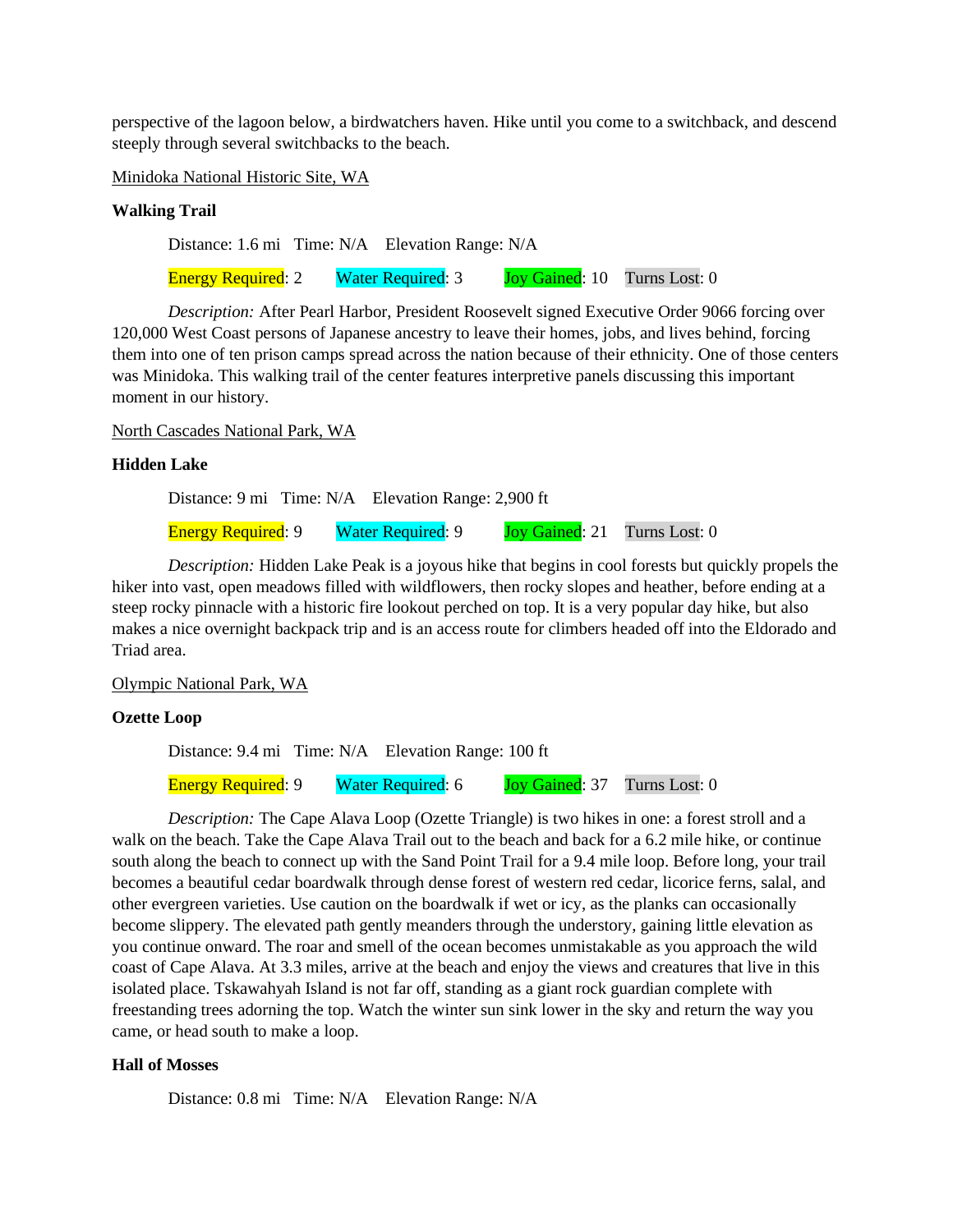Energy Required: 1 Water Required: 0 Joy Gained: 3 Turns Lost: 0

*Description:* "Throughout the winter season, rain falls frequently in the Hoh Rain Forest, contributing to the yearly average of 140 inches (3.55 meters) of precipitation each year. The result is a lush, green canopy of both coniferous and deciduous species. Mosses and ferns that blanket the surfaces add another dimension to the enchantment of the rainforest. The Hoh Rain Forest is located in the stretch of the Pacific Northwest rainforest which once spanned the Pacific coast from southeastern Alaska to the central coast of California. The Hoh is one of the finest remaining examples of temperate rainforest in the United States and is one of the park's most popular destinations. Two short nature trails loop through the forest near the Visitor Center -- the Hall of Mosses Trail and the Spruce Nature Trail."

## **Appleton Pass Trail**

Distance: 15.4 mi Time: N/A Elevation Range: 3,230 ft Energy Required: 15 Water Required: 12 Joy Gained: 63 Turns Lost: 0

*Description:* The trail to Appleton Pass is only 7.7 miles, but it hikes longer. The route offers some rewarding diversions along the way, but much of the payoff is in the last 1.5 miles with sweeping views as one ascends the meadows and traverses the switchbacks to Appleton Pass. Plan for an early start to your day in order to enjoy lunch, and perhaps even a restorative nap, at Appleton Pass.

#### New River Gorge National River, WV

#### **Grandview Rim Trail**

Distance: 1.6 mi Time: N/A Elevation Range: N/A

Energy Required: 2 Water Required: 1 Joy Gained: 7 Turns Lost: 0

*Description:* This is the longest trail at Grandview, connecting Main Overlook with Turkey Spur. From Main Overlook to Turkey Spur is a moderate 1.6 mile hike (3.2 miles round trip). Along the way hikers will enjoy many breathtaking views of the gorge and river far below. The trail is rated moderate because of several small steep hills near Turkey Spur. A self-guided trail brochure interprets the first half mile of this trail.

#### Apostle Islands National Lakeshore, WI

## **Lakeshore Trail**

Distance: 9 mi Time: 8 hr Elevation Range: 2,400 ft

Energy Required: 9 Water Required: 6 Joy Gained: 35 Turns Lost: 0

*Description:* The trailhead for the Lakeshore Trail is located at the Meyers Road parking lot. The trail extends about 4.5 miles, from Meyers Road, past the cliffs above the mainland sea caves, and approximately halfway along the lakeshore's mainland unit ending at a backcountry campsite. A boardwalk now covers the first 0.7 miles of the trail. A natural bridge and the first of several sea cave overlook points is 2 miles from the trailhead. This trail is a rugged path for use by experienced hikers, with stream crossings and steep slopes along the way.  $\langle \rangle$ 

Devils Tower National Monument, WY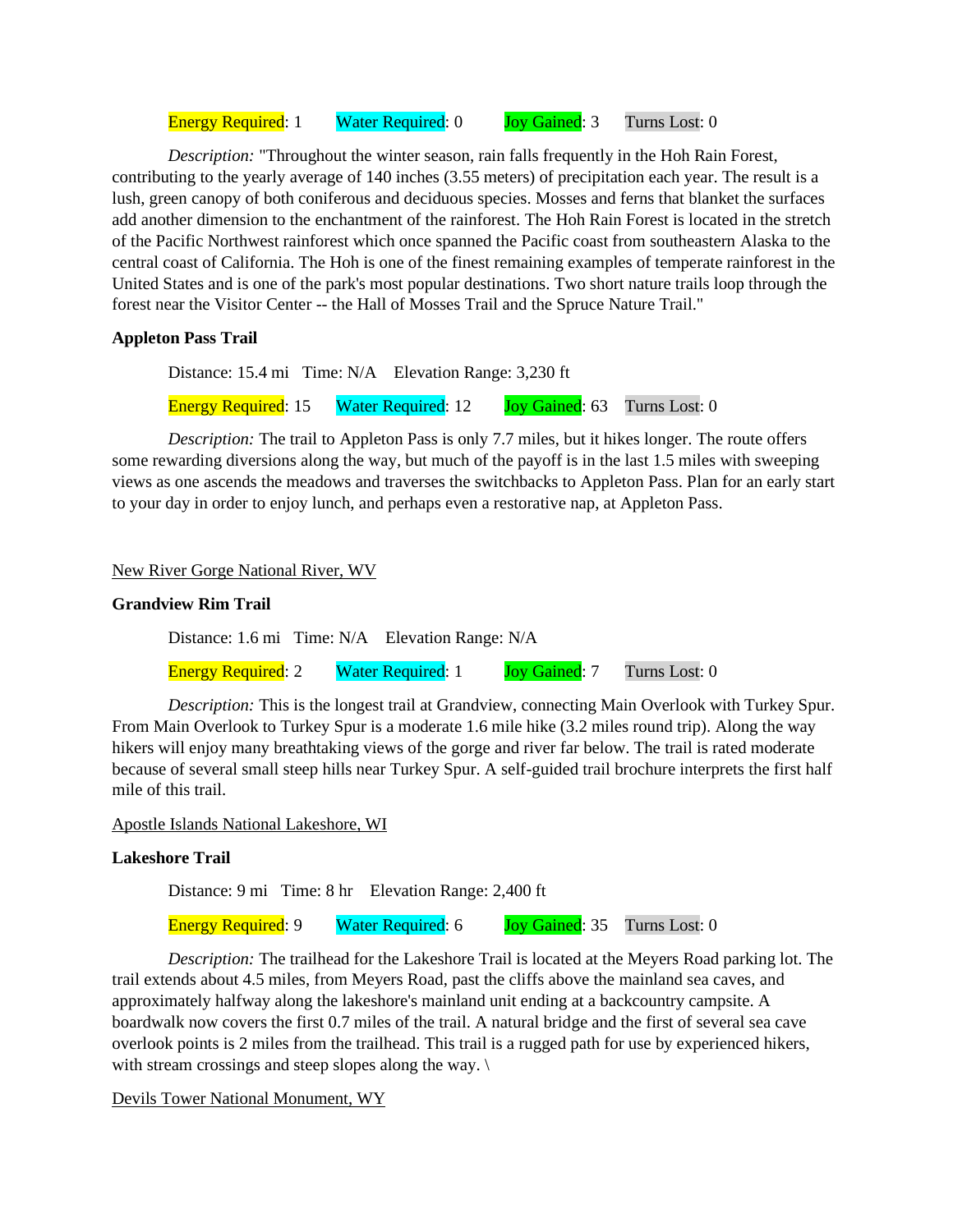## **Tower Trail**

Distance: 1.3 mi Time: N/A Elevation Range: N/A Energy Required: 1 Water Required: 1 Joy Gained: 5 Turns Lost: 0

*Description:* The paved, 1.3-mile Tower Trail starts across the parking area from the visitor center. A short, steep section leads to you a junction that you can take either way to walk around the base of the Tower. As you walk the Tower Trail, you will notice cloths or small bundles attached to the trees. These are Native American prayer cloths and represent the spiritual connection many tribes have with the Tower. Please do not touch, disturb or remove these prayer cloths. Some consider it culturally insensitive to photograph these prayer cloths.

Grand Teton National Park, WY

#### **Lake Solitude (Jenny Lake Shuttle Boat Start)**

Distance: 14.2 mi Time: 8 hr Elevation Range: 2,400 ft

Energy Required: 14 Water Required: 18 Joy Gained: 72 Turns Lost: 0

*Description:* This popular Teton hike offers views of the surrounding peaks, alpine lakes, and ample wildlife viewing opportunities.

#### **Overview of America's Public Lands (source: U.S. Department of the Interior)**

With more than 400 national parks, 560 national wildlife refuges and nearly 250 million acres of other public lands managed by Interior, there's at least one public land near you.

#### **National Parks and Preserves**

National parks tend to be large swaths of land that protect a variety of resources, including natural and historic features. National parks can only be created by Congress -- our first national park was Yellowstone -- and are managed by the National Park Service. National parks strive to keep landscapes unimpaired for future generations while offering recreation opportunities. There are also national preserves -- like Florida's Big Cypress or Lake Clark National Park & Preserve in Alaska. Activities like hunting, fishing or oil and gas extraction may be permitted at national preserves if they don't jeopardize the park's natural resources. In total, the National Park System has 28 different types of designations, but they're all considered national parks no matter the name.

#### **National Forests**

National parks may protect some of the best-known natural landmarks, but national forests have just as remarkable landscapes. The U.S. Forest Service, which is part of the Department of Agriculture, manages 154 national forests under a multiple use concept -- meaning they provide Americans with a number of services, including lumber, grazing, minerals and recreation. National forests tend to be located near national parks and frequently are less crowded than parks. For example, Great Smoky Mountains National Park is next to three national forests -- Cherokee, Pisgah and Nantahala. These forests often also act as a protective buffer zone around parks.

#### **National Wildlife Refuges**

If national parks are America's best idea, then national wildlife refuges are America's best kept secret. The U.S. Fish & Wildlife Service manages wildlife refuges to conserve America's fish, wildlife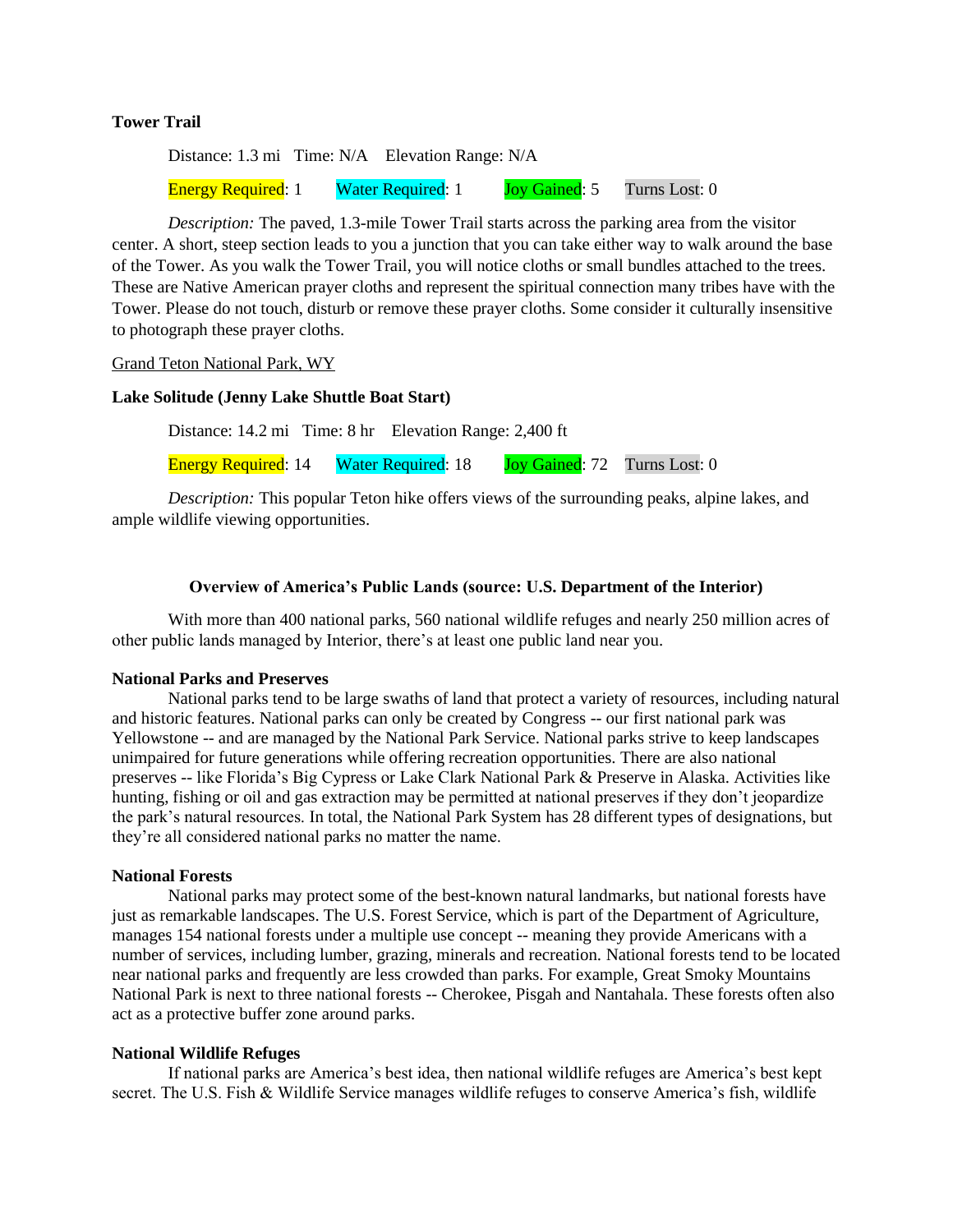and plants. Created in 1903 when President Theodore Roosevelt established Pelican Island National Wildlife Refuge, the Refuge System has grown to more than 560 sites. With at least one wildlife refuge in every state and U.S. territory (and one within an hour's drive of most major cities), they offer a chance for urbanites and so many others to connect to nature. While national wildlife refuges work to safeguard wildlife populations and their habitats, more than 500 of them provide a wealth of recreation opportunities, including hiking trails, canoeing and kayaking, auto tours, wildlife viewing, hunting, fishing and more! These natural treasure troves see more than 47 million visits from the public each year.

#### **National Conservation Areas**

National conservation areas are public lands managed by the Bureau of Land Management that are set aside for the benefit and enjoyment of present and future generations. Similar to national parks, national conservation areas are designated by Congress and feature scientific, cultural, historical and recreational features. They're places like California's Lost Coast, King Range National Conservation Area, and Utah's Red Cliffs National Conservation Area. National conservation areas are just one part of the Bureau of Land Management's National Conservation Lands, a system of public lands that contain some of the nation's most spectacular landscapes. They include 873 federally recognized areas, encompassing approximately 32 million acres, primarily across 12 western states. In addition to national conservation areas, national conservation lands include certain national monuments, wildernesses, wilderness study areas, wild and scenic rivers, and national scenic and historic trails.

## **National Monuments**

National monuments protect a specific natural, cultural or historic feature. These could be places like Devils Tower National Monument in Wyoming or Chicago's Pullman National Monument. Some special places -- like Grand Canyon, Badlands and Zion -- were first protected as national monuments before later becoming national parks. Since 1906, 120 national monuments have been created, and they can be managed by any of seven different agencies -- either individually or jointly.

#### **Wilderness**

Wilderness areas are places untamed by humans. The Wilderness Act of 1964 allows Congress to designate wilderness areas to ensure that America's pristine wild lands will not disappear. Wilderness areas can be part of national parks, national wildlife refuges, national forests or public lands managed by the Bureau of Land Management. There are more than 680 wilderness areas -- protecting over 106 million acres in 44 states. The Bureau of Land Management also has 517 wilderness study areas -- lands unspoiled by roads or other development that provide outstanding opportunities for solitude. Often these places have special ecological, geological or scenic values, like Handies Peak in Colorado or Slinkard in California. Some wilderness study areas have been designated as wilderness areas or national monuments, while others have been opened to non-wilderness uses.

#### **National Historic Sites**

Although the National Park Service is best known for protecting some of our country's most inspiring landscapes, it is also America's storyteller. Over half the national park locations preserve places and commemorate people, events and activities that are key to our nation's history. National historic sites (like Tuskegee Airmen) contain a single historical feature, but national historical parks like Independence National Historical Park -- where the Continental Congress voted for Independence and then where, years later, the Constitution was written -- discuss multiple stories from different times. No matter the name, these places tell iconic American stories that define who we are and what we stand for.

#### **National Memorials**

National memorials are sites that commemorate a historical person or tragic event. Many national memorials are located in or near the District of Columbia (think the Lincoln Memorial, Washington